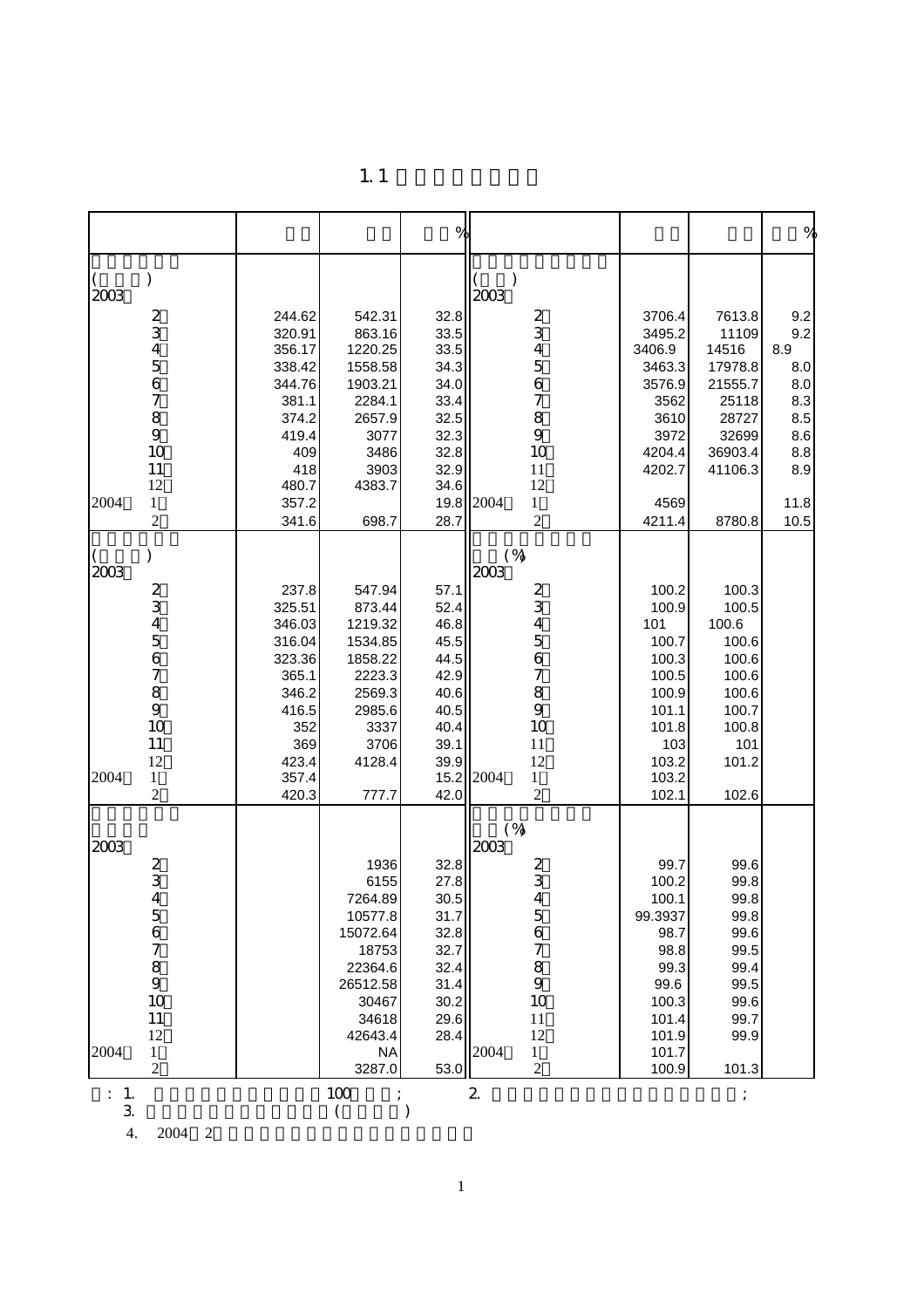|                            | This             | All of             | Increa-      |                             | This             | All of           | Increa-    |
|----------------------------|------------------|--------------------|--------------|-----------------------------|------------------|------------------|------------|
|                            | month            | this month         | sing %       |                             | month            | this month       | sing %     |
| Value of Export            |                  |                    |              | Retail Sales of             |                  |                  |            |
|                            |                  |                    |              | <b>Consumer Goods</b>       |                  |                  |            |
| (USD 100 million)          |                  |                    |              | (100 million Yuan)          |                  |                  |            |
| Feb.<br>2003               | 244.62           | 542.31             | 32.8         | 2003 Feb.                   | 3706.4           | 7613.8           | 9.2        |
| Mar.                       | 320.91           | 863.16             | 33.5         | Mar.                        | 3495.2           | 11109            | 9.2<br>8.9 |
| Apr.                       | 356.17<br>338.42 | 1220.25<br>1558.58 | 33.5         | Apr.                        | 3406.9           | 14516<br>17978.8 | 8.0        |
| May<br>Jun.                | 344.76           | 1903.21            | 34.3<br>34.0 | May<br>Jun.                 | 3463.3<br>3576.9 | 21555.7          | 8.0        |
| Jul.                       | 381.1            | 2284.1             | 33.4         | Jul.                        | 3562             | 25118            | 8.3        |
| Aug.                       | 374.2            | 2657.9             | 32.5         | Aug.                        | 3610             | 28727            | 8.5        |
| Sep.                       | 419.4            | 3077               | 32.3         | Sep.                        | 3972             | 32699            | 8.6        |
| Oct.                       | 409              | 3486               | 32.8         | Oct.                        | 4204.4           | 36903.4          | 8.8        |
| Nov.                       | 418              | 3903               | 32.9         | Nov.                        | 4202.7           | 41106.3          | 8.9        |
| Dec.                       | 480.7            | 4383.7             | 34.6         | Dec.                        |                  |                  |            |
| 2004<br>Jan.               | 357.2            |                    | 19.8         | 2004<br>Jan.                | 4569             |                  | 11.8       |
| Feb.                       | 341.6            | 698.7              | 28.7         | Feb.                        | 4211.4           | 8780.8           | 10.5       |
|                            |                  |                    |              | <b>Consumer Price Index</b> |                  |                  |            |
| Value of Import            |                  |                    |              | of Residents                |                  |                  |            |
| (USD 100 million)          |                  |                    |              | (%)                         |                  |                  |            |
| 2003<br>Feb.               | 237.8            | 547.94             | 57.1         | 2003<br>Feb.                | 100.2            | 100.3            |            |
| Mar.                       | 325.51           | 873.44             | 52.4         | Mar.                        | 100.9            | 100.5            |            |
| Apr.                       | 346.03           | 1219.32            | 46.8         | Apr.                        | 101              | 100.6            |            |
| May                        | 316.04           | 1534.85            | 45.5         | May                         | 100.7            | 100.6            |            |
| Jun.                       | 323.36           | 1858.22            | 44.5         | Jun.                        | 100.3            | 100.6            |            |
| Jul.                       | 365.1            | 2223.3             | 42.9         | Jul.                        | 100.5            | 100.6            |            |
| Aug.                       | 346.2            | 2569.3             | 40.6         | Aug.                        | 100.9            | 100.6            |            |
| Sep.                       | 416.5            | 2985.6             | 40.5         | Sep.                        | 101.1            | 100.7            |            |
| Oct.                       | 352              | 3337               | 40.4         | Oct.                        | 101.8            | 100.8            |            |
| Nov.                       | 369              | 3706               | 39.1         | Nov.                        | 103              | 101              |            |
| Dec.                       | 423.4            | 4128.4             | 39.9         | Dec.                        | 103.2            | 101.2            |            |
| 2004<br>Jan.<br>Feb.       | 357.4            |                    | 15.2         | 2004<br>Jan.<br>Feb.        | 103.2            | 102.6            |            |
| <b>Investment in Fixed</b> | 420.3            | 777.7              | 42.0         | <b>Retail Sales Price</b>   | 102.1            |                  |            |
| Assets                     |                  |                    |              | Index                       |                  |                  |            |
| (100 million Yuan)         |                  |                    |              | $(\% )$                     |                  |                  |            |
| 2003<br>Feb.               |                  | 1936               | 32.8         | 2003<br>Feb.                | 99.7             | 99.6             |            |
| Mar.                       |                  | 6155               | 27.8         | Mar.                        | 100.2            | 99.8             |            |
| Apr.                       |                  | 7264.89            | 30.5         | Apr.                        | 100.1            | 99.8             |            |
| May                        |                  | 10577.8            | 31.7         | May                         | 99.3937          | 99.8             |            |
| Jun.                       |                  | 15072.64           | 32.8         | Jun.                        | 98.7             | 99.6             |            |
| Jul.                       |                  | 18753              | 32.7         | Jul.                        | 98.8             | 99.5             |            |
| Aug.                       |                  | 22364.6            | 32.4         | Aug.                        | 99.3             | 99.4             |            |
| Sep.                       |                  | 26512.58           | 31.4         | Sep.                        | 99.6             | 99.5             |            |
| Oct.                       |                  | 30467              | 30.2         | Oct.                        | 100.3            | 99.6             |            |
| Nov.                       |                  | 34618              | 29.6         | Nov.                        | 101.4            | 99.7             |            |
| Dec.                       |                  | 42643.4            | 28.4         | Dec.                        | 101.9            | 99.9             |            |
| 2004<br>Jan.               |                  | <b>NA</b>          |              | 2004<br>Jan.                | 101.7            |                  |            |
| Feb.                       |                  | 3287.0             | 53.0         | Feb.                        | 100.9            | 101.3            |            |

1.1 Major National Economic Indicator

Note: 1. The price index is counted by taking the price of same period last year as 100.

2. Increasing speed presents a comparison of accumulated data with the value of same period last year.

3. The sum of monthly data is not just equal to the accumulated figures due to adjustment.

 4. The investment in fixed assets in the Feb. of 2004 refers to the urban and town investment in fixed assets.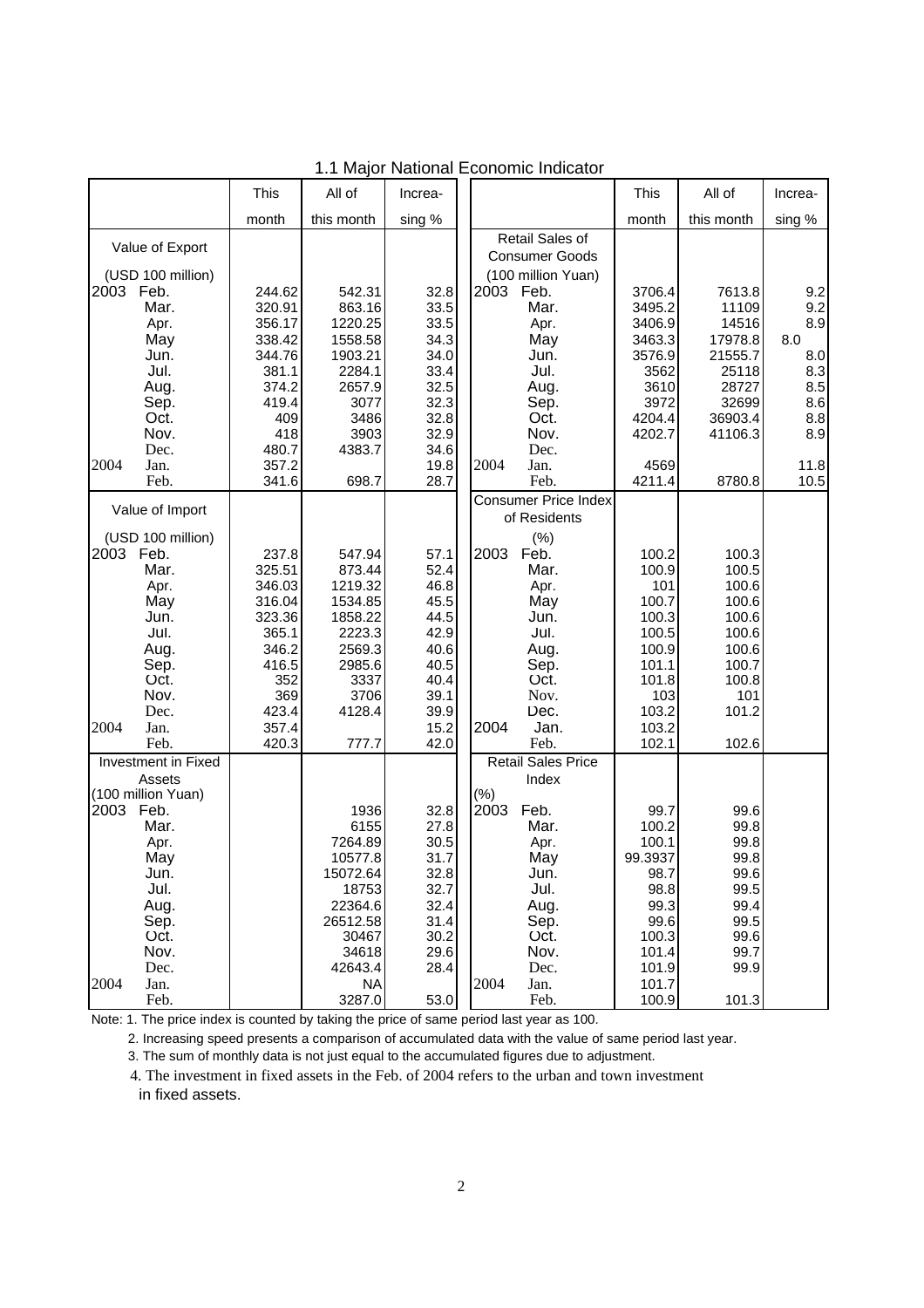|      | Unit: RMB 100 million |                                |                     |                       |                      |     |                     |                                                 |                      |
|------|-----------------------|--------------------------------|---------------------|-----------------------|----------------------|-----|---------------------|-------------------------------------------------|----------------------|
|      |                       | <b>Gross Domestic products</b> |                     |                       |                      |     |                     | $(\%)$<br>% Increase over same period last year |                      |
| Year | Quarter               |                                |                     |                       |                      |     |                     |                                                 |                      |
|      |                       |                                |                     |                       |                      |     |                     |                                                 |                      |
|      |                       |                                | Primary<br>industry | Secondary<br>industry | Tertiary<br>industry |     | Primary<br>industry | Secondary<br>industry                           | Tertiary<br>industry |
| 1999 |                       |                                |                     |                       |                      |     |                     |                                                 |                      |
|      | $1 - 4$               | 82054.4                        | 14211.9             | 40806.7               | 27035.8              | 7.1 | 2.8                 | 8.1                                             | 7.5                  |
| 2000 |                       |                                |                     |                       |                      |     |                     |                                                 |                      |
|      | 1                     | 18172.7                        | 1541.7              | 9929.9                | 6701.1               | 8.1 | 3.0                 | 9.3                                             | 7.5                  |
|      | $1 - 2$               | 39491.4                        | 4500.0              | 21365.0               | 13626.4              | 8.2 | 1.5                 | 9.7                                             | 8.1                  |
|      | $1 - 3$               | 62123.9                        | 8461.1              | 32578.9               | 21083.9              | 8.2 | 2.2                 | 9.8                                             | 8.1                  |
|      | $1 - 4$               | 89403.5                        | 14212.0             | 45487.7               | 29703.8              | 8.0 | 2.4                 | 9.6                                             | 7.8                  |
| 2001 |                       |                                |                     |                       |                      |     |                     |                                                 |                      |
|      | 1                     | 19894.9                        | 1556.2              | 10972.2               | 7366.5               | 8.1 | 3.0                 | 9.5                                             | 7.4                  |
|      | $1 - 2$               | 42942.0                        | 4515.8              | 23550.6               | 14875.6              | 7.9 | 2.4                 | 9.7                                             | 7.0                  |
|      | $1 - 3$               | 67226.9                        | 8698.5              | 35537.1               | 22991.3              | 7.6 | 2.5                 | 9.3                                             | 7.0                  |
|      | $1 - 4$               | 95933.3                        | 14609.9             | 49069.1               | 42607.1              | 7.3 | 2.8                 | 8.7                                             | 7.4                  |
| 2002 |                       |                                |                     |                       |                      |     |                     |                                                 |                      |
|      | 1                     | 21020.2                        | 1591.5              | 11551.5               | 7877.2               | 7.6 | 3.3                 | 9.3                                             | 6.2                  |
|      | $1 - 2$               | 45535.8                        | 4633.2              | 25082.4               | 15820.4              | 7.8 | 2.6                 | 9.6                                             | 6.6                  |
|      | $1 - 3$               | 71682.3                        | 8959.4              | 38167.6               | 24555.3              | 7.9 | 3.0                 | 10.0                                            | 6.6                  |
|      | $1 - 4$               | 102398.0                       | 14883.0             | 52982.0               | 34533.0              | 8.0 | 2.9                 | 9.9                                             | 7.3                  |
|      | $1 - 4$               | 102398.0                       | 14883.0             | 52982.0               | 34533.0              | 8.0 | 2.9                 | 9.9                                             | 7.3                  |
| 2003 |                       |                                |                     |                       |                      |     |                     |                                                 |                      |
|      | $\mathbf{1}$          | 23562.0                        | 1631.0              | 13414.0               | 8517.0               | 9.9 | 3.5                 | 12.3                                            | 7.6                  |
|      | $1 - 2$               | 50053.0                        | 4754.0              | 28800.0               | 16499.0              | 8.2 | 2.7                 | 11.6                                            | 4.2                  |
|      | $1 - 3$<br>$1 - 4$    | 79114.0                        | 9487.0              | 43693.0               | 25934.0              | 8.5 | $2.8\,$             | 11.8                                            | 5.4                  |
|      |                       | 116694.0                       | 17247.0             | 61778.0               | 37669.0              | 9.1 | $2.5\,$             | 12.5                                            | 6.7                  |

 $1.2$ 1.2 Gross Domestic Products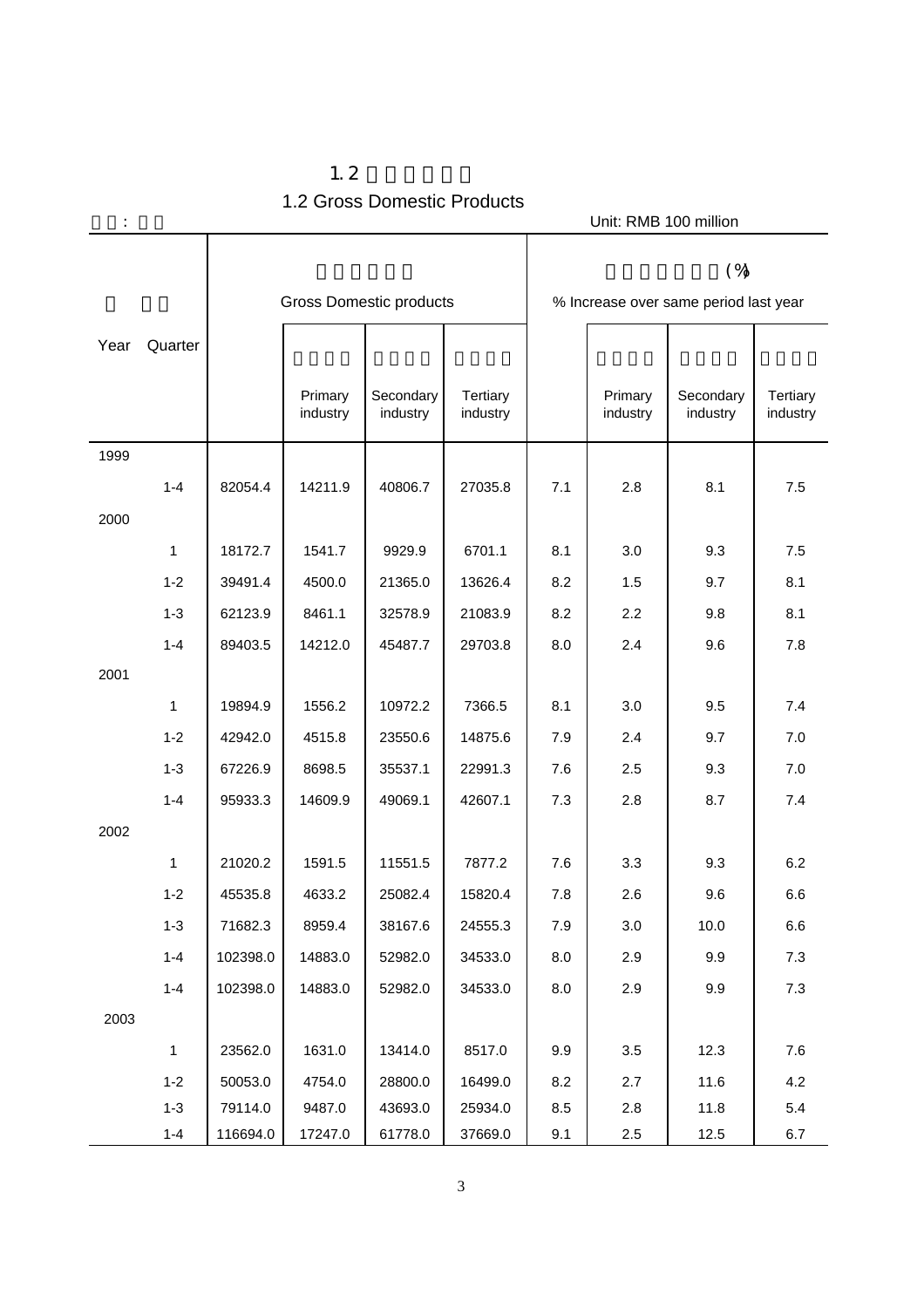| $2.1 - 1$                     |
|-------------------------------|
| 2.1-1 Value-added of Industry |

|                                                                                        |                           |            |                | %          |                                |  |
|----------------------------------------------------------------------------------------|---------------------------|------------|----------------|------------|--------------------------------|--|
|                                                                                        |                           |            | $1 - -2$       |            | (%) over same period last year |  |
|                                                                                        |                           |            | $\overline{2}$ |            | (at constant price)            |  |
| Item                                                                                   | Unit                      | Jan.--Feb. | Feb.           | $1 - 2$    | 2                              |  |
|                                                                                        |                           |            |                | Jan.--Feb. | Feb.                           |  |
| Value-added of industry<br>(at current price)                                          | <b>Rmb 100</b><br>million | 7060       | 3709           | 16.6       | 23.2                           |  |
| ÷                                                                                      |                           | 2384       | 1221           | 13.8       | 19.9                           |  |
| Of which:                                                                              | <b>Rmb</b> 100            |            |                |            |                                |  |
| Light industry                                                                         | million                   |            |                |            |                                |  |
|                                                                                        |                           | 4676       | 2488           | 19.0       | 26.3                           |  |
| Heavy industry                                                                         | <b>Rmb 100</b><br>million |            |                |            |                                |  |
| $\ddot{\phantom{a}}$                                                                   |                           | 3263       | 1661           | 14.1       | 20.0                           |  |
| Of which:                                                                              | <b>Rmb 100</b>            |            |                |            |                                |  |
| State-owned and state-owned<br>share holding enterprises                               | million                   |            |                |            |                                |  |
| Collective-ownership                                                                   | <b>Rmb 100</b><br>million | 346        | 188            | 10.6       | 15.7                           |  |
|                                                                                        |                           | 121        | 64             | 10.6       | 16.3                           |  |
| Cooperative of share holding<br>enterprises                                            | <b>Rmb 100</b><br>million |            |                |            |                                |  |
| Share holding enterprises                                                              | <b>Rmb 100</b><br>million | 3069       | 1620           | 17.5       | 24.2                           |  |
|                                                                                        |                           | 1952       | 1039           | 18.9       | 26.3                           |  |
|                                                                                        |                           |            |                |            |                                |  |
| Enterprises Funded by Foreign and<br>Overseas Chinese from HongKong,<br>Macao & Taiwan | <b>Rmb 100</b><br>million |            |                |            |                                |  |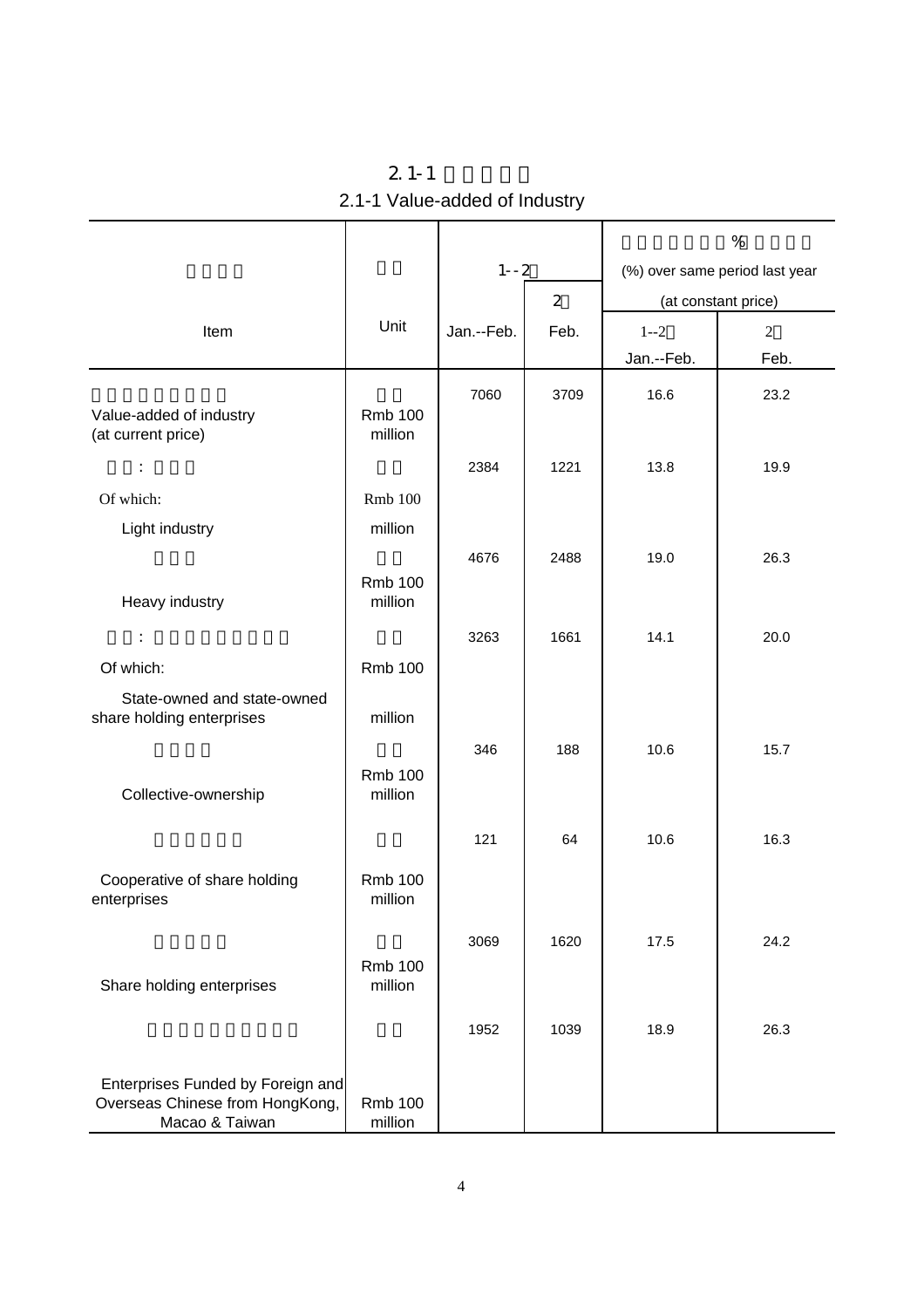## $2.1 - 2$ 2.1-2 The Gross Value of Industry Output(At Current price)

|                                                                      |                           |            |                        | $\%$                           |                |
|----------------------------------------------------------------------|---------------------------|------------|------------------------|--------------------------------|----------------|
|                                                                      |                           | $1 - 2$    |                        | (%) over same period last year |                |
|                                                                      |                           | Jan.--Feb. | $\overline{2}$<br>Feb. | $1 - 2$                        | $\overline{2}$ |
| Item                                                                 | Unit                      |            |                        | Jan.--Feb.                     | Feb.           |
|                                                                      |                           | 24015.29   | 12758.75               | 28.7                           | 39.2           |
|                                                                      | <b>Rmb 100</b>            |            |                        |                                |                |
| Gross value of industrial output                                     | million                   |            |                        |                                |                |
|                                                                      |                           | 8230.15    | 4296.03                | 21.1                           | 30.7           |
| Of which:                                                            | <b>Rmb 100</b>            |            |                        |                                |                |
| Light industry                                                       | million                   |            |                        |                                |                |
|                                                                      |                           | 15785.16   | 8462.75                | 33.1                           | 44.0           |
|                                                                      | <b>Rmb 100</b>            |            |                        |                                |                |
| Heavy industry                                                       | million                   |            |                        |                                |                |
|                                                                      |                           | 3241.75    | 1660.96                | 21.0                           | 30.2           |
| Of which:                                                            | <b>Rmb 100</b>            |            |                        |                                |                |
| State-ownership                                                      | million                   |            |                        |                                |                |
|                                                                      |                           | 1307.03    | 707.92                 | 22.4                           | 32.3           |
| Collective-ownership                                                 | <b>Rmb 100</b><br>million |            |                        |                                |                |
|                                                                      |                           |            |                        |                                |                |
|                                                                      |                           | 469.68     | 248.83                 | 20.7                           | 30.3           |
| Cooperative operation enterprises                                    | <b>Rmb 100</b><br>million |            |                        |                                |                |
|                                                                      |                           | 10253.35   | 5456.89                | 32.2                           | 42.6           |
|                                                                      | <b>Rmb 100</b>            |            |                        |                                |                |
| Share holding enterprises                                            | million                   |            |                        |                                |                |
|                                                                      |                           | 7540.03    | 4029.62                | 28.2                           | 39.6           |
| Enterprises Funded by Foreign and<br>Overseas Chinese from HongKong, | <b>Rmb 100</b>            |            |                        |                                |                |
| Macao & Taiwan                                                       | million                   |            |                        |                                |                |
|                                                                      |                           | 1203.41    | 654.45                 | 36.1                           | 45.2           |
|                                                                      | <b>Rmb 100</b>            |            |                        |                                |                |
| Others                                                               | million                   |            |                        |                                |                |
|                                                                      |                           | 16360.73   | 8578.39                | 27.1                           | 37.0           |
| Of which:                                                            |                           |            |                        |                                |                |
| Output value of large and medium-<br>sized enterprises               | <b>Rmb 100</b><br>million |            |                        |                                |                |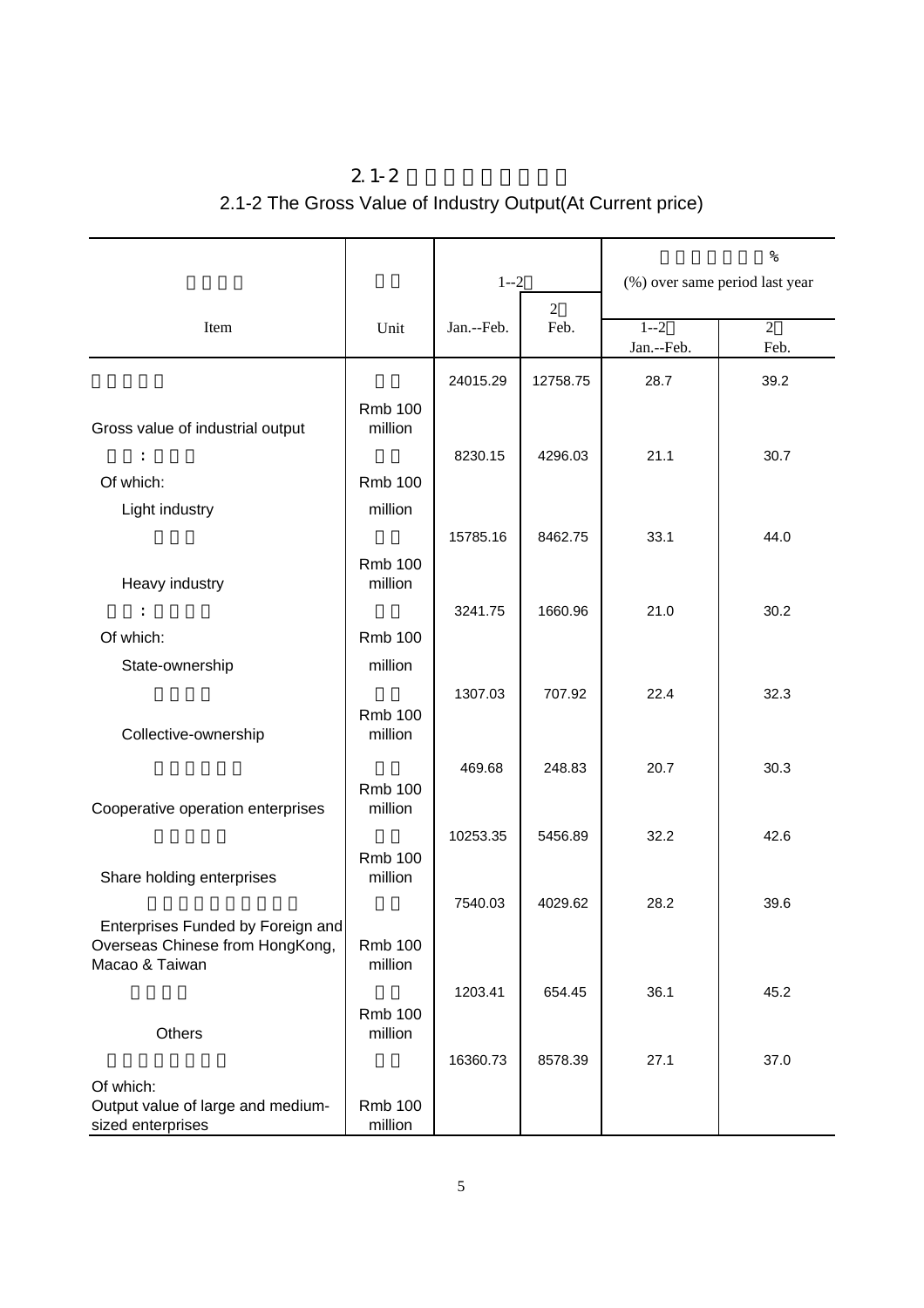| 2.2                         |  |
|-----------------------------|--|
| 2.2 Sales Value of Industry |  |

|                                                                                               |                           |            |                |            | $\%$                           |
|-----------------------------------------------------------------------------------------------|---------------------------|------------|----------------|------------|--------------------------------|
|                                                                                               |                           | $1 - -2$   |                |            | (%) over same period last year |
| Item                                                                                          | Unit                      |            | $\overline{2}$ | $1 - -2$   | $\overline{2}$                 |
|                                                                                               |                           | Jan.--Feb. | Feb.           | Jan.--Feb. | Feb.                           |
| Sales value of industry<br>(at current price)                                                 | <b>Rmb 100</b><br>million | 23220.1    | 12369.8        | 28.5       | 38.4                           |
| Of which:<br>Light industry                                                                   | <b>Rmb 100</b><br>million | 7930.50    | 4126.45        | 20.6       | 28.9                           |
| Heavy industry                                                                                | <b>Rmb 100</b><br>million | 15289.60   | 8243.31        | 33.1       | 43.7                           |
| $\ddot{\phantom{a}}$                                                                          |                           | 3140.44    | 1609.93        | 20.0       | 27.5                           |
| Of which:                                                                                     | <b>Rmb 100</b>            |            |                |            |                                |
| State-ownership                                                                               | million                   |            |                |            |                                |
| Collective-ownership                                                                          | <b>Rmb 100</b><br>million | 1256.45    | 685.33         | 22.5       | 33.4                           |
| <b>Share Holding Enterprises</b>                                                              | <b>Rmb 100</b><br>million | 9816.98    | 5261.59        | 31.3       | 41.3                           |
|                                                                                               |                           | 7393.47    | 3937.12        | 29.3       | 39.8                           |
| <b>Enterprises Funded by Foreign</b><br>and overseas Chinese from<br>HongKong, Macao & Taiwan | Rmb 100<br>million        |            |                |            |                                |
| Others                                                                                        | <b>Rmb 100</b><br>million | 1156.14    | 631.35         | 36.0       | 45.0                           |
|                                                                                               |                           | 15880.40   | 8359.65        | 26.9       | 36.1                           |
| Of which:                                                                                     |                           |            |                |            |                                |
| Large and medium-sized<br>enterprises                                                         | <b>Rmb 100</b><br>million |            |                |            |                                |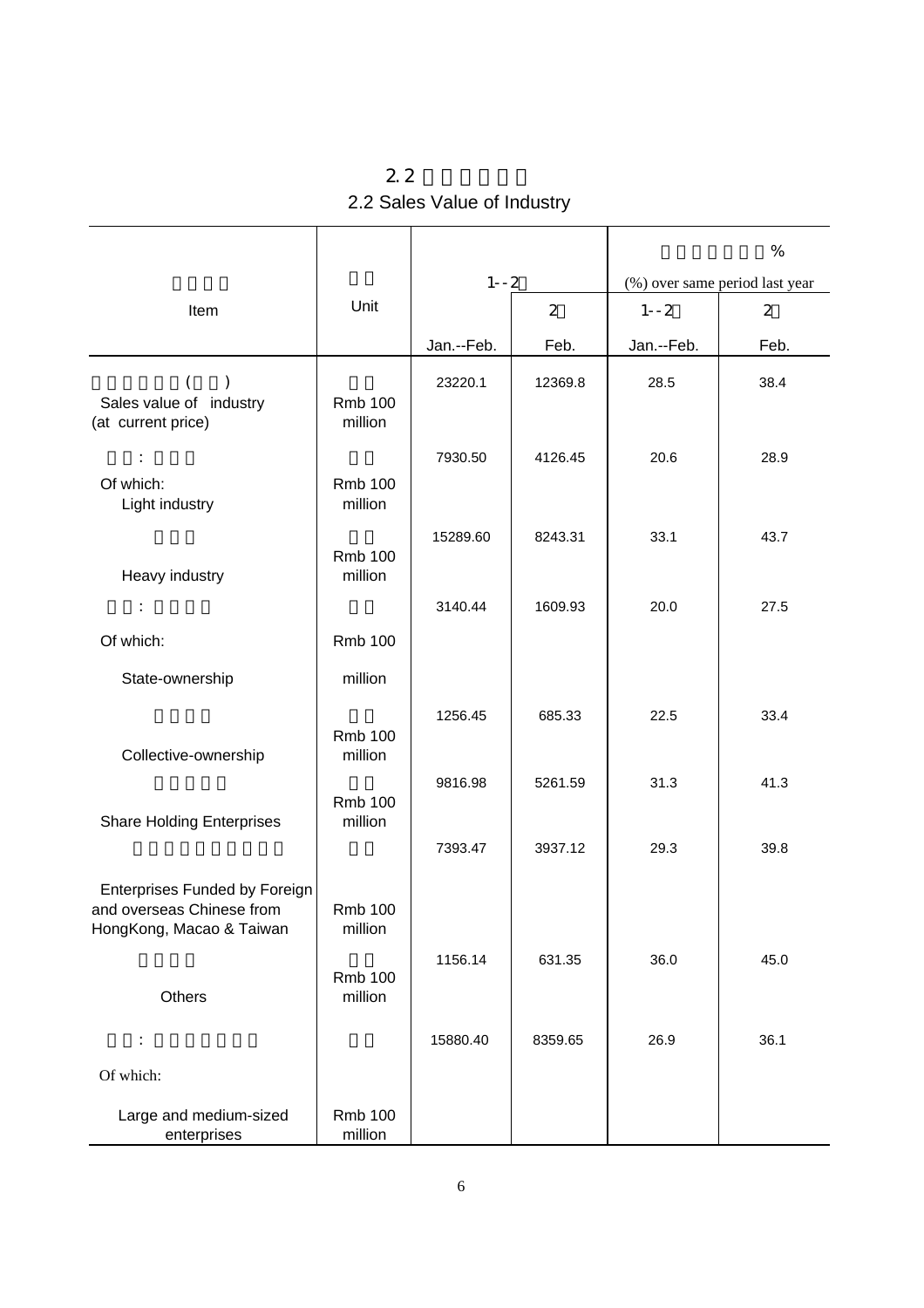| $\blacksquare$ |                |            |                | UNII: KMB TVV INIIION                           |                        |
|----------------|----------------|------------|----------------|-------------------------------------------------|------------------------|
|                |                | $1 - -2$   | $\overline{2}$ |                                                 | $%$ (<br>$\mathcal{E}$ |
|                | Region         |            |                | % over same period last year(at constant price) |                        |
|                |                | Jan.--Feb. | Feb.           | $1 - -2$                                        | $\overline{2}$         |
|                |                |            |                | Jan.--Feb.                                      | Feb.                   |
|                | Total          | 7059.7     | 3709.3         | 16.6                                            | 23.2                   |
|                | Beijing        | 158.0      | 84.6           | 16.6                                            | 28.2                   |
|                | Tianjin        | 190.6      | 97.2           | 24.2                                            | 31.1                   |
|                | Hebei          | 301.7      | 161.7          | 22.1                                            | 31.3                   |
|                | Shanxi         | 163.3      | 88.3           | 25.8                                            | 32.8                   |
|                | Inner Mongolia | 80.9       | 41.9           | 29.4                                            | 38.3                   |
|                | Liaoning       | 282.6      | 147.7          | 18.6                                            | 26.2                   |
|                | Jilin          | 138.4      | 76.2           | 14.9                                            | 20.6                   |
|                | Heilongjiang   | 246.7      | 122.8          | 13.2                                            | 18.1                   |
|                | Shanghai       | 459.8      | 234.8          | 22.7                                            | 31.0                   |
|                | Jiangsu        | 866.9      | 456.1          | 25.6                                            | 34.1                   |
|                | Zhejiang       | 498.0      | 272.2          | 21.7                                            | 34.1                   |
|                | Anhui          | 147.4      | 75.7           | 26.3                                            | 40.2                   |
|                | Fujian         | 237.4      | 119.6          | 22.2                                            | 36.9                   |
|                | Jiangxi        | 76.3       | 40.9           | 22.2                                            | 33.1                   |
|                | Shandong       | 775.0      | 409.9          | 26.5                                            | 31.4                   |
|                | Henan          | 291.8      | 154.3          | 19.9                                            | 31.4                   |
|                | Hubei          | 223.4      | 119.4          | 19.0                                            | 26.6                   |
|                | Hunan          | 147.1      | 76.1           | 25.9                                            | 41.3                   |
|                | Guangdong      | 937.9      | 506.4          | 20.7                                            | 30.5                   |
|                | Guangxi        | 84.7       | 44.1           | 16.0                                            | 27.0                   |
|                | Hainan         | 13.7       | 7.2            | 15.7                                            | 43.9                   |
|                | Chongqing      | 72.3       | 38.9           | 18.8                                            | 33.9                   |
|                | Sichuan        | 198.5      | 104.2          | 25.9                                            | 38.0                   |
|                | Guizhou        | 55.2       | 29.4           | 20.1                                            | 32.6                   |
|                | Yunnan         | 136.7      | 61.3           | 12.6                                            | 19.1                   |
|                | Tibet          |            |                |                                                 |                        |
|                | Shaanxi        | 114.1      | 60.1           | 20.8                                            | 31.2                   |
|                | Gansu          | 69.0       | 36.4           | 18.8                                            | 20.6                   |
|                | Qinghai        | 14.8       | 7.2            | 23.3                                            | 25.8                   |
|                | Ningxia        | 17.5       | 9.2            | 21.9                                            | 22.7                   |
|                | Xinjiang       | 79.6       | 40.8           | 11.1                                            | 16.6                   |

 $2.3-2$  ( ) 2.3-2 Value-added of Industrial (at current price) by all regions extending the Unit: RMB 100 million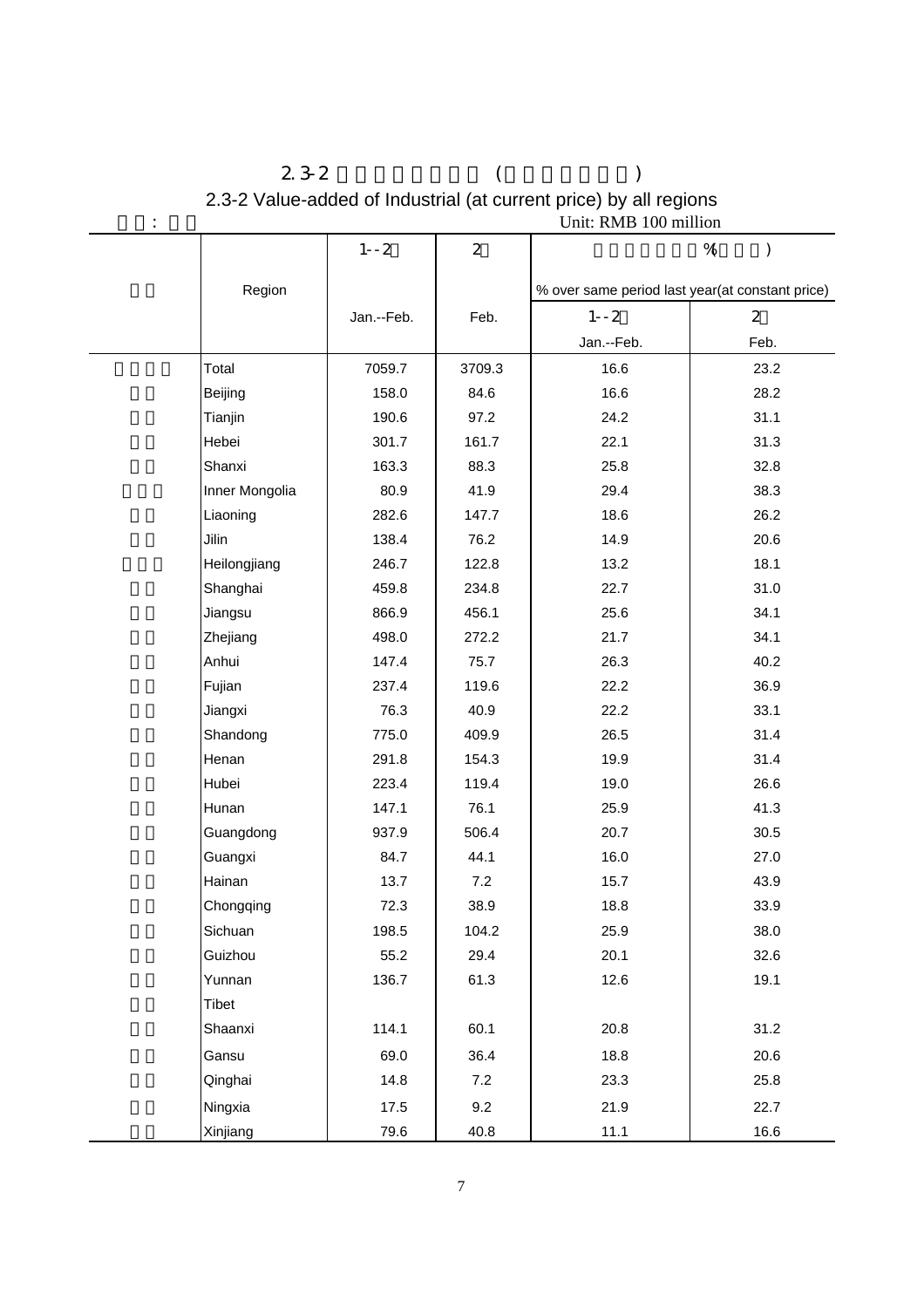### $2.4$  ( ) 2.4 Ratio of Sales by Region (at current price)

|         | % |
|---------|---|
| Unit: % |   |

|                | $1 - -2$   | $\overline{2}$ |                                      |                                  |
|----------------|------------|----------------|--------------------------------------|----------------------------------|
| Region         |            |                |                                      | over the same period last year   |
|                | Jan.--Feb. | Feb.           | $1 - -2$                             | $\overline{2}$                   |
|                |            |                | Jan.--Feb.                           | Feb.                             |
| Total          | 96.69      | 96.95          | $-0.09$                              | 0.67<br>$\sim$                   |
| Beijing        | 98.82      | 98.86          | 2.36                                 | 2.29                             |
| Tianjin        | 98.86      | 99.83          | 0.95                                 | 0.52                             |
| Hebei          | 96.45      | 97.07          | 1.35<br>$\qquad \qquad \blacksquare$ | 2.62                             |
| Shanxi         | 92.94      | 95.68          | 2.62<br>$\overline{\phantom{a}}$     | 1.44                             |
| Inner Mongolia | 95.86      | 96.71          | 0.73                                 | 1.19                             |
| Liaoning       | 95.51      | 95.69          | 1.90<br>$\qquad \qquad \blacksquare$ | 6.07                             |
| Jilin          | 97.87      | 97.65          | 0.91                                 | 1.45                             |
| Heilongjiang   | 94.98      | 95.48          | 1.54<br>$\overline{\phantom{a}}$     | 3.06                             |
| Shanghai       | 98.94      | 97.82          | 0.63                                 | 0.81<br>$\overline{\phantom{0}}$ |
| Jiangsu        | 96.57      | 97.03          | 0.19                                 | 0.34                             |
| Zhejiang       | 95.83      | 95.85          | 0.20<br>$\overline{\phantom{0}}$     | 0.05                             |
| Anhui          | 97.64      | 98.21          | 1.12                                 | 1.62                             |
| Fujian         | 95.61      | 95.16          | 1.12<br>$\qquad \qquad \blacksquare$ | 0.83<br>$\overline{\phantom{a}}$ |
| Jiangxi        | 97.89      | 96.52          | 0.53                                 | 0.05                             |
| Shandong       | 96.77      | 97.35          | 0.11<br>$\overline{\phantom{0}}$     | 0.33                             |
| Henan          | 96.03      | 97.21          | 0.99<br>$\frac{1}{2}$                | 0.49<br>$\overline{\phantom{a}}$ |
| Hubei          | 95.77      | 95.99          | 1.08                                 | 2.03                             |
| Hunan          | 97.55      | 98.23          | 1.12                                 | 0.60                             |
| Guangdong      | 98.13      | 97.60          | 0.37                                 | 0.26                             |
| Guangxi        | 86.45      | 88.34          | 1.31<br>-                            | 2.40                             |
| Hainan         | 91.64      | 97.62          | 1.68<br>$\qquad \qquad \blacksquare$ | 5.42                             |
| Chongqing      | 97.21      | 96.26          | 0.93                                 | 3.19                             |
| Sichuan        | 96.53      | 96.61          | 1.37<br>-                            | $-2.65$                          |
| Guizhou        | 95.54      | 97.76          | 5.82<br>- 1                          | $-8.57$                          |
| Yunnan         | 92.19      | 91.72          | 1.91                                 | 0.09                             |
| <b>Tibet</b>   |            |                |                                      |                                  |
| Shaanxi        | 95.38      | 97.99          | 1.10<br>$\overline{\phantom{a}}$     | 0.44                             |
| Gansu          | 97.42      | 98.21          | 1.49                                 | 1.44                             |
| Qinghai        | 97.80      | 97.66          | 0.23<br>$\qquad \qquad \blacksquare$ | 1.55                             |
| Ningxia        | 92.85      | 100.78         | 0.92                                 | 7.68                             |
| Xinjiang       | 95.19      | 97.62          | 2.29<br>$\sim$                       | $-2.29$                          |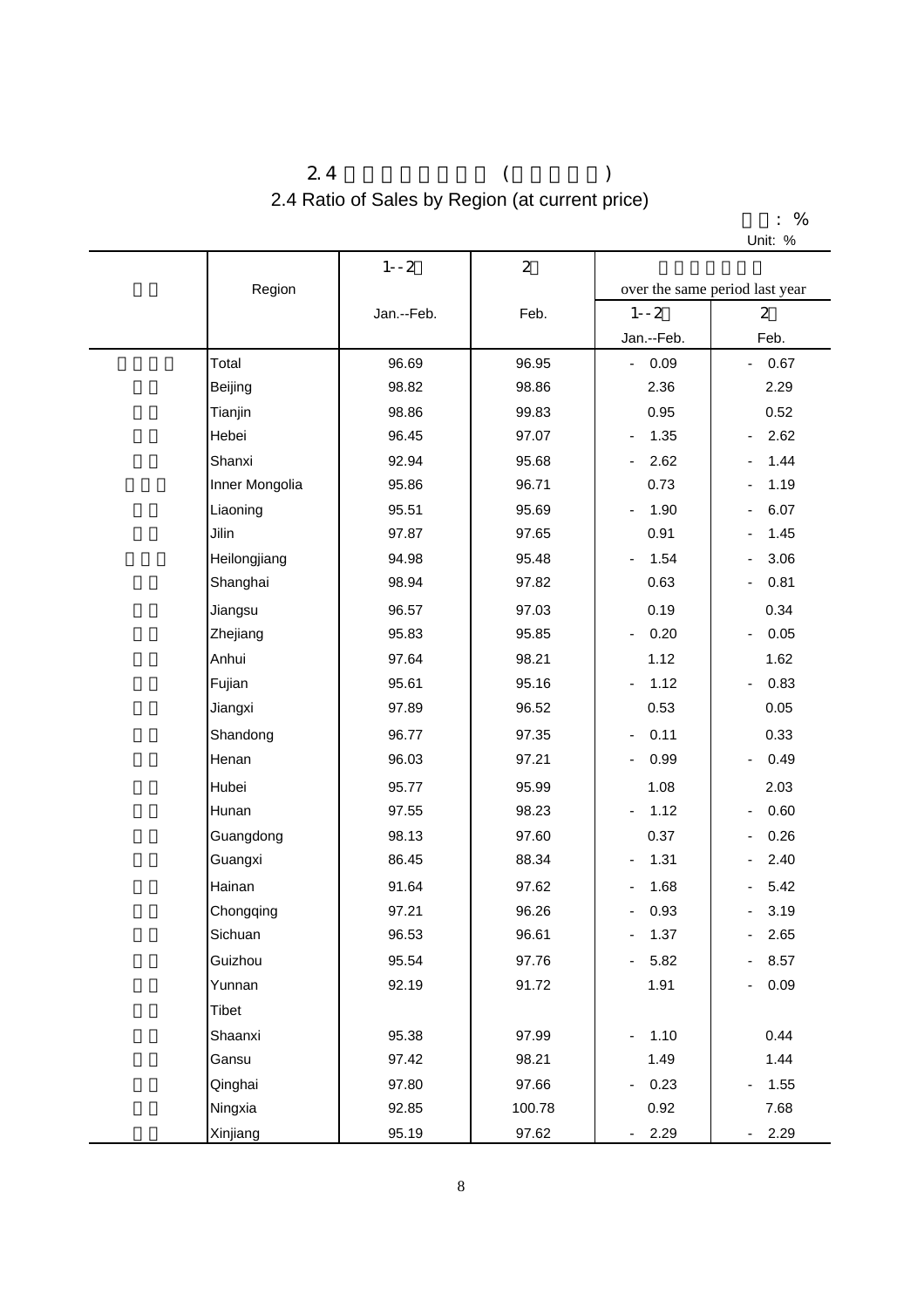| 2.5                                     |  |
|-----------------------------------------|--|
| 2.5 Output of Major Industrial Products |  |

|                            |                    | $1 - 2$    |                | $(\% )$    |                                |  |
|----------------------------|--------------------|------------|----------------|------------|--------------------------------|--|
|                            |                    |            | $\overline{2}$ |            | (%) over same period last year |  |
| Item                       | Unit               | Jan.--Feb. | Feb.           | $1 - 2$    | $\overline{2}$                 |  |
|                            |                    |            |                | Jan.--Feb. | Feb.                           |  |
|                            |                    | 589.52     | 344.68         | $-4.2$     | 0.7<br>$\blacksquare$          |  |
| <b>Bicycles</b>            | 10 '000            |            |                |            |                                |  |
|                            |                    | 1112.60    | 564.74         | 15.1       | 18.8                           |  |
| Color television sets      | 10 '000            |            |                |            |                                |  |
|                            |                    | 825.73     | 362.65         | 15.3       | 19.9                           |  |
| Radios                     | 10 '000            |            |                |            |                                |  |
|                            |                    | 392.14     | 201.95         | 15.1       | 31.5                           |  |
| Household washing machines | 10 '000            |            |                |            |                                |  |
|                            |                    |            |                |            |                                |  |
| Chemical fibres            |                    | 217.65     | 112.39         | 27.9       | 35.6                           |  |
|                            | 10 '000 tons       |            |                |            |                                |  |
|                            |                    | 200.98     | 104.02         | 29.1       | 37.7                           |  |
| Synthetic fibres           | 10 '000 tons       |            |                |            |                                |  |
|                            |                    | 14.31      | 7.10           | 16.4       | 14.7                           |  |
| Viscose fibres             | 10 '000 tons       |            |                |            |                                |  |
|                            |                    | 140.74     | 79.66          | 11.0       | 24.6                           |  |
| Yarn                       | 10 '000 tons       |            |                |            |                                |  |
|                            |                    | 40.80      | 23.78          | 14.2       | 28.3                           |  |
| Cloth                      | 100 million metres |            |                |            |                                |  |
|                            |                    | 22.04      | 13.35          | 13.8       | 28.7                           |  |
| Pure cotton cloth          | 100 million metres |            |                |            |                                |  |
|                            |                    | 9.66       | 5.43           | 20.0       | 31.5                           |  |
| Pure chemical cloth        | 100 million metres |            |                |            |                                |  |
|                            |                    | 11934.15   | 6209.44        | 4.6        | 22.5                           |  |
| Silk                       | tons               |            |                |            |                                |  |
|                            |                    | 5.25       | 2.87           | 17.2       | 33.5                           |  |
| Knitting wool              | 10 '000 tons       |            |                |            |                                |  |
|                            |                    | 146437.85  | 78785.76       | 8.9        | 20.0                           |  |
| Clothing                   | 10 '000 pieces     |            |                |            |                                |  |
|                            |                    |            |                |            |                                |  |
| Sugar                      | 10 '000 tons       | 428.66     | 221.64         | 6.1        | 11.2                           |  |
|                            |                    | 217.84     | 106.79         | 17.0       | 17.6                           |  |
| Salt                       | 10 '000 tons       |            |                |            |                                |  |
|                            |                    | 3498.24    | 1573.62        | 6.2        | 15.8                           |  |
| Cigarettes                 | 10 '000 cases      |            |                |            |                                |  |
|                            |                    | 307.03     | 166.26         | 20.6       | 26.9                           |  |
| Beer                       | 10 '000 tons       |            |                |            |                                |  |
|                            |                    | 62.29      | 29.75          | $-1.4$     | 1.6                            |  |
| Liquor (commodity)         | 10 '000 tons       |            |                |            |                                |  |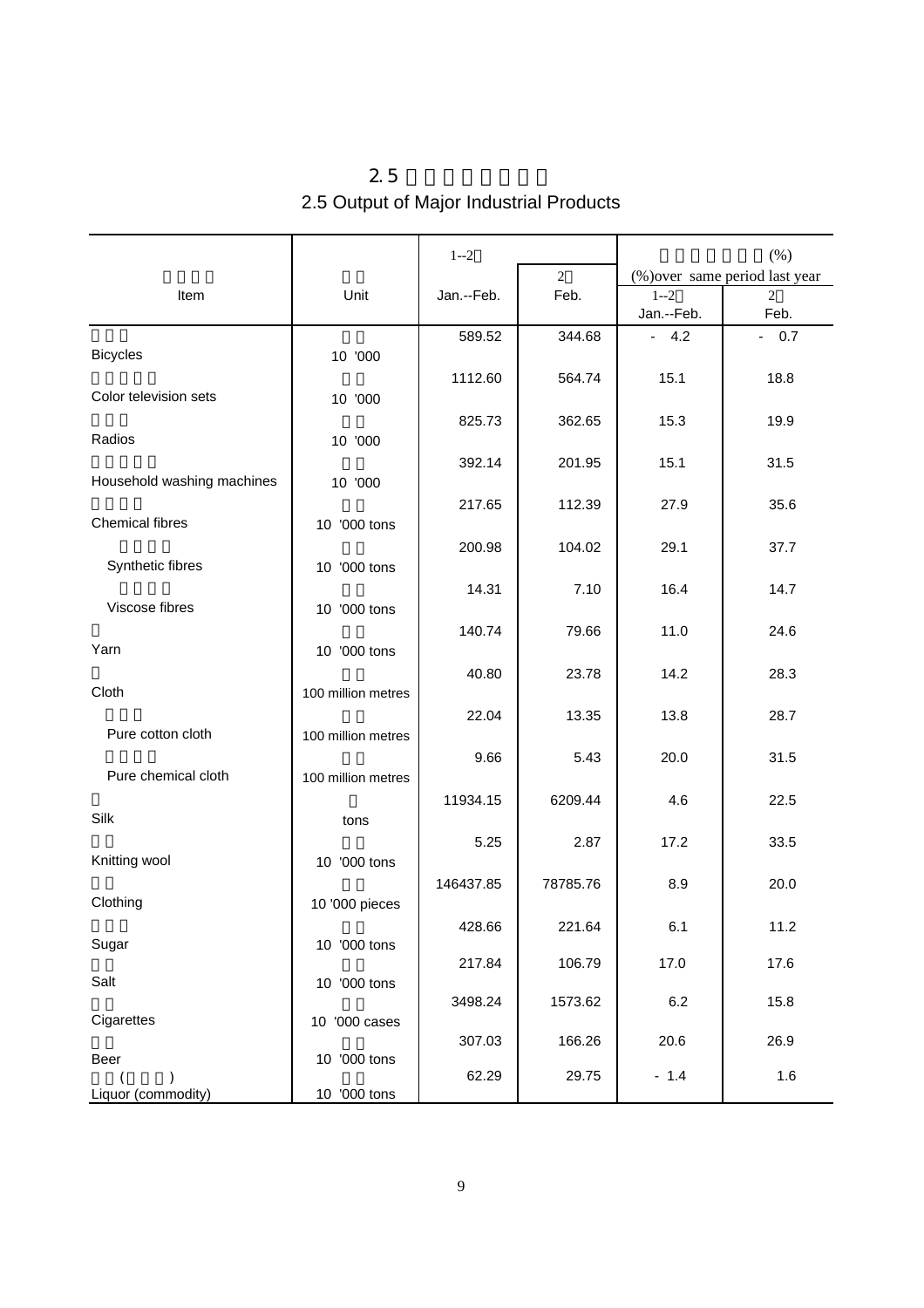### 2.5( 1) 2.5 (Cont'd 1)

|                                       |                 | $1 - 2$    |                        | (% )       |                                                  |  |
|---------------------------------------|-----------------|------------|------------------------|------------|--------------------------------------------------|--|
|                                       |                 |            | $\overline{2}$<br>Feb. | $1 - 2$    | (%) over same period last year<br>$\overline{c}$ |  |
| Item                                  | Unit            | Jan.--Feb. |                        | Jan.--Feb. | Feb.                                             |  |
|                                       |                 | 21073.25   | 10944.52               | 11.1       | 19.3                                             |  |
| Total energy production               | 10 '000 tons    |            |                        |            |                                                  |  |
| Coal                                  | 10 '000 tons    | 20672.78   | 11001.55               | 13.9       | 24.4                                             |  |
|                                       |                 | 67.61      | 37.69                  | 35.8       | 38.3                                             |  |
| Dairy products                        | 10 '000 tons    |            |                        |            |                                                  |  |
|                                       |                 | 399.91     | 211.70                 | 19.3       | 17.4                                             |  |
| Soft drinks                           | 10 '000 tons    | 2841.05    | 1379.96                | 3.7        | 5.4                                              |  |
| Crude oil                             | 10 '000 tons    |            |                        |            |                                                  |  |
|                                       |                 | 4455.33    | 2202.86                | 19.4       | 21.1                                             |  |
| Refined crude oil                     | 10 '000 tons    |            |                        |            |                                                  |  |
| Gasoline                              | 10 '000 tons    | 866.23     | 419.38                 | 15.0       | 15.0                                             |  |
|                                       |                 | 160.25     | 80.71                  | 6.2        | 5.9                                              |  |
| Kerosene                              | 10 '000 tons    |            |                        |            |                                                  |  |
|                                       |                 | 1592.14    | 790.54                 | 23.2       | 25.9                                             |  |
| Diesel fuel                           | 10 '000 tons    | 65.68      | 36.96                  | 26.8       | 30.8                                             |  |
| Lubricating oil                       | 10 '000 tons    |            |                        |            |                                                  |  |
|                                       |                 | 353.02     | 180.27                 | 17.3       | 17.8                                             |  |
| Fuel oil                              | 10 '000 tons    |            |                        |            |                                                  |  |
|                                       |                 | 67.37      | 33.67                  | 17.7       | 25.6                                             |  |
| Natural-gas                           | 100 million     |            |                        |            |                                                  |  |
|                                       | cubic metres    | 3068.15    | 1570.48                | 15.3       | 24.7                                             |  |
| Electricity                           | 100 million kwh |            |                        |            |                                                  |  |
|                                       |                 | 3595.54    | 1802.82                | 24.3       | 25.1                                             |  |
| Pig iron                              | 10 '000 tons    |            |                        |            |                                                  |  |
|                                       |                 | 3905.29    | 1972.43                | 27.9       | 31.5                                             |  |
| Steel                                 | 10 '000 tons    | 4343.50    | 2262.55                | 31.7       | 37.7                                             |  |
| Rolled steel                          | 10 '000 tons    |            |                        |            |                                                  |  |
|                                       |                 | 97.44      | 51.72                  | 30.8       | 25.6                                             |  |
| Ferroalloy                            | 10 '000 tons    |            |                        |            |                                                  |  |
| (100%)<br><b>Chemical fertilizers</b> |                 | 662.73     | 359.53                 | 14.0       | 14.3                                             |  |
|                                       | 10 '000 tons    | 19.56      | 11.75                  | 21.4       | 38.2                                             |  |
| (100%)<br>Chemical pesticides         | 10 '000 tons    |            |                        |            |                                                  |  |
|                                       |                 |            |                        |            |                                                  |  |
| Paint                                 | 10 '000 tons    | 21.93      | 12.34                  | 13.3       | 30.2                                             |  |
|                                       |                 |            |                        |            |                                                  |  |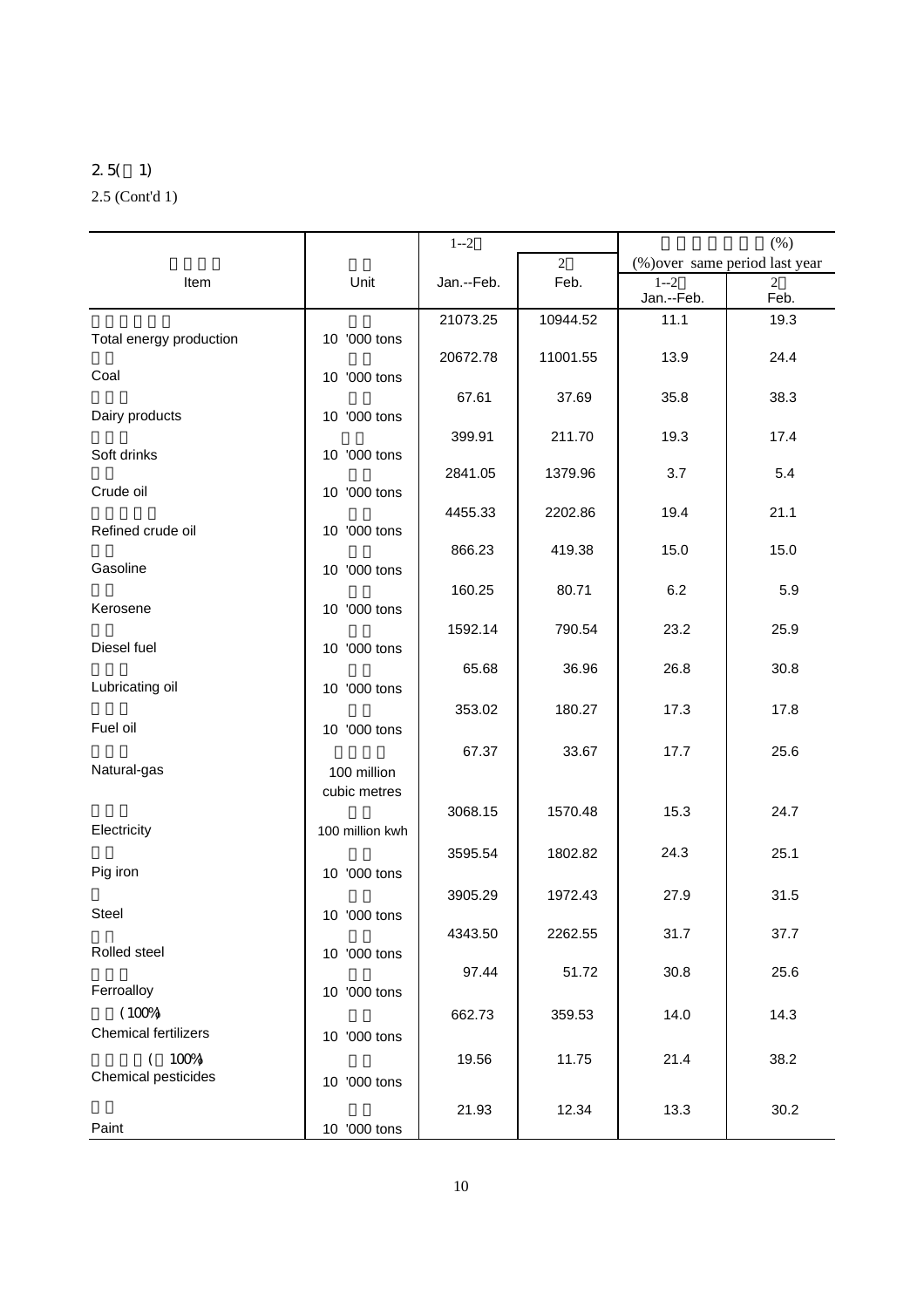## 2.5( 2)

|  | $2.5$ (Cont'd 2) |  |
|--|------------------|--|
|--|------------------|--|

|                             |               | $1 - 2$    |                | $(\% )$                         |                                |  |
|-----------------------------|---------------|------------|----------------|---------------------------------|--------------------------------|--|
|                             |               |            | $\overline{2}$ |                                 | (%) over same period last year |  |
| Item                        | Unit          | Jan.--Feb. | Feb.           | $1 - 2$                         | $\overline{c}$                 |  |
|                             |               |            |                | Jan.--Feb.                      | Feb.                           |  |
|                             |               | 10.01      | 5.69           | 14.0                            | 24.5                           |  |
| Dyestuff                    | 10 '000 tons  |            |                |                                 |                                |  |
| Chemical medicines          | 10 '000 tons  | 15.90      | 7.77           | 20.5                            | 16.0                           |  |
|                             |               | 3375.49    | 2006.55        | 21.2                            | 30.6                           |  |
| Outer tyres                 | 10 thousand   |            |                |                                 |                                |  |
|                             | pieces        |            |                |                                 |                                |  |
| Synthetic rubber            |               | 24.45      | 11.90          | 19.7                            | 18.8                           |  |
|                             | 10 '000 tons  | 861.92     | 438.24         | 11.6                            | 16.9                           |  |
| Camera                      | 10 '000       |            |                |                                 |                                |  |
|                             |               | 10862.86   | 5721.36        | 21.7                            | 33.5                           |  |
| Cement                      | 10 '000 tons  |            |                |                                 |                                |  |
| Plate glass                 |               | 4550.05    | 2278.35        | 16.8                            | 15.4                           |  |
|                             | 10 '000 cases | 598.06     | 387.38         | 98.8                            | 148.2                          |  |
| Power generating equipment  | 10 '000 kw    |            |                |                                 |                                |  |
|                             |               | 1399.67    | 738.47         | 31.5                            | 50.0                           |  |
| Alternate motors            | 10 '000 kw    |            |                |                                 |                                |  |
| Metal-cutting machines      | 10 '000       | 5.12       | 2.91           | 26.1                            | 57.3                           |  |
|                             |               | 73.96      | 43.69          | 16.2                            | 44.7                           |  |
| Motor vehicles              | 10 '000       |            |                |                                 |                                |  |
|                             |               | 20.17      | 12.95          | 6.7                             | 39.4                           |  |
| Of which: trucks            | 10 '000       |            |                |                                 |                                |  |
| Large-medium tractors       | Unit          | 11253.00   | 6617.00        | 64.3                            | 51.9                           |  |
|                             |               | 24.87      | 15.94          | 2.7<br>$\sim$                   | 9.9                            |  |
| Small tractors              | 10 '000       |            |                |                                 |                                |  |
|                             |               | 25.50      | 10.74          | $-30.8$                         | $-36.4$                        |  |
| Locomotives                 | 10 '000 kw    |            |                |                                 |                                |  |
| Railway passenger coaches   | Unit          | 38.00      | 29.00          | $-83.3$                         | 20.8                           |  |
|                             |               | 3519.00    | 1808.00        | $-17.5$                         | $-5.4$                         |  |
| Railway freight wagons      | Unit          |            |                |                                 |                                |  |
|                             |               | 6016.00    | 3545.43        | 2.1                             | 13.5                           |  |
| Internal combustion engines | 10 '000 kw    |            |                |                                 |                                |  |
| Electronic computers        | Unit          | 9169.00    | 5160.00        | 8.4<br>$\overline{\phantom{a}}$ | 2.6                            |  |
|                             |               | 520.31     | 271.02         | 52.5                            | 63.3                           |  |
| Micro-electronic computers  | 10 '000 Unit  |            |                |                                 |                                |  |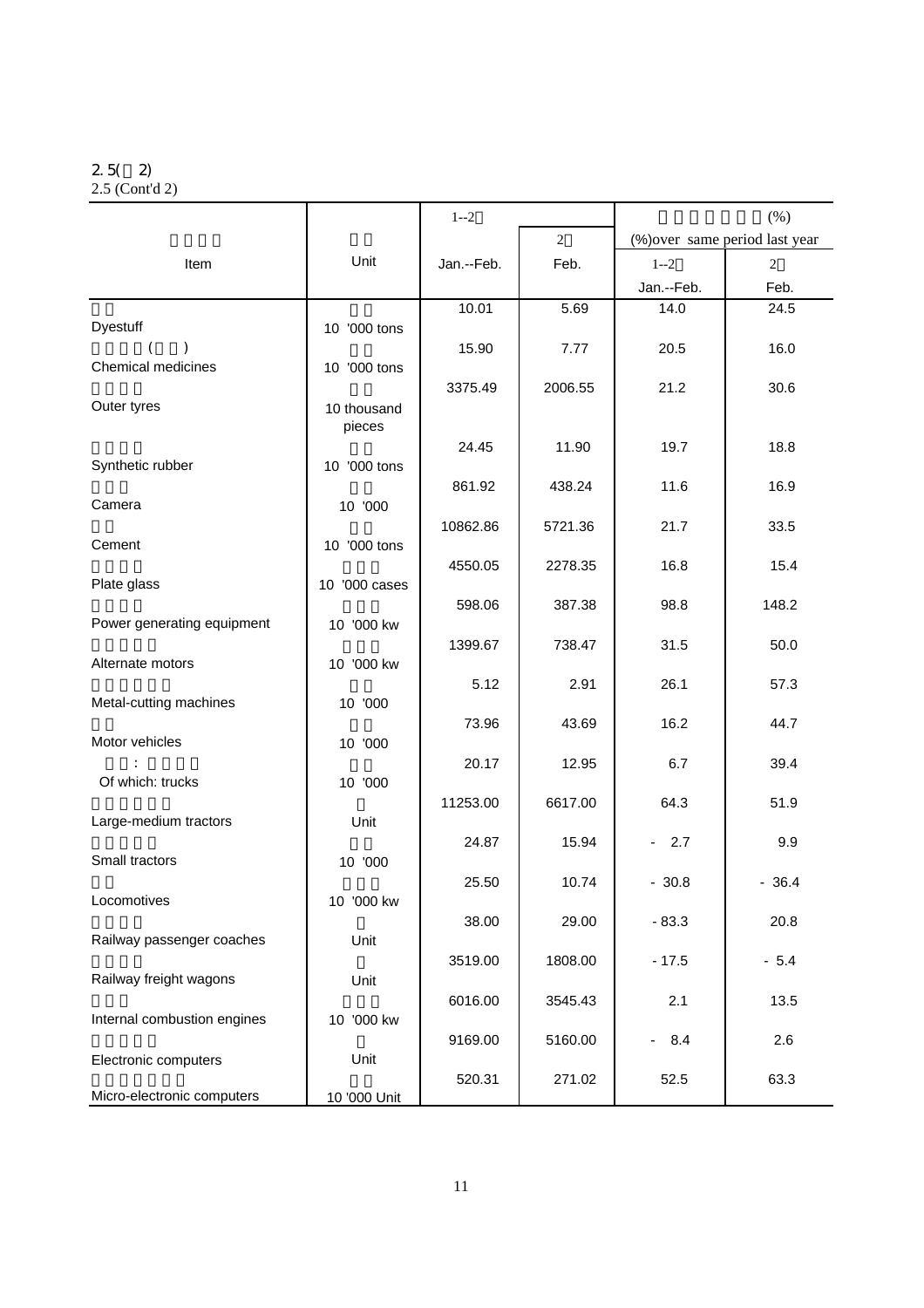#### 2.5( 3)

2.5 (Cont'd 3)  $1-2$  (%)  $\overline{2}$  (%) over same period last year Item Unit Jan.--Feb. Feb. 1--2 1 2<br>
Jan.--Feb. San.--Feb. Feb. Jan.--Feb.  $\begin{array}{|c|c|c|c|c|c|c|c|}\n\hline\n\text{3487.08} & \text{388.74} & \text{33.1} & \text{22.4}\n\hline\n\end{array}$ Iron ore 10 10 '000 tons  $142.90$  84.00 40.2 69.1 Sulphur iron Ore 10 '000 tons  $319.61$  167.44 8.2 17.1 Phosphorite Ore 10 '000 tons

|              | 109142.57                                                                                                                                                                                 | 57199.61                                                                                    | 31.0                                                                                      | 30.5                                                                |
|--------------|-------------------------------------------------------------------------------------------------------------------------------------------------------------------------------------------|---------------------------------------------------------------------------------------------|-------------------------------------------------------------------------------------------|---------------------------------------------------------------------|
|              |                                                                                                                                                                                           |                                                                                             |                                                                                           | 27.5                                                                |
| 10 '000 tons |                                                                                                                                                                                           |                                                                                             |                                                                                           |                                                                     |
|              | 552.19                                                                                                                                                                                    | 288.31                                                                                      | 19.5                                                                                      | 17.2                                                                |
|              |                                                                                                                                                                                           |                                                                                             | 7.4                                                                                       | 4.6                                                                 |
| 10 '000 tons |                                                                                                                                                                                           |                                                                                             |                                                                                           |                                                                     |
|              |                                                                                                                                                                                           |                                                                                             |                                                                                           | 20.3                                                                |
|              | 195.18                                                                                                                                                                                    | 101.31                                                                                      | 12.1                                                                                      | 16.2                                                                |
|              |                                                                                                                                                                                           |                                                                                             |                                                                                           | 6.9                                                                 |
| 10 '000 tons |                                                                                                                                                                                           |                                                                                             |                                                                                           |                                                                     |
|              | 496.70                                                                                                                                                                                    | 262.89                                                                                      | 10.5                                                                                      | 8.6                                                                 |
|              | 294.93                                                                                                                                                                                    | 148.26                                                                                      | 6.5                                                                                       | 0.7                                                                 |
| 10 '000 tons |                                                                                                                                                                                           |                                                                                             |                                                                                           |                                                                     |
|              |                                                                                                                                                                                           |                                                                                             |                                                                                           | 31.6                                                                |
|              | 17.54                                                                                                                                                                                     | 10.07                                                                                       | 34.8                                                                                      | 49.0                                                                |
|              |                                                                                                                                                                                           |                                                                                             |                                                                                           | 36.0                                                                |
| 10 '000 tons |                                                                                                                                                                                           |                                                                                             |                                                                                           |                                                                     |
|              |                                                                                                                                                                                           |                                                                                             |                                                                                           | 21.9                                                                |
|              | 23.49                                                                                                                                                                                     | 11.51                                                                                       | 21.6                                                                                      | 30.9                                                                |
|              | 37.41                                                                                                                                                                                     | 19.34                                                                                       | 14.8                                                                                      | 16.9                                                                |
| 10 '000 tons |                                                                                                                                                                                           |                                                                                             |                                                                                           | 23.1                                                                |
| 10 '000 tons |                                                                                                                                                                                           |                                                                                             |                                                                                           |                                                                     |
|              | 244.52                                                                                                                                                                                    | 121.39                                                                                      | 12.2                                                                                      | 11.3                                                                |
|              | 108.47                                                                                                                                                                                    | 53.51                                                                                       | 16.7                                                                                      | 19.2                                                                |
|              |                                                                                                                                                                                           |                                                                                             |                                                                                           | 54.5                                                                |
| 10 '000 tons |                                                                                                                                                                                           |                                                                                             |                                                                                           |                                                                     |
|              |                                                                                                                                                                                           |                                                                                             |                                                                                           | 38.0                                                                |
|              | 10 '000 m<br>10 '000 tons<br>10 '000 tons<br>10 '000 tons<br>10 '000 tons<br>10 '000 tons<br>10 '000 tons<br>10 '000 tons<br>10 '000 tons<br>10 '000 tons<br>10 '000 tons<br>10 '000 tons | 2488.71<br>20.33<br>165.97<br>629.00<br>148.40<br>67.59<br>28.61<br>99.33<br>50.84<br>54.24 | 1271.23<br>10.32<br>84.06<br>330.78<br>86.51<br>37.56<br>16.05<br>48.31<br>27.76<br>31.53 | 25.4<br>18.1<br>9.9<br>25.0<br>23.4<br>10.8<br>24.2<br>32.1<br>29.1 |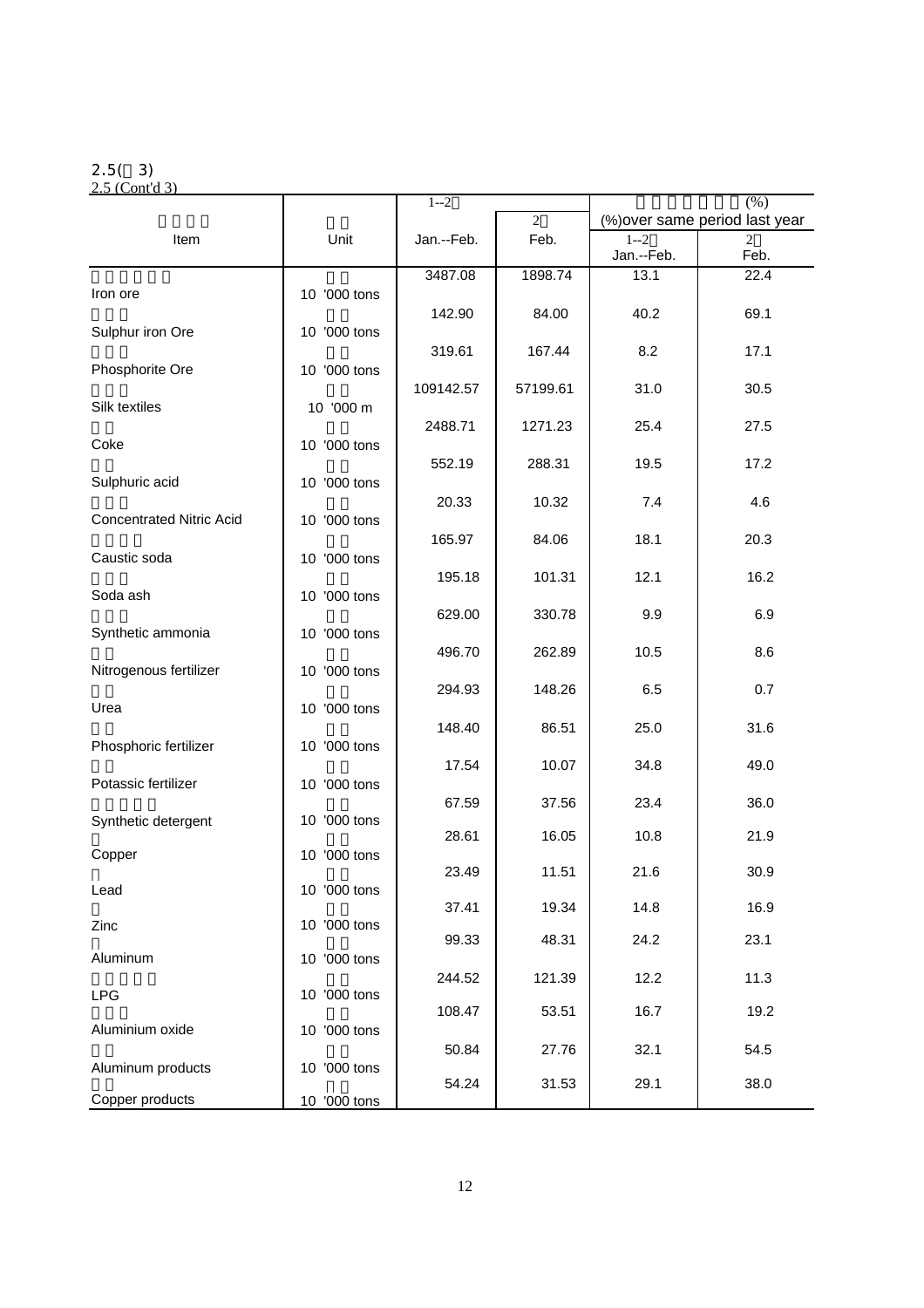#### 2.5( 4)

2.5 (Cont'd 4)

|                                         |                  | $1 - 2$    |           | $(\% )$                         |                                 |  |
|-----------------------------------------|------------------|------------|-----------|---------------------------------|---------------------------------|--|
|                                         |                  |            | 2         | (%) over same period last year  |                                 |  |
| Item                                    | Unit             | Jan.--Feb. | Feb.      | $1 - 2$                         | $\mathfrak{D}$                  |  |
|                                         |                  |            |           | Jan.--Feb.                      | Feb.                            |  |
|                                         |                  | 125.47     | 62.27     | 85.9                            | 49.3                            |  |
| Steel ships for civil use               | 10 '000 tons     |            |           |                                 |                                 |  |
|                                         |                  | 336.52     | 183.83    | 32.3                            | 41.2                            |  |
| Household refrigerator                  | 10 '000 units    |            |           |                                 |                                 |  |
|                                         |                  |            |           |                                 |                                 |  |
|                                         |                  | 112.76     | 66.17     | 6.8                             | 19.1                            |  |
| Freezers                                | 10 '000 units    |            |           |                                 |                                 |  |
|                                         |                  | 845.79     | 450.48    | 39.3                            | 47.2                            |  |
| Air conditioners                        | 10 '000 units    |            |           |                                 |                                 |  |
|                                         |                  | 59.69      | 31.49     | 17.5                            | 21.2                            |  |
| Range Hoods                             | '000 units<br>10 |            |           |                                 |                                 |  |
|                                         |                  | 510.00     | 230.00    | 2.3<br>$\overline{\phantom{0}}$ | $-3.0$                          |  |
| Carrier communication equipment         | unit             |            |           |                                 |                                 |  |
|                                         |                  |            |           |                                 |                                 |  |
|                                         |                  | 14833.00   | 8520.00   | 89.3                            | 204.8                           |  |
| Optical communicaiton equipment         | unit             |            |           |                                 |                                 |  |
|                                         |                  | 1081.32    | 548.14    | 72.3                            | 69.6                            |  |
| Program-controlled switchboard          | 10 '000          |            |           |                                 |                                 |  |
|                                         |                  | 1365.85    | 709.18    | 26.6                            | 47.6                            |  |
| Color Kinescope                         | '000 units<br>10 |            |           |                                 |                                 |  |
|                                         |                  | 111.73     | 61.04     | 93.6                            | 99.8                            |  |
| Facsimile machines                      | 10 '000 units    |            |           |                                 |                                 |  |
|                                         |                  | 80.38      | 49.64     | 12.4                            | 9.5                             |  |
| Mobile communicaiton equipment          |                  |            |           |                                 |                                 |  |
|                                         | 10 '000          |            |           |                                 |                                 |  |
|                                         |                  | 243369.73  | 136414.98 | 33.8                            | 48.4                            |  |
| Semiconductor intergrated circuit       | 10 '000          |            |           |                                 |                                 |  |
|                                         |                  | 100175.41  | 52914.94  | 33.2                            | 40.8                            |  |
| Semiconductor intergrated circuit large |                  |            |           |                                 |                                 |  |
| scale                                   | 10 '000          |            |           |                                 |                                 |  |
|                                         |                  | 399.50     | 248.09    | 54.8                            | 106.7                           |  |
| Video Recorders                         | 10 '000          |            |           |                                 |                                 |  |
|                                         |                  |            |           |                                 |                                 |  |
|                                         |                  | 655.84     | 360.55    | $-11.8$                         | 2.0                             |  |
| Hi-Fi                                   | 10 '000          |            |           |                                 |                                 |  |
|                                         |                  | 46.14      | 21.35     | 21.6                            | 18.5                            |  |
| Duplicating machinery                   | Unit             |            |           |                                 |                                 |  |
|                                         |                  | 2697.60    | 1383.48   | 17.5                            | 27.7                            |  |
| Thermal electricity                     | 100 mil.kwh      |            |           |                                 |                                 |  |
|                                         |                  | 281.17     | 138.70    | $-3.5$                          | 0.6<br>$\overline{\phantom{a}}$ |  |
| Hydropower                              | 100 mil.kwh      |            |           |                                 |                                 |  |
|                                         |                  |            |           |                                 |                                 |  |
| Plastic products                        |                  | 315.70     | 204.08    | 10.5                            | 13.5                            |  |
|                                         | 10 '000 tons     |            |           |                                 |                                 |  |
|                                         |                  | 345.26     | 183.69    | 17.8                            | 9.0                             |  |
| <b>Dust Collectors</b>                  | 10 '000          |            |           |                                 |                                 |  |
|                                         |                  | 572.86     | 344.54    | 29.8                            | 66.2                            |  |
| Electric cooker                         | 10 '000          |            |           |                                 |                                 |  |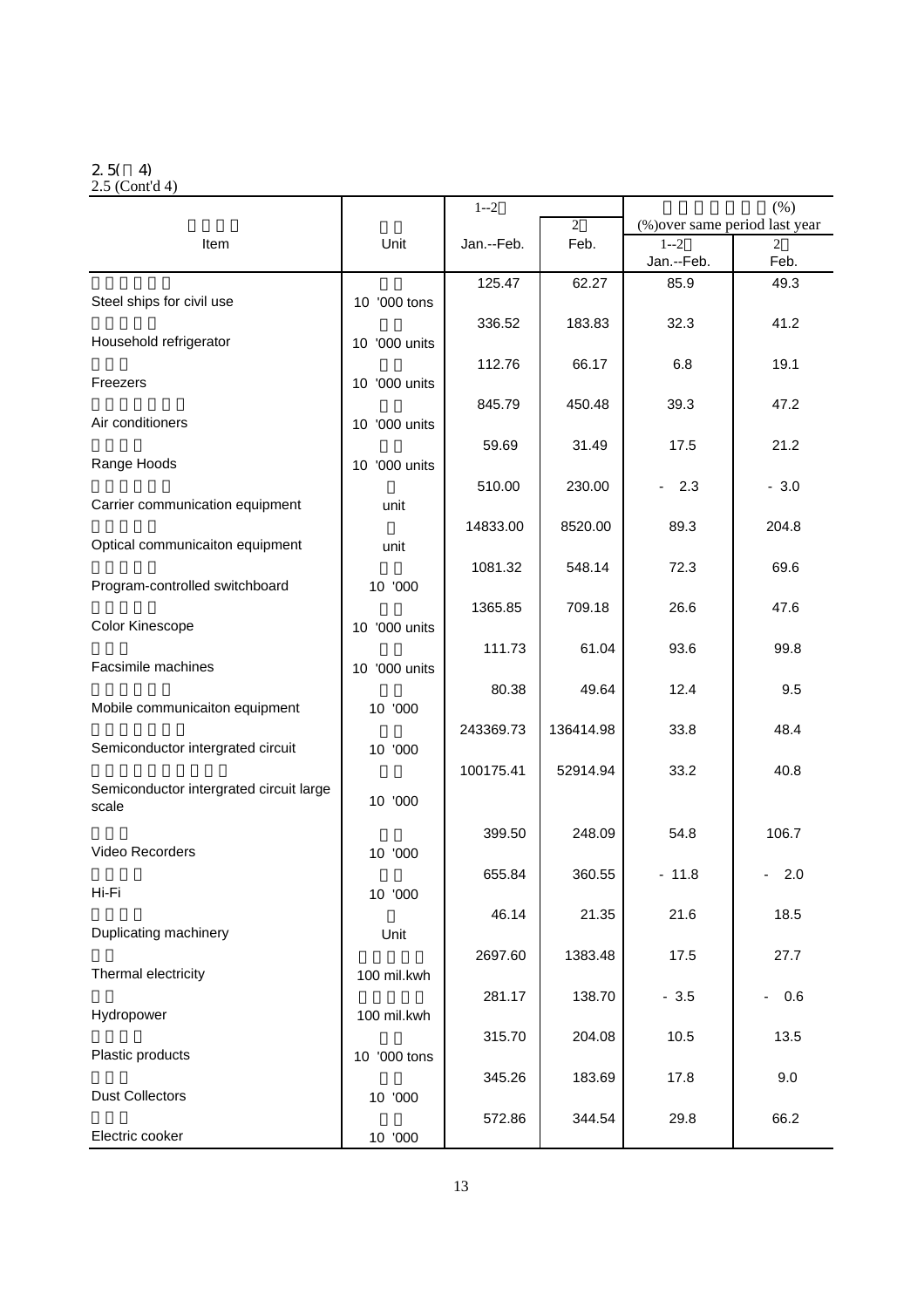## $2.6$ 2.6 Output of Major industrial products by region

2004 02 Feb.,2004

| Region         |          | Coal (10000 tons)                               |        | Colour television (10000 Units)                 |  |
|----------------|----------|-------------------------------------------------|--------|-------------------------------------------------|--|
|                |          |                                                 |        |                                                 |  |
|                | Output   | (%)accumulated<br>over same period<br>last year | Output | (%)accumulated<br>over same period<br>last year |  |
| Total          | 11001.55 | 24.40                                           | 564.74 | 15.10                                           |  |
| Beijing        | 50.85    | 17.20                                           | 0.00   | 0.00                                            |  |
| Tianjin        | 0.00     | 0.00                                            | 7.47   | 19.00                                           |  |
| Hebei          | 537.21   | 19.50                                           | 0.00   | 0.00                                            |  |
| Shanxi         | 2729.96  | 24.30                                           | 0.95   | 7.40<br>$\blacksquare$                          |  |
| Inner Mongolia | 902.95   | 28.80                                           | 7.01   | $-24.30$                                        |  |
| Liaoning       | 484.02   | 30.80                                           | 29.42  | 4.70<br>$\overline{\phantom{0}}$                |  |
| Jilin          | 162.58   | 48.30                                           | 16.10  | 59.20                                           |  |
| Heilongjiang   | 529.38   | 21.90                                           | 0.00   | $-100.00$                                       |  |
| Shanghai       | 0.00     | 0.00                                            | 11.38  | $-20.40$                                        |  |
| Jiangsu        | 229.11   | 2.60                                            | 27.11  | 1.30                                            |  |
| Zhejiang       | 4.46     | 6.50                                            | 7.00   | 14.90                                           |  |
| Anhui          | 562.25   | 7.70                                            | 37.49  | 31.20                                           |  |
| Fujian         | 50.57    | 41.60                                           | 17.79  | $-16.60$                                        |  |
| Jiangxi        | 83.85    | 41.10                                           | 2.72   | 11.60                                           |  |
| Shandong       | 1194.30  | 11.90                                           | 45.74  | 8.60                                            |  |
| Henan          | 1014.95  | 32.40                                           | 9.01   | $-13.30$                                        |  |
| Hubei          | 24.05    | 6.60                                            | 0.00   | 0.00                                            |  |
| Hunan          | 189.88   | 37.70                                           | 0.00   | 0.00                                            |  |
| Guangdong      | 15.31    | 56.20                                           | 272.56 | 39.40                                           |  |
| Guangxi        | 42.58    | 87.10                                           | 0.00   | 0.00                                            |  |
| Hainan         | 0.00     | 0.00                                            | 0.00   | 0.00                                            |  |
| Chongqing      | 124.70   | 30.20                                           | 0.00   | 0.00                                            |  |
| Sichuan        | 266.00   | 38.60                                           | 58.31  | $-18.70$                                        |  |
| Guizhou        | 479.58   | 14.10                                           | 2.54   | 3.90<br>$\overline{\phantom{0}}$                |  |
| Yunnan         | 0.00     | 0.00                                            | 0.00   | 0.00                                            |  |
| Tibet          | 0.00     | 0.00                                            | 0.00   | 0.00                                            |  |
| Shaanxi        | 677.07   | 34.30                                           | 12.14  | 85.50                                           |  |
| Gansu          | 270.11   | 42.90                                           | 0.00   | $-100.00$                                       |  |
| Qinghai        | 37.99    | 101.80                                          | 0.00   | 0.00                                            |  |
| Ningxia        | 187.15   | 43.00                                           | 0.00   | 0.00                                            |  |
| Xinjiang       | 150.69   | 29.30                                           | 0.00   | 0.00                                            |  |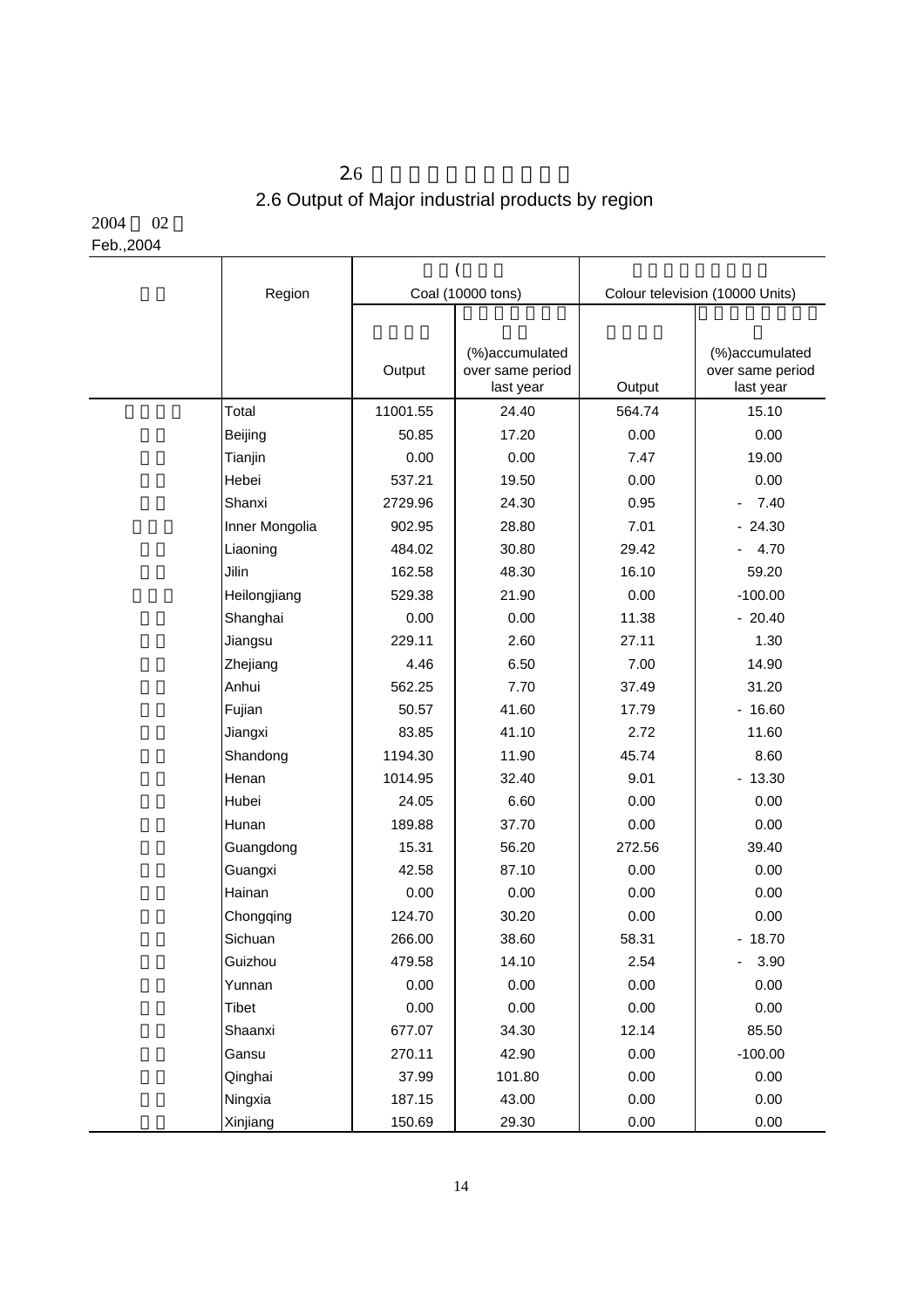#### 2.6( 1) 2.6 (Cont'd1)

| Region         |         | Cement (10000 tons)                              | Steel (10000 tons) |                                                 |  |
|----------------|---------|--------------------------------------------------|--------------------|-------------------------------------------------|--|
|                |         |                                                  |                    |                                                 |  |
|                | Output  | (%) accumulated<br>over same period<br>last year | Output             | (%)accumulated<br>over same period<br>last year |  |
| Total          | 5721.36 | 33.50                                            | 1972.43            | 31.50                                           |  |
| Beijing        | 41.00   | 86.40                                            | 61.14              | 3.50                                            |  |
| Tianjin        | 17.00   | 41.70                                            | 42.19              | 17.40                                           |  |
| Hebei          | 407.40  | 21.30                                            | 404.13             | 62.10                                           |  |
| Shanxi         | 97.40   | 3.70                                             | 85.18              | 64.50                                           |  |
| Inner Mongolia | 37.92   | 143.10                                           | 25.03              | 11.70                                           |  |
| Liaoning       | 73.26   | 37.10                                            | 197.26             | 25.00                                           |  |
| Jilin          | 68.79   | 48.40                                            | 28.96              | 18.40                                           |  |
| Heilongjiang   | 30.22   | 3.00                                             | 40.58              | 556.50                                          |  |
| Shanghai       | 33.94   | 36.90                                            | 145.95             | 5.00                                            |  |
| Jiangsu        | 537.30  | 68.40                                            | 148.28             | 26.00                                           |  |
| Zhejiang       | 512.75  | 58.00                                            | 27.59              | 16.70                                           |  |
| Anhui          | 230.23  | 74.10                                            | 66.47              | 23.70                                           |  |
| Fujian         | 140.79  | 10.20                                            | 19.28              | 1.00                                            |  |
| Jiangxi        | 223.51  | 91.80                                            | 51.52              | 11.70                                           |  |
| Shandong       | 854.53  | 62.00                                            | 133.57             | 43.00                                           |  |
| Henan          | 380.40  | 33.80                                            | 76.40              | 18.60                                           |  |
| Hubei          | 265.83  | 37.60                                            | 102.03             | 9.90                                            |  |
| Hunan          | 212.80  | 56.70                                            | 54.56              | 24.80                                           |  |
| Guangdong      | 555.43  | 14.40                                            | 44.59              | 33.50                                           |  |
| Guangxi        | 157.16  | 11.50                                            | 24.49              | 56.90                                           |  |
| Hainan         | 24.44   | 37.60                                            | 0.02               | 24.40                                           |  |
| Chongqing      | 121.28  | 18.00                                            | 21.63              | 76.10                                           |  |
| Sichuan        | 253.49  | 7.30                                             | 73.10              | 25.10                                           |  |
| Guizhou        | 87.46   | 2.20                                             | 15.37              | 19.00                                           |  |
| Yunnan         | 149.00  | 10.40                                            | 24.57              | 35.60                                           |  |
| Tibet          | 0.00    | 0.00                                             | 0.00               | 0.00                                            |  |
| Shaanxi        | 106.02  | $-44.40$                                         | 18.00              | 82.70                                           |  |
| Gansu          | 55.98   | 7.90                                             | 18.17              | 3.40                                            |  |
| Qinghai        | 12.77   | 76.40                                            | 3.18               | 38.80                                           |  |
| Ningxia        | 14.54   | $-27.40$                                         | 1.10               | 19.50                                           |  |
| Xinjiang       | 18.72   | 13.20                                            | 18.09              | 29.20                                           |  |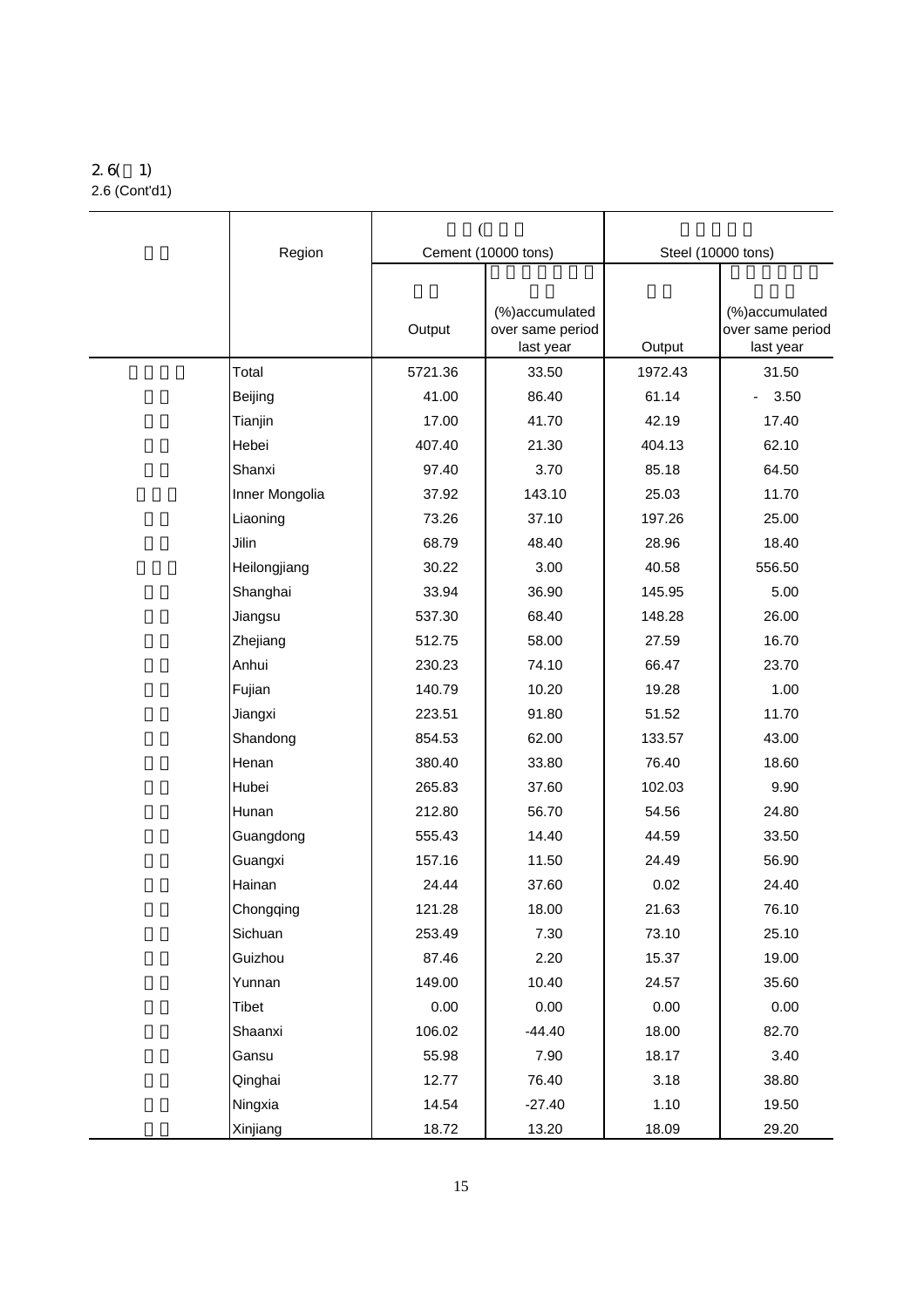# 2.6( 2)

2.6 (Cont'd2)

| Region         | Electricity | 100million KWH)                                 | Cloth (100million meters) |                                                 |  |
|----------------|-------------|-------------------------------------------------|---------------------------|-------------------------------------------------|--|
|                |             |                                                 |                           |                                                 |  |
|                | Output      | (%)accumulated<br>over same period<br>last year | Output                    | (%)accumulated<br>over same period<br>last year |  |
| Total          | 1570.48     | 15.30                                           | 23.78                     | 14.20                                           |  |
| Beijing        | 13.34       | 2.50                                            | 0.04                      | $-30.50$                                        |  |
| Tianjin        | 32.52       | $-5.40$                                         | 0.17                      | 7.10<br>$\overline{\phantom{a}}$                |  |
| Hebei          | 88.64       | 15.40                                           | 1.24                      | 2.90                                            |  |
| Shanxi         | 84.89       | 15.60                                           | 0.26                      | $-19.80$                                        |  |
| Inner Mongolia | 66.42       | 31.20                                           | 0.03                      | $-11.10$                                        |  |
| Liaoning       | 74.42       | 16.40                                           | 0.26                      | 6.30<br>$\overline{\phantom{0}}$                |  |
| Jilin          | 27.66       | 10.70                                           | 0.07                      | $-11.40$                                        |  |
| Heilongjiang   | 42.01       | 10.80                                           | 0.11                      | 12.80                                           |  |
| Shanghai       | 54.67       | 2.30                                            | 0.10                      | $-4.00$                                         |  |
| Jiangsu        | 113.15      | 15.40                                           | 3.49                      | 18.10                                           |  |
| Zhejiang       | 85.38       | 22.00                                           | 3.68                      | 17.00                                           |  |
| Anhui          | 45.65       | 14.70                                           | 0.68                      | 25.00                                           |  |
| Fujian         | 48.26       | 9.70                                            | 0.92                      | 15.40                                           |  |
| Jiangxi        | 25.07       | 25.30                                           | 0.22                      | 32.20                                           |  |
| Shandong       | 126.57      | 19.90                                           | 4.60                      | 33.30                                           |  |
| Henan          | 85.86       | 8.40                                            | 1.09                      | 7.30                                            |  |
| Hubei          | 71.10       | 54.30                                           | 2.11                      | 13.30                                           |  |
| Hunan          | 46.00       | 6.00                                            | 0.38                      | 13.00                                           |  |
| Guangdong      | 149.22      | 27.00                                           | 2.93                      | 3.50                                            |  |
| Guangxi        | 22.19       | $-5.90$                                         | 0.02                      | $-36.70$                                        |  |
| Hainan         | 4.53        | 14.90                                           | 0.00                      | 0.00                                            |  |
| Chongqing      | 18.55       | 5.90                                            | 0.18                      | 4.30                                            |  |
| Sichuan        | 59.31       | 15.20                                           | 0.43                      | 0.30                                            |  |
| Guizhou        | 39.38       | 7.20                                            | 0.04                      | 5.80<br>۰                                       |  |
| Yunnan         | 27.96       | $-18.10$                                        | 0.01                      | $-41.30$                                        |  |
| Tibet          | 0.00        | 0.00                                            | 0.00                      | 0.00                                            |  |
| Shaanxi        | 34.96       | 4.80                                            | 0.60                      | 2.70                                            |  |
| Gansu          | 35.46       | 23.90                                           | 0.03                      | $-20.20$                                        |  |
| Qinghai        | 9.94        | 31.10                                           | 0.00                      | 0.00                                            |  |
| Ningxia        | 18.15       | 21.60                                           | 0.00                      | 0.00                                            |  |
| Xinjiang       | 19.22       | 9.20                                            | 0.09                      | $-37.40$                                        |  |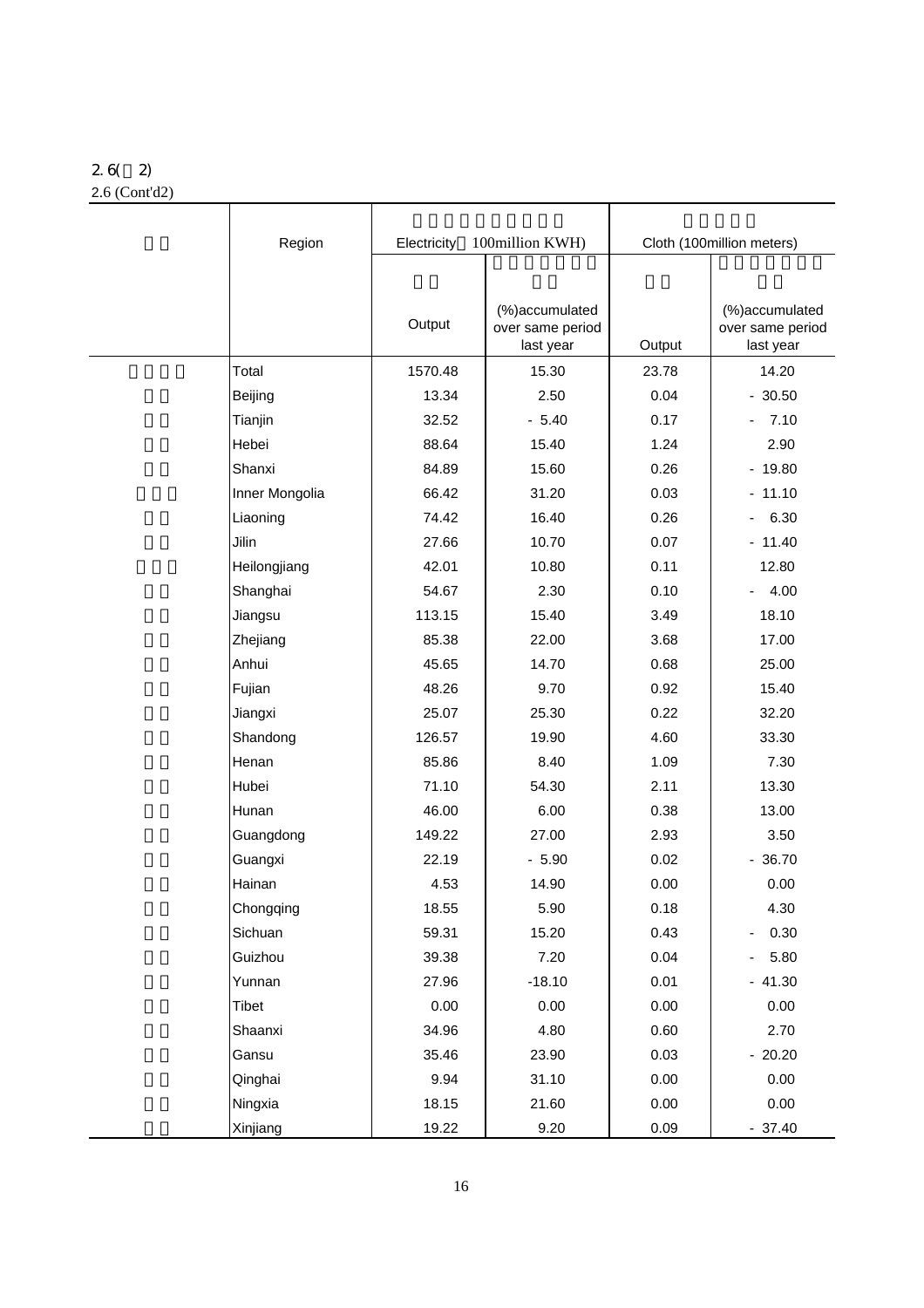|                              |                        | $1 - 2$    | $\overline{2}$ | (% )                                                  |
|------------------------------|------------------------|------------|----------------|-------------------------------------------------------|
| Item                         | Unit                   | Jan.--Feb. | Feb.           | % over same period last year<br>$1 - 2$<br>Jan.--Feb. |
|                              |                        | 24.66      | 12.14          | 8.20                                                  |
| Freight traffic total        | 100 million tons       |            |                |                                                       |
|                              |                        | 3.40       | 1.65           | 13.40                                                 |
| Railway                      | 100 million tons       | 18.65      | 9.15           | 6.10                                                  |
| Highway                      | 100 million tons       |            |                |                                                       |
|                              |                        | 2.61       | 1.33           | 17.70                                                 |
| Waterway                     | 100 million tons       |            |                |                                                       |
|                              |                        | 37.34      | 19.56          | 18.60                                                 |
| Civil aviation               | 10 '000 tons           |            |                |                                                       |
| Volume of freight traffic    | 100 million tons km    | 10075.90   | 5003.80        | 25.00                                                 |
|                              |                        | 2753.29    | 1342.36        | 13.50                                                 |
| Railway                      | 100 million tons km    |            |                |                                                       |
|                              |                        | 1186.70    | 582.22         | 6.70                                                  |
| Highway                      | 100 million tons km    |            |                |                                                       |
|                              |                        | 6126.30    | 3074.09        | 35.80                                                 |
| Waterway                     | 100 million tons km    | 9.61       | 5.13           | 14.60                                                 |
| Civil aviation               | 100 million tons km    |            |                |                                                       |
|                              |                        | 30.45      | 14.94          | 5.30                                                  |
| Passengers traffic           | 100 million persons    |            |                |                                                       |
|                              |                        | 2.00       | 0.95           | 0.50                                                  |
| Railway                      | 100 million persons    |            |                |                                                       |
| Highway                      | 100 million persons    | 27.97      | 13.77          | 5.20                                                  |
|                              |                        | 0.30       | 0.15           | $-1.80$                                               |
| Waterway                     | 100 million persons    |            |                |                                                       |
|                              |                        | 0.17       | 0.08           | 19.80                                                 |
| Civil aviation               | 10 thousand persons    |            |                |                                                       |
|                              |                        | 2960.66    | 1420.95        | 10.40                                                 |
| Volume of passengers traffic | 100 million persons km | 1145.69    | 536.68         | 10.80                                                 |
| Railway                      | 100 million persons km |            |                |                                                       |
|                              |                        | 1545.36    | 763.13         | 9.00                                                  |
| Highway                      | 100 million persons km |            |                |                                                       |
|                              |                        | 10.39      | 5.94           | $-12.00$                                              |
| Waterway                     | 100 million persons km |            |                |                                                       |
| Civil aviation               |                        | 258.72     | 112.20         | 18.40                                                 |
|                              | 100 million persons km |            |                |                                                       |
|                              |                        | 3.63       | 1.81           | 24.50                                                 |
| Cargo handled at principal   | 100 million tons       |            |                |                                                       |
| seaports                     |                        | 32.67      | 15.45          | 17.40                                                 |
| Volume of civil aviation     | 100 million tons km    |            |                |                                                       |

 $2.7$ 2.7 Transportation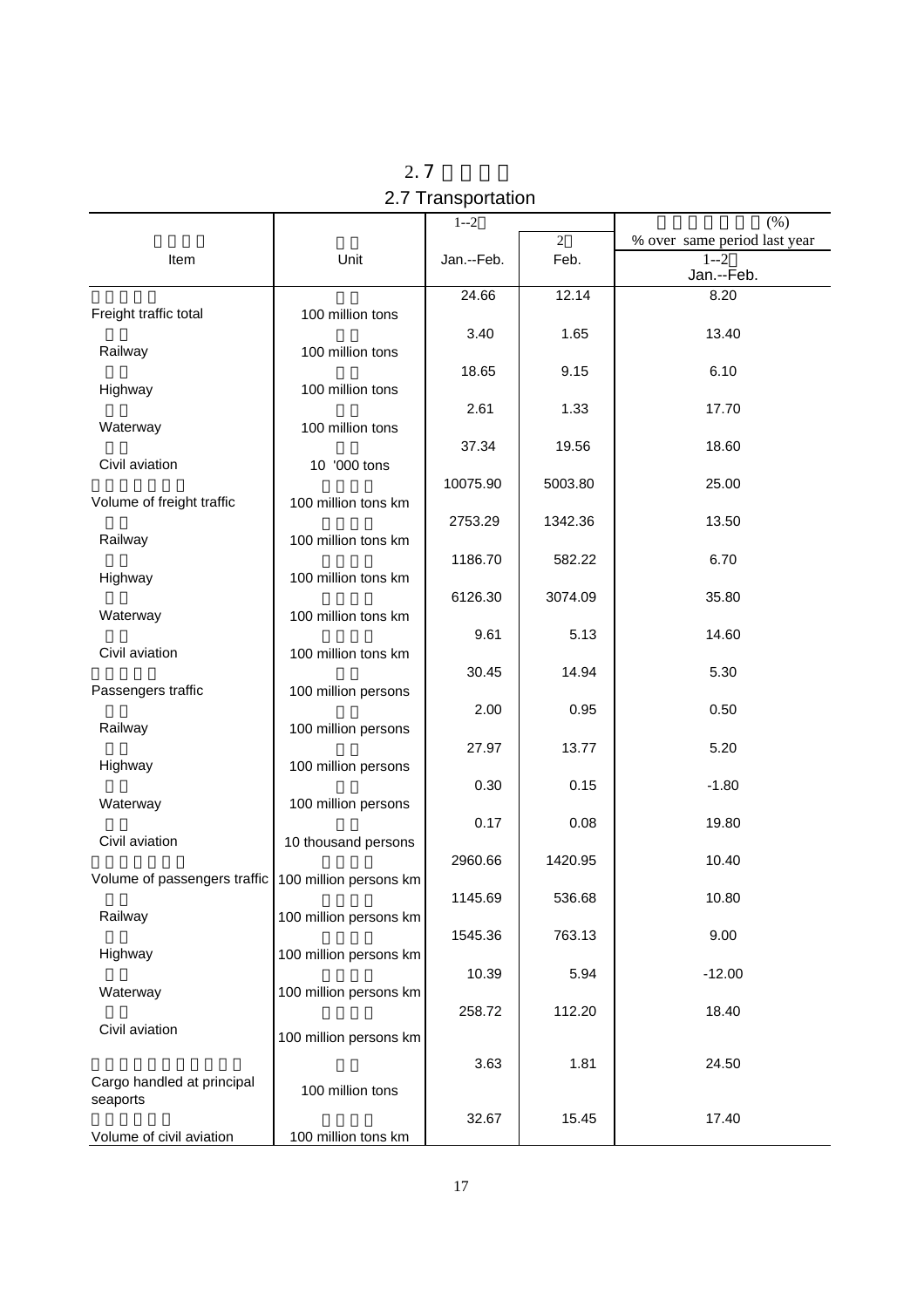## $3.1$ 3.1 National Price Index

|                                             | same period last year=100 |            |                |            |                |            |  |
|---------------------------------------------|---------------------------|------------|----------------|------------|----------------|------------|--|
|                                             |                           |            |                |            |                |            |  |
| Item                                        |                           | Nationwide |                | urban      | rural          |            |  |
|                                             | $\overline{2}$            | $1 - -2$   | $\overline{2}$ | $1 - -2$   | $\overline{2}$ | $1 - -2$   |  |
|                                             | Feb.                      | Jan.--Feb. | Feb.           | Jan.--Feb. | Feb.           | Jan.--Feb. |  |
|                                             | 100.9                     | 101.3      | 100.1          | 100.5      | 102.3          | 102.6      |  |
| Retail sales price index                    |                           |            |                |            |                |            |  |
| $\left($<br>$\lambda$                       | 105.3                     | 106.5      | 103.9          | 105.3      | 107.7          | 108.8      |  |
| Food                                        |                           |            |                |            |                |            |  |
|                                             | 117.6                     |            | 116.0          |            | 119.8          |            |  |
| Grain                                       |                           |            |                |            |                |            |  |
|                                             |                           |            |                |            |                |            |  |
| Meat, poultry and eggs                      |                           |            |                |            |                |            |  |
|                                             | 104.0                     |            | 102.7          |            | 107.1          |            |  |
| Aquatic products                            |                           |            |                |            |                |            |  |
|                                             | 89.4                      |            | 87.7           |            | 93.2           |            |  |
| Fresh vegetables                            |                           |            |                |            |                |            |  |
|                                             |                           |            |                |            |                |            |  |
| Catering trade                              |                           |            |                |            |                |            |  |
| $\left($<br>$\lambda$                       | 100.6                     | 100.6      | 100.6          | 100.6      | 100.6          | 100.6      |  |
| Drink, tobaco and liquors<br>$\lambda$<br>( | 98.7                      | 98.6       | 98.7           | 98.5       | 98.6           | 98.7       |  |
| Clothing shoes and caps                     |                           |            |                |            |                |            |  |
| $\left($                                    | 100.0                     | 99.9       | 99.5           | 99.4       | 100.6          | 100.6      |  |
| Textile products                            |                           |            |                |            |                |            |  |
| $\left($<br>$\mathcal{E}$                   | 99.2                      | 99.3       | 98.9           | 98.9       | 99.9           | 100.1      |  |
| Chinese traditional medicine, western       |                           |            |                |            |                |            |  |
| medieine and articles                       |                           |            |                |            |                |            |  |
| $\left($                                    | 98.9                      | 98.8       | 98.8           | 98.8       | 99.0           | 99.0       |  |
| Cosmetics                                   |                           |            |                |            |                |            |  |
| $\mathcal{C}$                               | 101.5                     | 101.4      | 101.2          | 101.1      | 102.1          | 102.0      |  |
| Books, newspapers and magazines             |                           |            |                |            |                |            |  |
| $\left($<br>$\lambda$                       |                           |            |                |            |                |            |  |
| Cultural and sport articles                 |                           |            |                |            |                |            |  |
| ( )                                         | 99.2                      | 99.1       | 99.0           | 98.9       | 99.6           | 99.5       |  |
| Daily use articles                          |                           |            |                |            |                |            |  |
| $\left($<br>$\rightarrow$                   | 94.7                      | 94.7       | 94.3           | 94.3       | 95.5           | 95.4       |  |
| Household electric products                 |                           |            |                |            |                |            |  |
| $\left($<br>⟩                               | 111.9                     | 112.9      | 111.5          | 112.6      | 113.2          | 113.6      |  |
| Jewellery                                   |                           |            |                |            |                |            |  |

以上年同期价格为100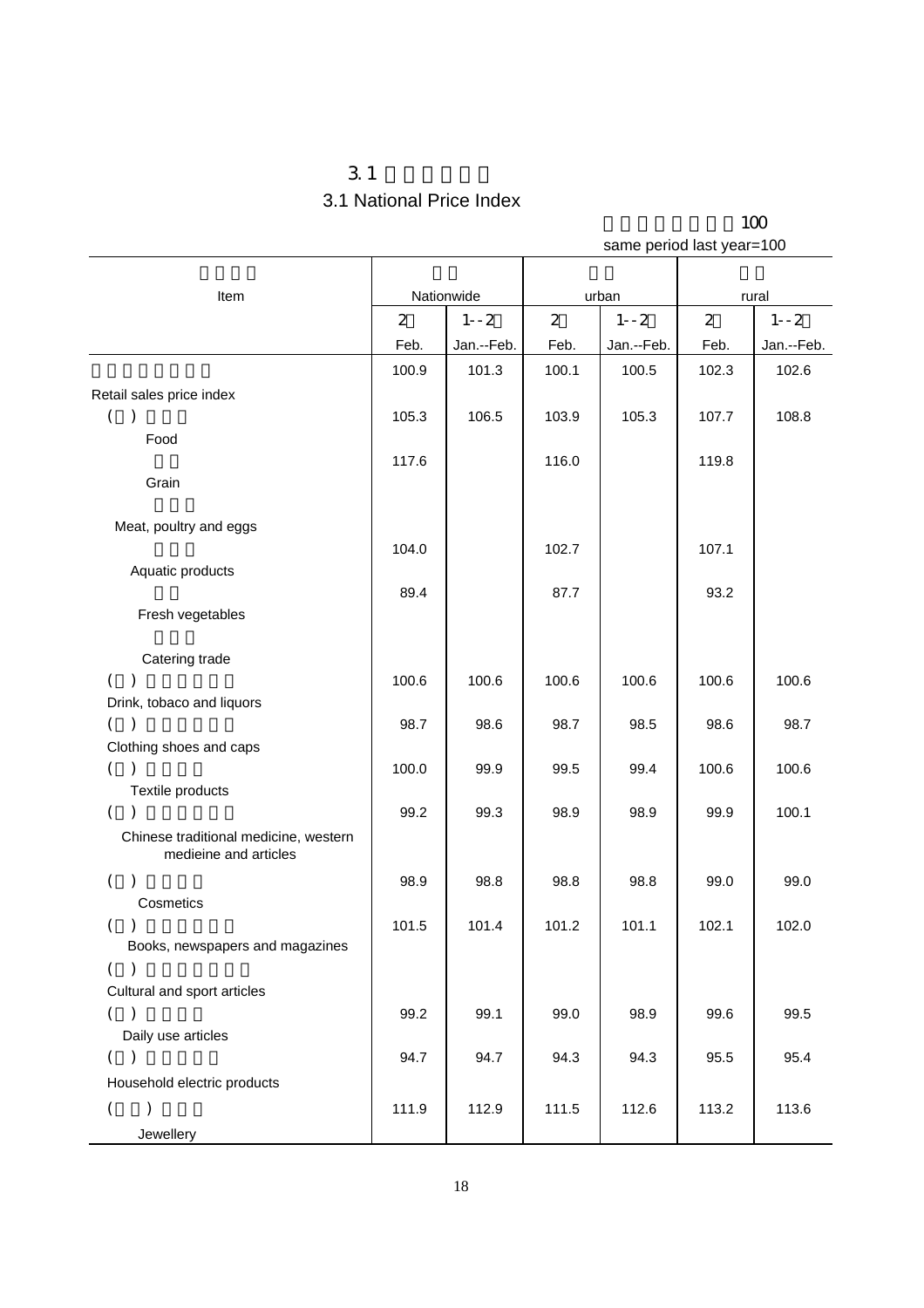#### 3.1( )

3.1(Cont'd)

| Item                                                          |                | Nationwide | urban          |            | rural          |            |
|---------------------------------------------------------------|----------------|------------|----------------|------------|----------------|------------|
|                                                               | $\overline{2}$ | $1 - -2$   | $\overline{2}$ | $1 - -2$   | $\overline{2}$ | $1 - -2$   |
|                                                               | Feb.           | Jan.--Feb. | Feb.           | Jan.--Feb. | Feb.           | Jan.--Feb. |
| $\mathcal{E}$                                                 | 101.0          | 101.7      | 100.4          | 101.3      | 102.0          | 102.4792   |
| Fuels                                                         |                |            |                |            |                |            |
| Building, decoration meterials                                | 104.4          |            | 103.2          |            | 105.8          |            |
|                                                               |                |            |                |            |                |            |
| Machinery and electronic products                             |                |            |                |            |                |            |
|                                                               |                |            |                |            |                |            |
|                                                               | 102.1          | 102.6      | 101.4          | 102.0      | 103.3          | 103.8      |
| Residents consumer price index                                | 105.6          | 106.8      | 104.5          | 105.8      | 107.8          | 108.7      |
| Food                                                          |                |            |                |            |                |            |
|                                                               | 117.5          | 116.0      | 116.7          | 115.3      | 118.9          | 117.2      |
| Grain                                                         |                |            |                |            |                |            |
|                                                               | 110.9          | 112.7      | 111.0          | 112.7      | 110.795        | 112.8      |
| Meat, poultry and related products                            | 114.0          | 114.8      | 114.3          | 115.2      | 113.457        | 114.1      |
| Eggs                                                          |                |            |                |            |                |            |
|                                                               | 104.3          | 105.1      | 103.3          | 104.4      | 106.7          | 106.9      |
| Aquatic products                                              |                |            |                |            |                |            |
|                                                               | 89.6           | 94.7       | 88.7           | 94.0       | 92.9           | 97.6       |
| Fresh vegetables                                              |                |            |                |            |                |            |
| Having dinner at restaurant                                   |                |            |                |            |                |            |
| $\left($                                                      | 100.9          | 100.9      | 101.0          | 101.0      | 100.8          | 100.9      |
| Tobacco, liquors and articles                                 |                |            |                |            |                |            |
| $\mathcal{E}$<br>$\left($<br>Clothing                         | 98.7           | 98.5       | 98.8           | 98.5       | 98.4           | 98.5       |
| $\left($                                                      | 98.2           | 98.1       | 97.7           | 97.6       | 99.4           | 99.3       |
| Household facilities , articles and services                  |                |            |                |            |                |            |
|                                                               | 101.5          | 101.6      | 100.8          | 100.8      | 102.6          | 102.7      |
| Medical care and personal articles                            |                |            |                |            |                |            |
| $\left($<br>$\lambda$<br>Traffic and communication appliances | 97.4           | 98.0       | 97.2           | 97.4       | 98.0           | 99.3       |
| $\left($                                                      | 100.1          | 100.9      | 99.5           | 100.3      | 101.0          | 101.9      |
| Recreational, educational and                                 |                |            |                |            |                |            |
| cultural articles                                             |                |            |                |            |                |            |
| ( )<br>Residence                                              | 103.0          | 102.9      | 102.1          | 102.1      | 104.2          | 104.1      |
|                                                               |                |            |                |            |                |            |
|                                                               | 106.1          | 105.4      |                |            | 106.1          | 105.4      |
| Agricultural producer goods price index                       |                |            |                |            |                |            |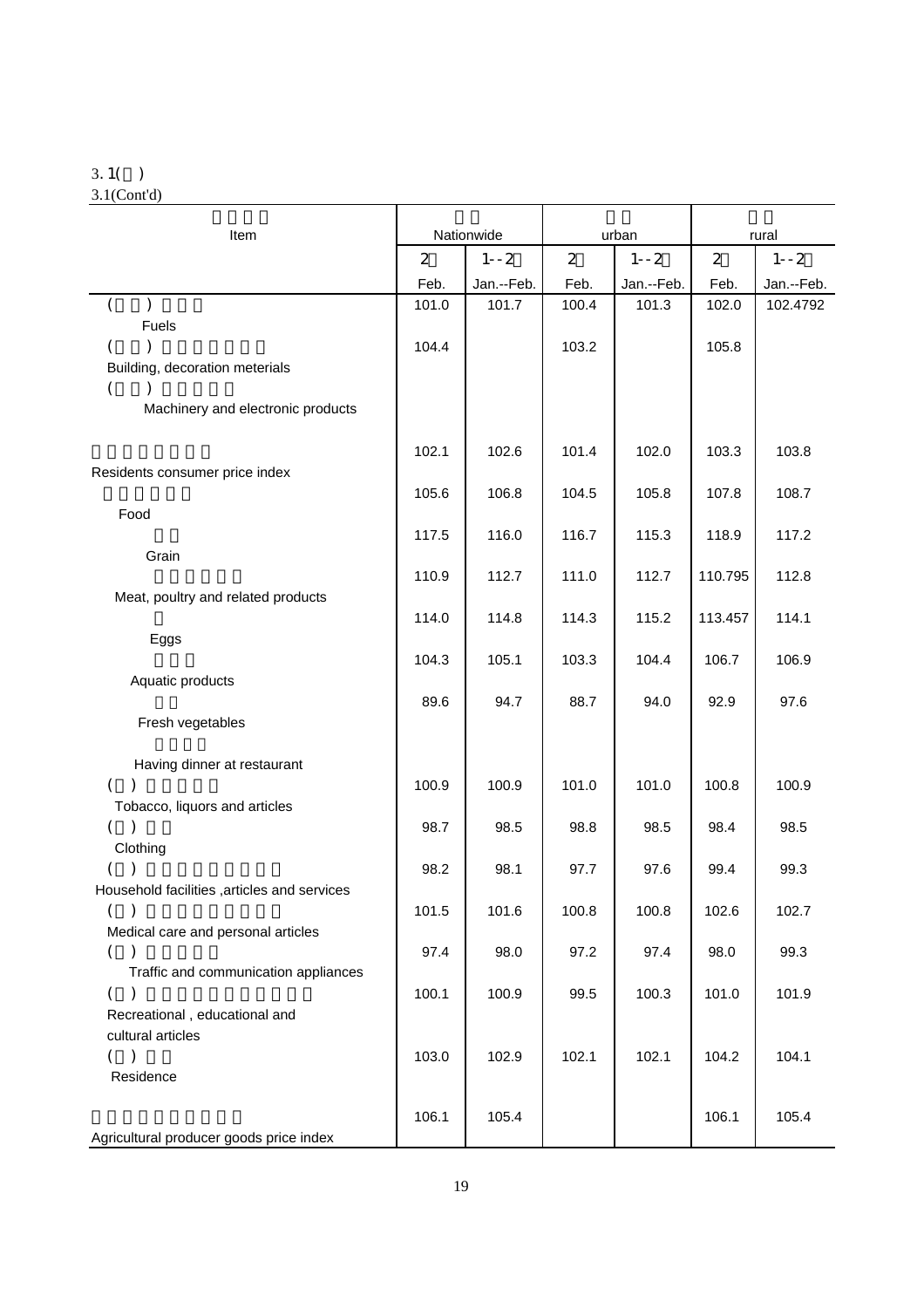### $3.2$ 3.2 Consumer price index and retail price index by region

Τ

 $2004$  02 100 Feb.,2004 same period last year=100

| Region         |               | Consumer price index |       |               | Retail price index |       |  |
|----------------|---------------|----------------------|-------|---------------|--------------------|-------|--|
|                | $\left($<br>) |                      |       | $\left($<br>⟩ |                    |       |  |
|                | Province      | Urban                | Rural | Province      | Urban              | Rural |  |
| Total          | 102.1         | 101.4                | 103.3 | 100.9         | 100.1              | 102.3 |  |
| Beijing        | 98.7          | 98.7                 |       | 98.1          | 98.1               |       |  |
| Tianjin        | 100.0         | 100.0                |       | 98.1          | 98.1               |       |  |
| Hebei          | 103.5         | 102.8                | 104.1 | 101.6         | 100.9              | 102.3 |  |
| Shanxi         | 103.4         | 103.1                | 104.1 | 102.2         | 101.6              | 102.9 |  |
| Inner Mongolia | 100.7         | 100.3                | 101.7 | 99.8          | 99.2               | 100.7 |  |
| Liaoning       | 101.4         | 100.4                | 105.4 | 99.4          | 99.0               | 101.5 |  |
| Jilin          | 101.7         | 101.2                | 102.9 | 100.6         | 100.3              | 101.7 |  |
| Heilongjiang   | 101.6         | 101.2                | 102.9 | 100.9         | 100.5              | 102.2 |  |
| Shanghai       | 100.1         | 100.1                |       | 99.6          | 99.6               |       |  |
| Jiangsu        | 102.4         | 101.6                | 103.4 | 100.6         | 100.1              | 101.8 |  |
| Zhejiang       | 101.8         | 100.3                | 103.0 | 99.9          | 99.2               | 100.9 |  |
| Anhui          | 103.3         | 103.0                | 103.9 | 101.4         | 101.2              | 101.5 |  |
| Fujian         | 102.2         | 102.0                | 102.2 | 101.1         | 100.9              | 101.2 |  |
| Jiangxi        | 102.3         | 101.4                | 103.2 | 101.5         | 100.1              | 102.9 |  |
| Shandong       | 102.6         | 101.9                | 103.3 | 101.5         | 100.9              | 102.5 |  |
| Henan          | 104.3         | 104.1                | 104.6 | 104.4         | 103.4              | 105.5 |  |
| Hubei          | 102.8         | 102.6                | 103.6 | 102.1         | 101.1              | 103.4 |  |
| Hunan          | 103.1         | 101.8                | 103.8 | 102.3         | 101.5              | 103.2 |  |
| Guangdong      | 101.1         | 100.8                | 101.6 | 100.9         | 100.6              | 101.7 |  |
| Guangxi        | 102.2         | 101.9                | 102.6 | 101.1         | 100.4              | 101.7 |  |
| Hainan         | 104.3         | 102.9                | 106.8 | 103.3         | 103.0              | 103.7 |  |
| Chongqing      | 100.4         | 100.4                |       | 98.8          | 98.8               |       |  |
| Sichuan        | 101.2         | 100.0                | 102.3 | 100.2         | 98.2               | 102.0 |  |
| Guizhou        | 102.9         | 102.1                | 104.5 | 101.6         | 100.4              | 103.4 |  |
| Yunnan         | 103.2         | 102.9                | 103.3 | 101.8         | 101.8              | 101.8 |  |
| Tibet          | 101.7         | 101.3                | 101.9 | 100.6         | 100.6              | 100.7 |  |
| Shaanxi        | 101.8         | 101.3                | 102.8 | 101.2         | 100.6              | 102.5 |  |
| Gansu          | 101.2         | 99.7                 | 103.8 | 99.9          | 99.4               | 101.0 |  |
| Qinghai        | 101.8         | 100.9                | 104.0 | 100.5         | 100.6              | 100.3 |  |
| Ningxia        | 101.6         | 101.1                | 102.6 | 100.6         | 100.0              | 101.9 |  |
| Xinjiang       | 101.8         | 101.5                | 103.0 | 99.7          | 98.7               | 101.5 |  |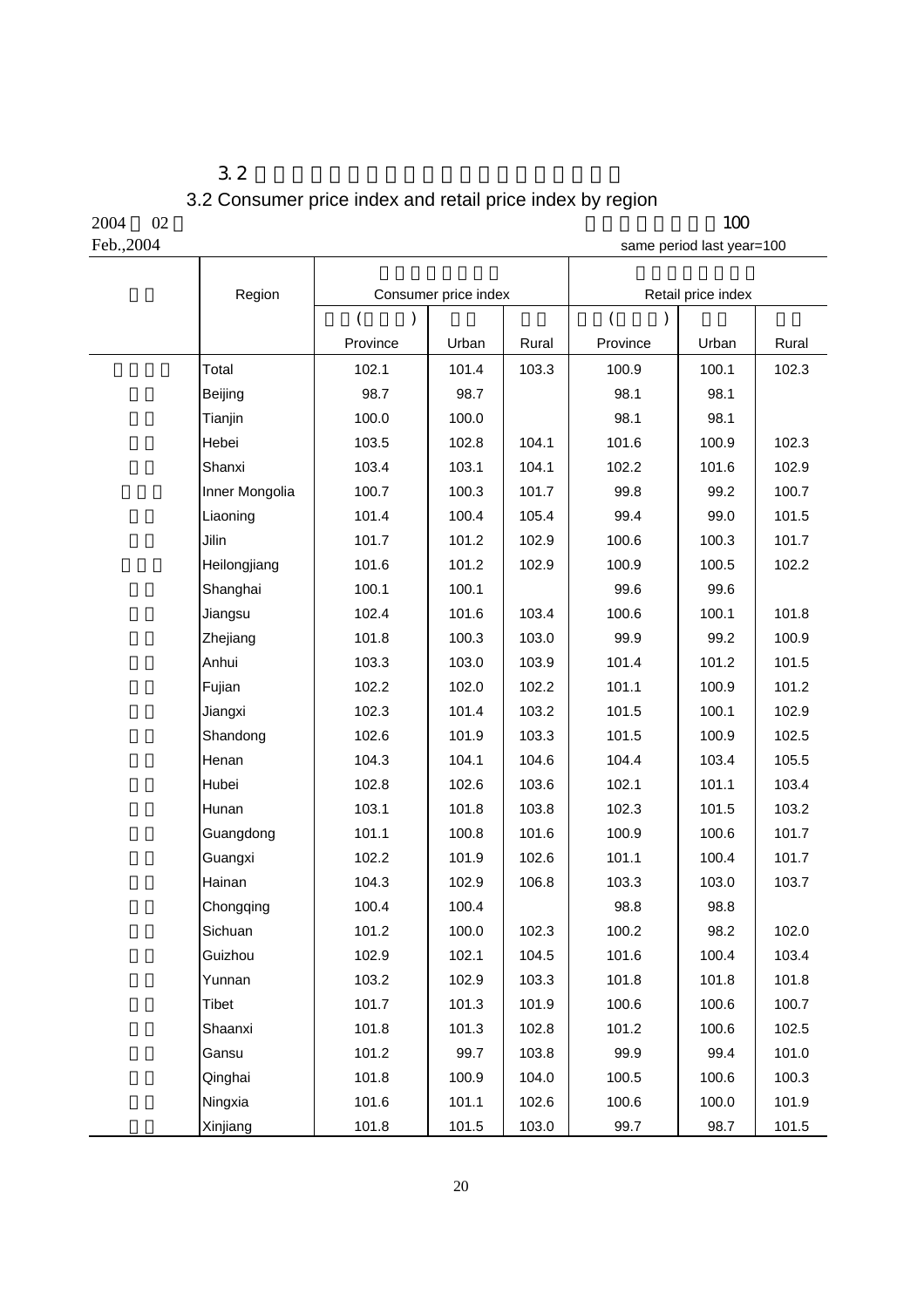3.3 36 3.3 The Consumer Price Index of Residents in 36 Major Cities<br>(100)

Т

T

| 0.001 |
|-------|

Τ

 $2004$   $02$  (100) Feb.,2004 (same period last year=100)

Τ

Τ

Τ

| Region       | General<br>Index | Food  | Grain | Eggs  | Aquatic<br>products | Fresh<br>vege-<br>tables | Tobacco,<br>liquors &<br>articles | Clothing | Medicine &<br>medical<br>articles | Housing |
|--------------|------------------|-------|-------|-------|---------------------|--------------------------|-----------------------------------|----------|-----------------------------------|---------|
|              | 100.5            | 102.5 | 114.5 | 114.0 | 102.5               | 85.1                     | 100.2                             | 99.4     | 100.0                             | 102.0   |
| Nationwide   | 98.7             | 99.0  | 110.0 | 107.1 | 105.4               | 76.2                     | 100.4                             | 99.9     | 99.9                              | 100.8   |
| Beijing      |                  |       |       |       |                     |                          |                                   |          |                                   |         |
|              | 100.0            | 105.8 | 113.3 | 120.6 | 125.9               | 89.7                     | 98.5                              | 88.7     | 91.6                              | 100.3   |
| Tianjin      | 101.4            | 101.8 | 116.4 | 117.9 | 101.9               | 80.4                     | 101.3                             | 98.2     | 106.7                             | 105.0   |
| Shijiazhuang |                  |       |       |       |                     |                          |                                   |          |                                   |         |
|              | 104.1            | 106.4 | 121.0 | 123.3 | 115.0               | 86.0                     | 102.6                             | 99.0     | 101.0                             | 111.0   |
| Taiyuan      | 99.9             | 98.9  | 108.2 | 100.3 | 95.5                | 66.6                     | 102.2                             | 105.3    | 97.9                              | 103.7   |
| Hohhot       |                  |       |       |       |                     |                          |                                   |          |                                   |         |
|              | 100.2            | 98.0  | 112.4 | 113.6 | 94.5                | 75.0                     | 95.3                              | 103.3    | 103.3                             | 103.2   |
| Shenyang     | 101.2            | 102.0 | 105.0 | 117.4 | 98.8                | 91.2                     | 99.9                              | 101.3    | 99.3                              | 104.0   |
| Dalian       |                  |       |       |       |                     |                          |                                   |          |                                   |         |
|              | 100.0            | 99.6  | 111.0 | 105.3 | 96.0                | 84.3                     | 102.1                             | 99.8     | 101.6                             | 101.8   |
| Changchun    | 102.5            | 105.2 | 110.0 | 110.4 | 107.1               | 98.8                     | 101.6                             | 104.5    | 101.8                             | 100.9   |
| Harbin       |                  |       |       |       |                     |                          |                                   |          |                                   |         |
|              | 100.1            | 101.3 | 116.4 | 109.1 | 97.1                | 78.3                     | 98.6                              | 99.7     | 100.2                             | 102.3   |
| Shanghai     | 101.6            | 104.1 | 128.2 | 113.7 | 101.1               | 80.4                     | 98.6                              | 103.9    | 104.2                             | 100.1   |
| Nanjing      |                  |       |       |       |                     |                          |                                   |          |                                   |         |
|              | 99.3             | 101.3 | 111.0 | 109.5 | 100.3               | 84.2                     | 99.4                              | 96.9     | 96.5                              | 101.8   |
| Hangzhou     | 100.6            | 101.2 | 125.1 | 114.0 | 93.8                | 70.6                     | 104.6                             | 97.0     | 103.7                             | 104.2   |
| Ningbo       |                  |       |       |       |                     |                          |                                   |          |                                   |         |
|              | 101.4            | 105.3 | 129.0 | 115.3 | 103.7               | 77.6                     | 99.2                              | 94.8     | 106.5                             | 100.2   |
| Hefei        | 102.6            | 106.7 | 115.2 | 118.8 | 100.5               | 130.4                    | 100.1                             | 100.4    | 99.6                              | 100.5   |
| Fuzhou       |                  |       |       |       |                     |                          |                                   |          |                                   |         |
|              | 101.6            | 105.2 | 111.1 | 117.0 | 102.8               | 105.5                    | 100.8                             | 95.7     | 98.1                              | 101.4   |
| Xiamen       | 101.9            | 104.3 | 106.0 | 127.9 | 115.3               | 80.3                     | 101.9                             | 94.7     | 97.6                              | 103.8   |
| Nanchang     |                  |       |       |       |                     |                          |                                   |          |                                   |         |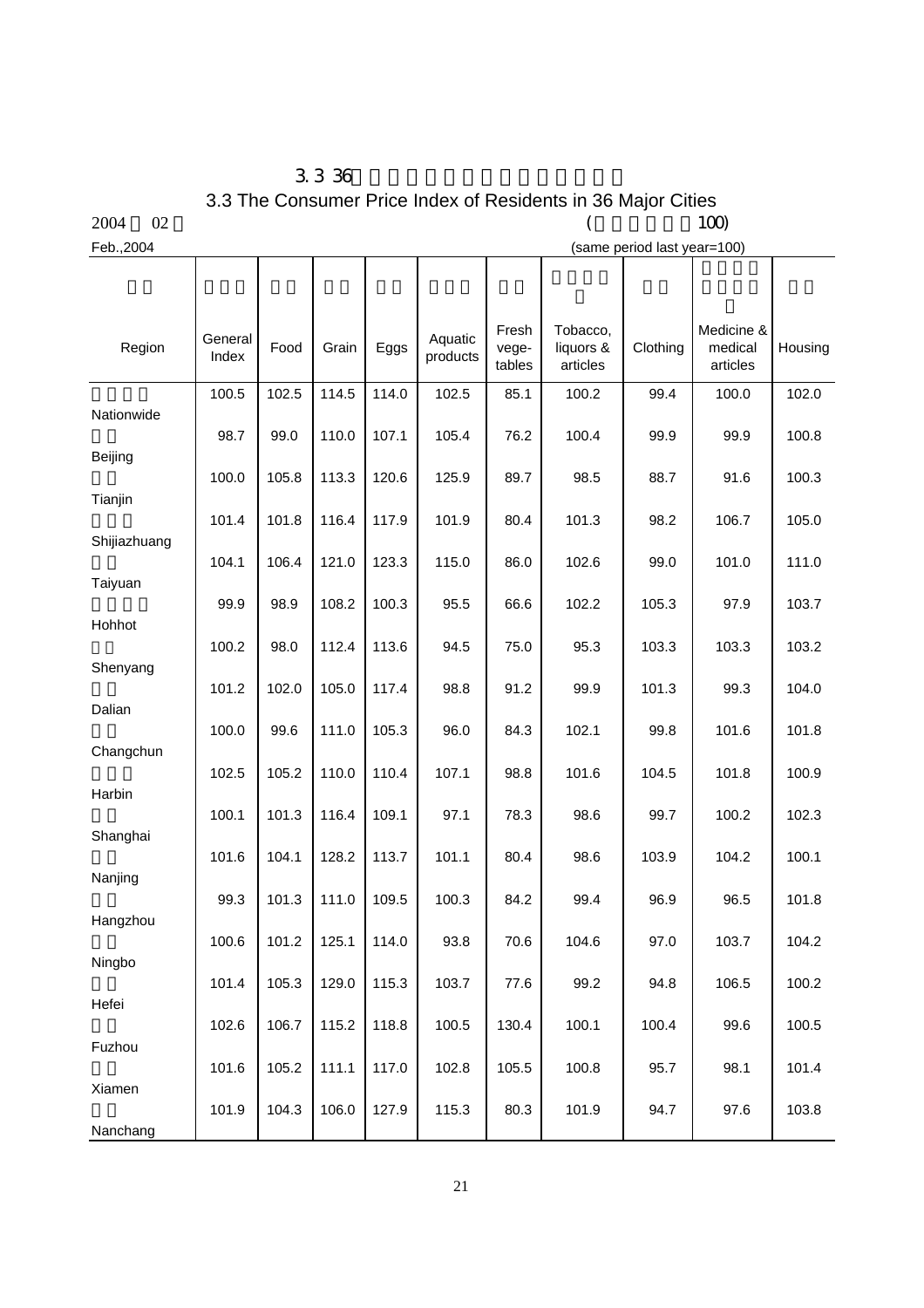#### 3.3( )

3.3(Cont'd)

| Region    | General<br>Index | Food  | Grain | Eggs  | Aquatic<br>products | Fresh<br>vege-<br>tables | Tobacco,<br>liquors &<br>articles | Clothing | Medicine<br>& medical<br>articles | Housing |
|-----------|------------------|-------|-------|-------|---------------------|--------------------------|-----------------------------------|----------|-----------------------------------|---------|
|           | 101.9            | 104.9 | 119.6 | 118.6 | 107.1               | 83.4                     | 104.6                             | 103.1    | 102.4                             | 102.0   |
| Jinan     | 100.7            | 100.7 | 110.9 | 122.2 | 98.6                | 84.7                     | 100.6                             | 102.6    | 96.8                              | 100.2   |
| Qingdao   | 103.8            | 108.7 | 124.3 | 123.9 | 110.4               | 105.9                    | 99.5                              | 99.6     | 100.8                             | 102.2   |
| Zhengzhou |                  |       |       |       |                     |                          |                                   |          |                                   |         |
| Wuhan     | 101.6            | 102.8 | 118.5 | 119.4 | 109.1               | 79.1                     | 103.0                             | 102.6    | 97.8                              | 103.5   |
| Changsha  | 101.5            | 103.2 | 115.0 | 113.2 | 106.2               | 84.5                     | 99.6                              | 104.9    | 106.3                             | 104.4   |
|           | 100.3            | 104.5 | 104.8 | 112.1 | 105.4               | 131.1                    | 101.6                             | 100.0    | 100.1                             | 101.0   |
| Guangzhou | 99.2             | 102.9 | 108.2 | 107.2 | 101.4               | 108.6                    | 102.3                             | 99.5     | 103.0                             | 99.2    |
| Shenzhen  |                  | 104.3 |       |       | 100.7               |                          | 101.4                             | 100.0    | 103.5                             | 103.0   |
| Nanning   | 101.6            |       | 111.8 | 112.6 |                     | 114.2                    |                                   |          |                                   |         |
| Haikou    | 102.3            | 110.3 | 107.9 | 108.1 | 108.4               | 123.1                    | 99.8                              | 97.6     | 99.3                              | 95.3    |
|           | 100.4            | 104.5 | 116.1 | 108.1 | 101.5               | 113.9                    | 99.3                              | 93.3     | 95.2                              | 100.1   |
| Chongqing | 99.0             | 97.3  | 111.4 | 109.4 | 102.5               | 66.7                     | 100.8                             | 94.3     | 105.6                             | 104.0   |
| Chengdu   | 100.9            | 103.4 | 111.8 | 116.3 | 102.7               | 84.7                     | 100.0                             | 94.2     | 120.0                             | 101.4   |
| Guiyang   |                  |       |       |       |                     |                          |                                   |          |                                   |         |
| Kunming   | 103.5            | 111.3 | 115.2 | 111.3 | 105.4               | 116.5                    | 100.8                             | 97.0     | 100.3                             | 104.0   |
|           | 101.8            | 104.5 | 99.7  | 92.6  | 123.3               | 101.7                    | 99.5                              | 102.0    | 100.9                             | 99.2    |
| Lasa      | 100.5            | 102.5 | 120.5 | 114.5 | 102.7               | 76.6                     | 102.7                             | 99.5     | 99.6                              | 102.4   |
| Xi'an     | 99.5             | 99.0  | 109.9 | 124.5 | 101.2               | 73.8                     | 99.1                              | 101.9    | 101.1                             | 100.6   |
| Lanzhou   |                  |       |       |       |                     |                          |                                   |          |                                   |         |
| Xining    | 101.1            | 102.6 | 112.0 | 115.0 | 108.9               | 80.8                     | 103.4                             | 105.2    | 97.4                              | 101.1   |
| Yinchuan  | 100.9            | 105.1 | 108.8 | 115.5 | 114.3               | 94.9                     | 107.1                             | 96.4     | 97.8                              | 101.8   |
|           | 99.9             | 98.3  | 111.6 | 105.3 | 111.8               | 77.1                     | 100.0                             | 102.7    | 103.5                             | 106.6   |
| Urumqi    |                  |       |       |       |                     |                          |                                   |          |                                   |         |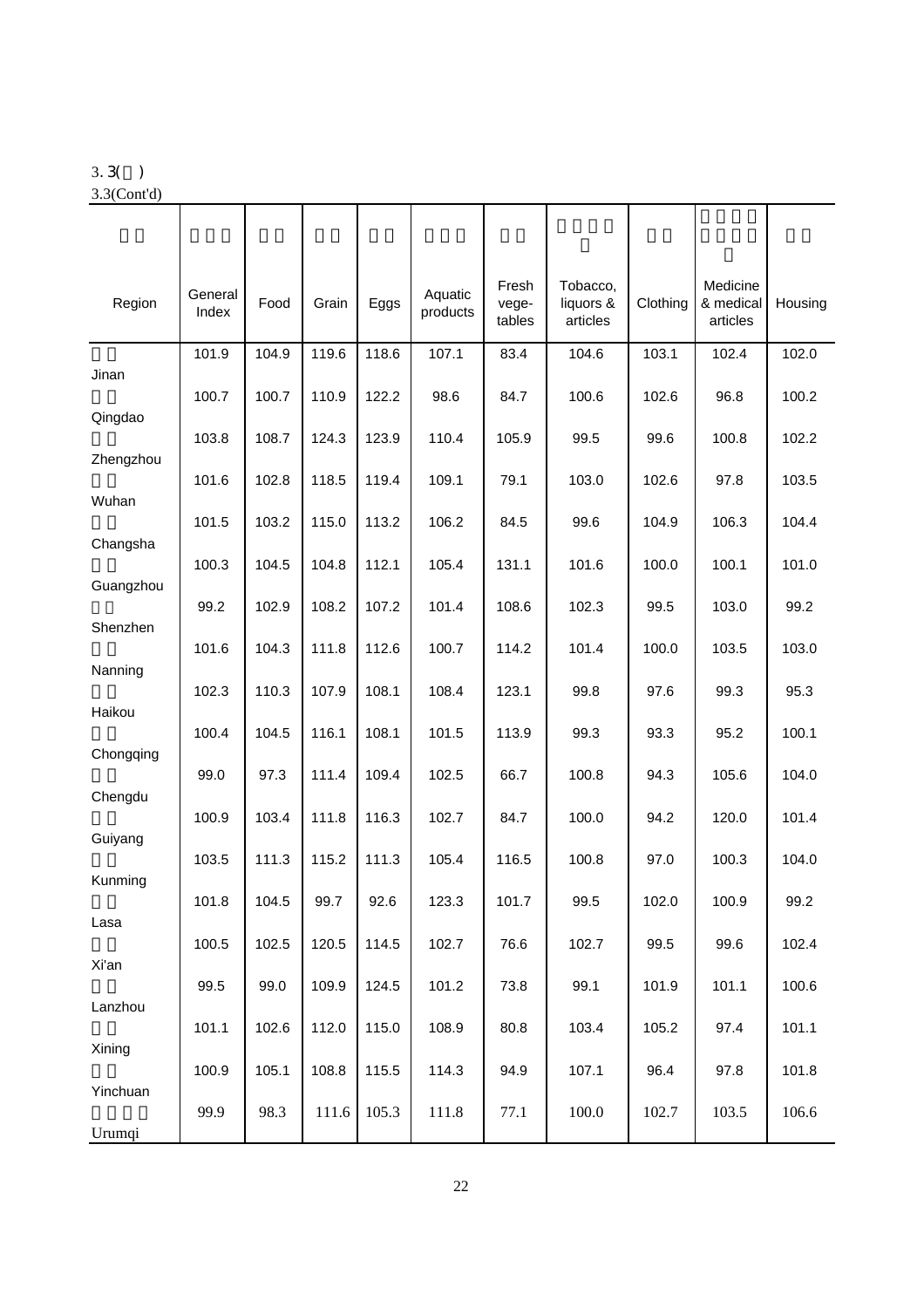|                 | 3436                                                                       |                             |      |
|-----------------|----------------------------------------------------------------------------|-----------------------------|------|
|                 | 3.4 The Consumer Price Index of Residents in 36 Major Cities (Accumulated) |                             |      |
| 2004            | $1-2$                                                                      |                             | 100) |
| Jan.-Feb., 2004 |                                                                            | (same period last year=100) |      |

| Region       |                  |       |                                   |          |                                                            |                                   |                                                          |                                                           |          |
|--------------|------------------|-------|-----------------------------------|----------|------------------------------------------------------------|-----------------------------------|----------------------------------------------------------|-----------------------------------------------------------|----------|
|              | General<br>Index | Food  | Tobacco,<br>liquors &<br>articles | Clothing | Household<br>apparatus<br>and mainte-<br>nance<br>services | Medicine<br>& medical<br>articles | Means of<br>Comuni-<br>cation and<br>transpor-<br>tation | Recreation<br>educaitonal<br>and<br>cultureal<br>articles | Hou-sing |
| Average      | 101.7            | 105.2 | 100.5                             | 98.4     | 97.7                                                       | 99.7                              | 97.3                                                     | 101.6                                                     | 101.9    |
| Beijing      | 100.6            | 102.5 | 100.2                             | 97.5     | 97.7                                                       | 100.0                             | 96.4                                                     | 102.8                                                     | 101.0    |
| Tianjin      | 100.6            | 106.7 | 100.4                             | 87.0     | 98.6                                                       | 91.7                              | 96.7                                                     | 101.7                                                     | 100.5    |
| Shijiazhuang | 103.2            | 106.4 | 100.9                             | 98.5     | 97.2                                                       | 105.4                             | 98.8                                                     | 100.6                                                     | 105.0    |
| Taiyuan      | 105.1            | 110.5 | 102.3                             | 95.9     | 99.8                                                       | 100.8                             | 98.6                                                     | 102.7                                                     | 111.0    |
| Hohhot       | 100.8            | 101.0 | 102.4                             | 103.9    | 98.0                                                       | 98.8                              | 95.9                                                     | 99.2                                                      | 103.7    |
| Shenyang     | 101.3            | 101.3 | 94.9                              | 103.6    | 96.3                                                       | 102.8                             | 97.9                                                     | 102.8                                                     | 103.2    |
| Dalian       | 102.1            | 104.7 | 100.6                             | 101.9    | 101.0                                                      | 97.6                              | 98.4                                                     | 102.2                                                     | 102.4    |
| Changchun    | 101.2            | 103.0 | 102.1                             | 99.3     | 98.0                                                       | 100.3                             | 101.2                                                    | 98.5                                                      | 101.8    |
| Harbin       | 102.3            | 106.6 | 101.6                             | 105.3    | 100.9                                                      | 93.5                              | 97.9                                                     | 100.2                                                     | 101.2    |
| Shanghai     | 101.9            | 104.4 | 99.8                              | 99.9     | 98.6                                                       | 99.9                              | 96.9                                                     | 102.9                                                     | 102.3    |
| Nanjing      | 103.2            | 108.9 | 98.7                              | 99.5     | 95.2                                                       | 105.1                             | 97.5                                                     | 101.4                                                     | 99.8     |
| Hangzhou     | 101.9            | 107.6 | 100.0                             | 94.2     | 92.6                                                       | 99.2                              | 96.2                                                     | 104.4                                                     | 102.3    |
| Ningbo       | 102.8            | 106.4 | 104.3                             | 95.8     | 98.4                                                       | 103.6                             | 97.2                                                     | 101.5                                                     | 104.8    |
| Hefei        | 103.8            | 112.0 | 100.5                             | 98.0     | 97.4                                                       | 102.7                             | 98.8                                                     | 98.3                                                      | 100.7    |
| Fuzhou       | 101.9            | 104.3 | 100.3                             | 101.7    | 96.1                                                       | 100.3                             | 96.4                                                     | 105.0                                                     | 100.6    |
| Xiamen       | 102.6            | 108.3 | 100.7                             | 91.6     | 97.4                                                       | 98.0                              | 98.0                                                     | 103.2                                                     | 102.2    |
| Nanchang     | 102.3            | 105.7 | 102.0                             | 96.4     | 98.6                                                       | 97.2                              | 97.1                                                     | 102.4                                                     | 104.3    |
| Jinan        | 103.6            | 110.2 | 104.6                             | 104.4    | 97.7                                                       | 101.8                             | 96.6                                                     | 100.0                                                     | 102.1    |
| Qingdao      | 102.9            | 105.2 | 100.2                             | 105.0    | 98.7                                                       | 97.1                              | 97.2                                                     | 108.1                                                     | 99.1     |
| Zhengzhou    | 106.5            | 114.8 | 101.2                             | 99.5     | 99.1                                                       | 102.5                             | 100.1                                                    | 106.9                                                     | 102.4    |
| Wuhan        | 103.3            | 106.8 | 102.2                             | 102.5    | 98.0                                                       | 98.3                              | 95.0                                                     | 104.9                                                     | 103.9    |
| Changsha     | 101.5            | 102.7 | 99.6                              | 102.4    | 97.4                                                       | 105.4                             | 96.9                                                     | 100.5                                                     | 103.9    |
| Guangzhou    | 100.3            | 102.2 | 101.4                             | 99.0     | 96.0                                                       | 101.0                             | 97.8                                                     | 100.4                                                     | 99.8     |
| Shenzhen     | 100.8            | 103.7 | 102.8                             | 103.3    | 98.9                                                       | 104.8                             | 97.3                                                     | 98.9                                                      | 99.4     |
| Nanjing      | 100.3            | 102.3 | 101.1                             | 94.0     | 98.4                                                       | 103.9                             | 97.9                                                     | 97.1                                                      | 102.0    |
| Haikou       | 101.7            | 106.8 | 100.4                             | 97.5     | 99.8                                                       | 99.6                              | 98.7                                                     | 101.6                                                     | 93.7     |
| Chongqing    | 100.4            | 104.5 | 99.2                              | 91.3     | 96.7                                                       | 95.7                              | 99.3                                                     | 101.3                                                     | 100.1    |
| Chengdu      | 101.4            | 101.3 | 100.5                             | 96.2     | 98.2                                                       | 106.1                             | 100.6                                                    | 101.6                                                     | 104.1    |
| Guiyang      | 102.8            | 105.7 | 100.0                             | 88.6     | 95.8                                                       | 118.2                             | 95.9                                                     | 102.8                                                     | 101.7    |
| Kunming      | 104.6            | 112.2 | 103.3                             | 98.3     | 96.3                                                       | 100.5                             | 99.9                                                     | 98.4                                                      | 104.5    |
| Lasa         | 101.0            | 102.2 | 99.5                              | 102.0    | 99.9                                                       | 100.9                             | 102.0                                                    | 99.4                                                      | 99.2     |
| Xi'an        | 101.4            | 108.5 | 102.3                             | 97.0     | 96.5                                                       | 94.1                              | 92.2                                                     | 98.6                                                      | 102.6    |
| Lanzhou      | 100.8            | 103.4 | 98.2                              | 97.4     | 98.7                                                       | 102.9                             | 96.9                                                     | 98.9                                                      | 101.0    |
| Xining       | 102.6            | 106.7 | 102.0                             | 106.0    | 99.6                                                       | 97.7                              | 99.1                                                     | 99.0                                                      | 100.7    |
| Yinchuan     | 101.2            | 105.5 | 104.7                             | 97.1     | 95.9                                                       | 99.8                              | 99.3                                                     | 97.9                                                      | 100.7    |
| Urumqi       | 100.8            | 102.7 | 100.7                             | 97.1     | 96.9                                                       | 102.0                             | 99.0                                                     | 97.2                                                      | 106.9    |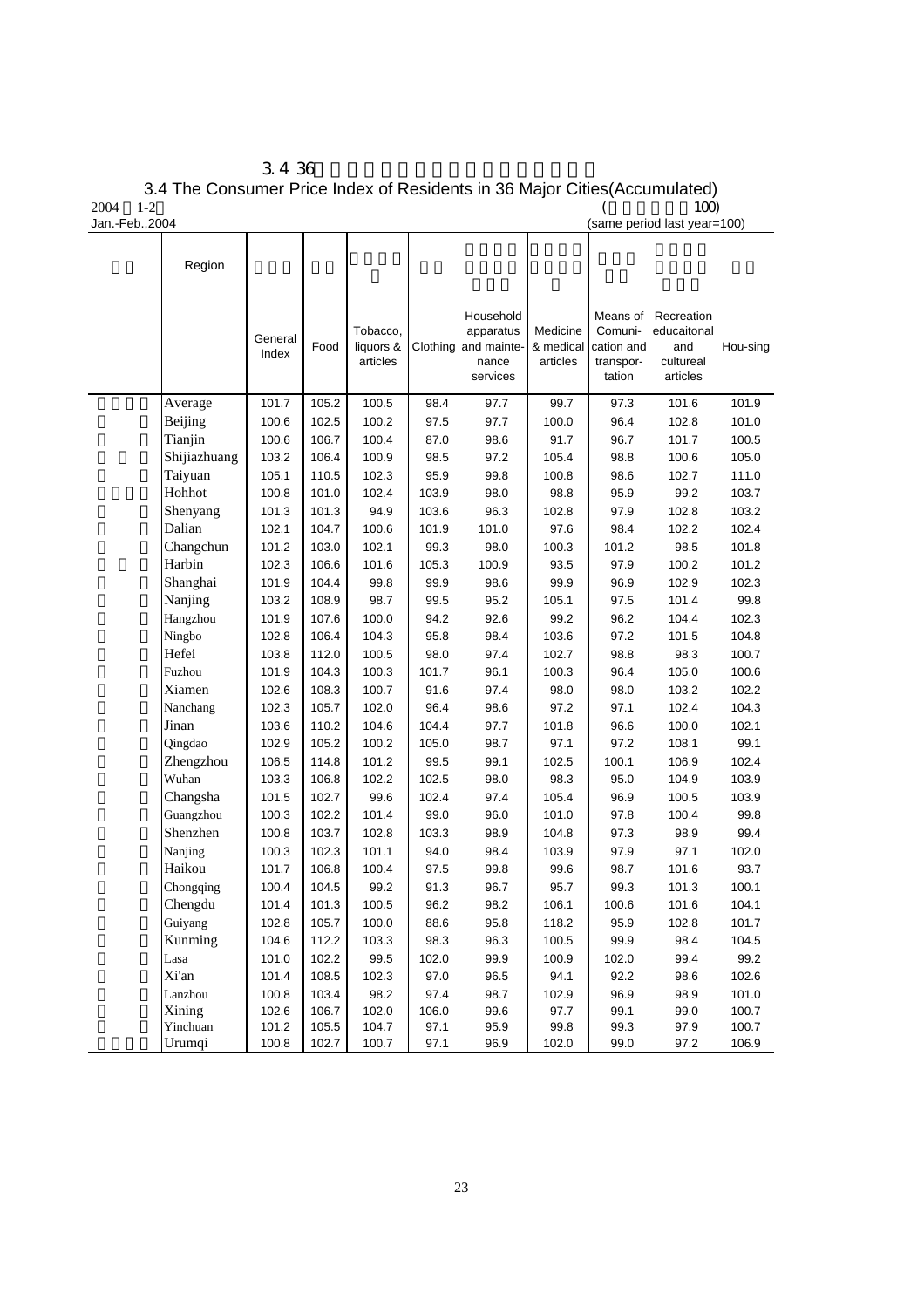$3.5\,36$ 3.5 Retail Price Index of 36 Cities by Category

 $2004$   $02$  (100) Feb., 2004 (same period last year=100)

| Region       | General<br>Index | Food  | Beverage<br>tobacco<br>and liquors | Garments<br>footwear<br>and<br>headgear | Traditional<br>Chinese &<br>Western<br>medicines | Cos-<br>metics | Household<br>Appliances | Fuels | <b>Building</b><br>decora-<br>tion<br>material |
|--------------|------------------|-------|------------------------------------|-----------------------------------------|--------------------------------------------------|----------------|-------------------------|-------|------------------------------------------------|
| Nationwide   | 99.5             | 102.6 | 100.2                              | 99.3                                    | 98.2                                             | 98.7           | 94.0                    | 100.5 | 102.3                                          |
|              | 98.1             | 98.9  | 100.8                              | 100.0                                   | 99.6                                             | 99.3           | 94.9                    | 104.6 | 98.9                                           |
| Beijing      | 98.1             | 106.1 | 100.4                              | 88.3                                    | 83.1                                             | 100.0          | 93.4                    | 101.4 | 97.5                                           |
| Tianjin      |                  |       |                                    |                                         |                                                  |                |                         |       |                                                |
| Shijiazhuang | 99.5             | 100.6 | 101.9                              | 99.4                                    | 97.8                                             | 100.4          | 90.7                    | 103.4 | 101.8                                          |
|              | 102.4            | 106.6 | 101.9                              | 99.2                                    | 100.7                                            | 92.1           | 97.3                    | 112.6 | 102.0                                          |
| Taiyuan      | 98.2             | 98.3  | 103.2                              | 105.4                                   | 98.7                                             | 99.8           | 88.5                    | 104.9 | 100.1                                          |
| Hohhot       | 98.7             | 98.0  | 96.7                               | 103.5                                   | 105.1                                            | 99.7           | 91.0                    | 98.9  | 99.5                                           |
| Shenyang     |                  |       |                                    |                                         |                                                  |                |                         |       |                                                |
| Dalian       | 99.9             | 102.0 | 99.5                               | 101.2                                   | 94.4                                             | 104.2          | 92.8                    | 99.7  | 100.1                                          |
|              | 99.7             | 100.0 | 101.9                              | 99.7                                    | 100.8                                            | 98.3           | 93.1                    | 99.5  | 99.0                                           |
| Changchun    | 101.1            | 105.2 | 101.5                              | 100.5                                   | 102.4                                            | 97.8           | 91.2                    | 100.5 | 99.6                                           |
| Harbin       |                  |       |                                    |                                         |                                                  |                |                         |       |                                                |
| Shanghai     | 99.6             | 101.5 | 98.9                               | 99.8                                    | 95.5                                             | 100.2          | 96.5                    | 102.6 | 104.7                                          |
|              | 98.4             | 103.2 | 97.5                               | 103.3                                   | 102.5                                            | 98.3           | 91.7                    | 98.1  | 98.3                                           |
| Nanjing      | 98.4             | 103.2 | 99.9                               | 94.8                                    | 96.3                                             | 93.0           | 94.8                    | 101.9 | 102.7                                          |
| Hangzhou     | 101.0            |       | 103.8                              |                                         |                                                  | 100.1          |                         |       |                                                |
| Ningbo       |                  | 101.8 |                                    | 95.7                                    | 105.3                                            |                | 96.8                    | 102.8 | 106.2                                          |
| Hefei        | 100.7            | 104.3 | 99.3                               | 93.9                                    | 102.9                                            | 100.3          | 93.0                    | 101.4 | 104.7                                          |
|              | 101.1            | 107.3 | 99.9                               | 100.5                                   | 100.4                                            | 91.7           | 96.7                    | 97.8  | 101.5                                          |
| Fuzhou       | 99.6             | 105.3 | 100.7                              | 95.5                                    | 96.4                                             | 99.8           | 93.6                    | 98.9  | 101.3                                          |
| Xiamen       |                  |       |                                    |                                         |                                                  |                |                         |       |                                                |
| Nanchang     | 99.6             | 103.8 | 101.0                              | 95.0                                    | 95.9                                             | 99.1           | 93.1                    | 97.6  | 100.5                                          |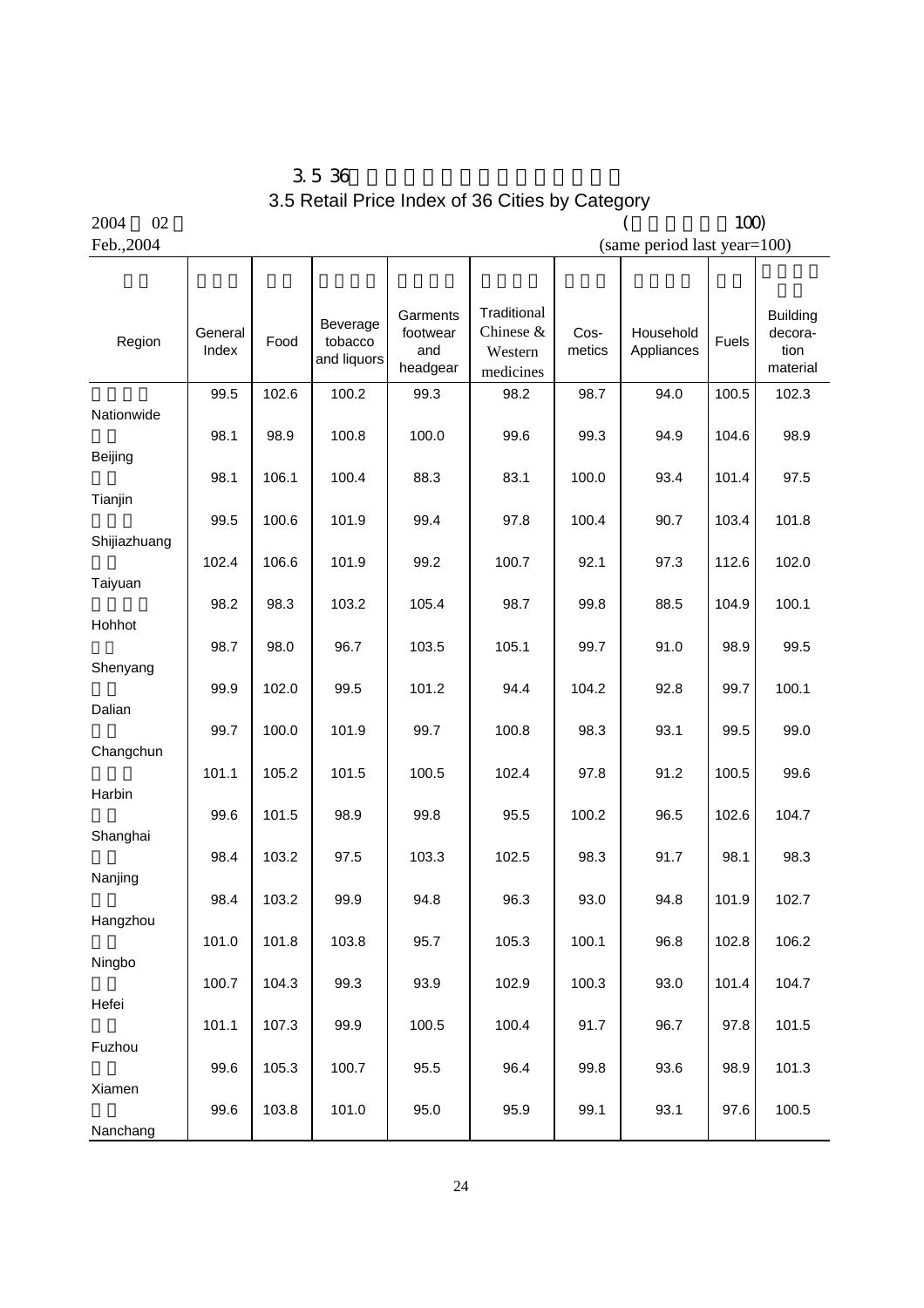#### 3.5( )

3.5(Cont'd)

| Region               | General<br>Index | Food  | Beverage<br>tobacco and<br>liquors | Garments<br>footwear<br>and<br>headgear | Traditional<br>Chinese &<br>Western<br>medicines | Cosme-tics | Household<br>Appliances | Fuels | <b>Building</b><br>decora-<br>tion<br>material |
|----------------------|------------------|-------|------------------------------------|-----------------------------------------|--------------------------------------------------|------------|-------------------------|-------|------------------------------------------------|
| Jinan                | 100.1            | 104.6 | 103.5                              | 103.4                                   | 100.9                                            | 99.6       | 93.7                    | 98.6  | 101.7                                          |
|                      | 97.2             | 100.8 | 101.1                              | 96.4                                    | 94.1                                             | 96.0       | 92.1                    | 98.3  | 100.3                                          |
| Qingdao<br>Zhengzhou | 103.7            | 111.2 | 99.6                               | 99.7                                    | 99.6                                             | 96.2       | 96.9                    | 101.9 | 107.0                                          |
|                      | 99.4             | 103.0 | 101.5                              | 102.5                                   | 96.5                                             | 98.5       | 90.0                    | 99.1  | 100.8                                          |
| Wuhan                | 100.5            | 103.0 | 100.4                              | 105.0                                   | 103.5                                            | 99.4       | 94.6                    | 98.2  | 107.8                                          |
| Changsha             | 100.9            | 105.4 | 102.0                              | 99.8                                    | 100.8                                            | 95.8       | 92.5                    | 98.9  | 106.0                                          |
| Guangzhou            |                  |       |                                    |                                         |                                                  |            |                         |       |                                                |
| Shenzhen             | 99.6             | 102.5 | 101.6                              | 99.7                                    | 103.1                                            | 102.6      | 95.9                    | 95.9  | 103.4                                          |
| Nanning              | 99.9             | 104.5 | 101.5                              | 100.5                                   | 95.4                                             | 104.9      | 92.9                    | 96.7  | 105.9                                          |
|                      | 102.2            | 110.3 | 97.5                               | 98.2                                    | 99.4                                             | 103.4      | 96.3                    | 92.2  | 112.1                                          |
| Haikou               | 98.8             | 104.6 | 100.0                              | 93.3                                    | 91.3                                             | 100.1      | 90.4                    | 100.9 | 99.2                                           |
| Chongqing            | 96.3             | 97.0  | 100.6                              | 94.8                                    | 100.8                                            | 99.7       | 94.4                    | 101.7 | 99.5                                           |
| Chengdu              | 98.5             | 103.2 | 100.3                              | 91.7                                    | 102.2                                            | 101.6      | 93.4                    | 100.4 | 100.0                                          |
| Guiyang              |                  |       |                                    |                                         |                                                  |            |                         |       |                                                |
| Kunming              | 102.0            | 111.8 | 98.9                               | 96.6                                    | 99.2                                             | 96.2       | 93.4                    | 100.0 | 105.4                                          |
| Lasa                 | 99.8             | 101.8 | 102.8                              | 100.6                                   | 102.3                                            | 100.0      | 95.6                    | 99.8  | 98.2                                           |
|                      | 100.4            | 103.6 | 102.6                              | 101.1                                   | 99.3                                             | 95.6       | 93.6                    | 102.8 | 100.7                                          |
| Xi'an                | 98.9             | 99.0  | 99.0                               | 102.2                                   | 97.5                                             | 97.2       | 96.8                    | 102.6 | 100.3                                          |
| Lanzhou              | 100.9            | 102.5 | 102.6                              | 106.4                                   | 94.8                                             | 101.4      | 94.0                    | 101.7 | 101.6                                          |
| Xining               |                  |       |                                    |                                         |                                                  |            |                         |       |                                                |
| Yinchuan             | 99.9             | 105.7 | 104.4                              | 96.6                                    | 95.6                                             | 95.4       | 91.4                    | 100.5 | 98.6                                           |
| Urumqi               | 100.6            | 99.3  | 100.0527                           | 102.7                                   | 108.7                                            | 96.2       | 97.3                    | 108.8 | 98.4                                           |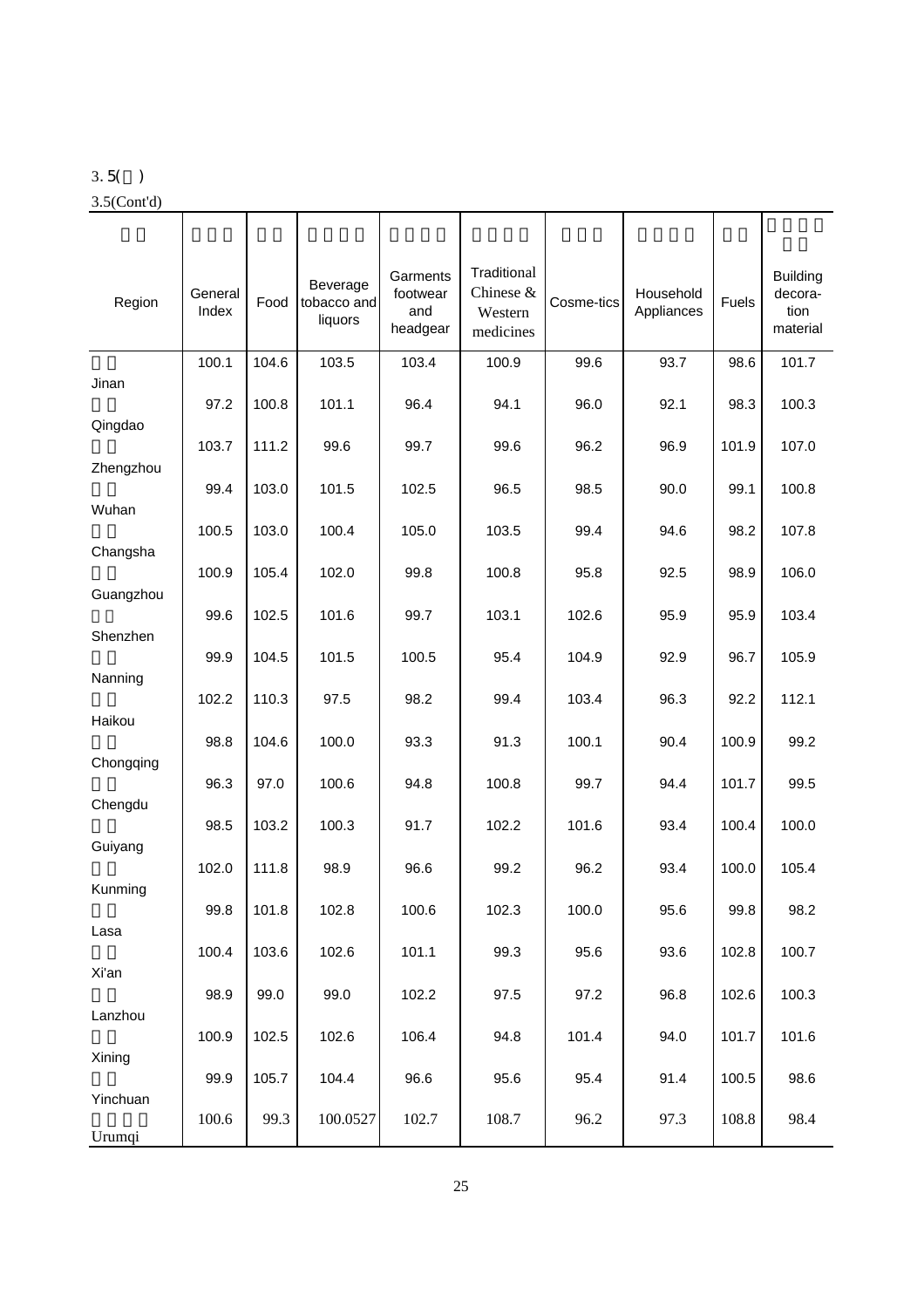## 4.1  $($ 4.1 The Total Value of Import and Export by Commodities Countries (regions)

|             |              |                   |              |            |              |            |                              |         | %       |
|-------------|--------------|-------------------|--------------|------------|--------------|------------|------------------------------|---------|---------|
|             |              | Export and import |              | Export     |              | Import     | % Over same period last year |         |         |
| Region      | $\mathbf{1}$ | $1 - 1$           | $\mathbf{1}$ | $1 - 1$    | $\mathbf{1}$ | $1 - 1$    |                              |         |         |
|             | Jan.         | Jan.--Jan.        | Jan.         | Jan.--Jan. | Jan.         | Jan.--Jan. | Export and<br>Import         | Export  | Import  |
|             | 71448799     | 71448799          | 35712196     | 35712196   | 35736602     | 35736602   | 17.5                         | 19.8    | 15.2    |
| Total value |              |                   |              |            |              |            |                              |         |         |
|             | 40053630     | 40053630          | 16924943     | 16924943   | 23128686     | 23128686   | 14.0                         | 12.4    | 15.2    |
| Asia        |              |                   |              |            |              |            |                              |         |         |
|             | 42746        | 42746             | 23515        | 23515      | 19232        | 19232      | $-34.7$                      | $-53.6$ | 29.3    |
| <b>DPRK</b> |              |                   |              |            |              |            |                              |         |         |
|             | 6000328      | 6000328           | 5272256      | 5272256    | 728072       | 728072     | $-3.2$                       | 0.3     | $-22.9$ |
| Hongkong    |              |                   |              |            |              |            |                              |         |         |
|             | 878609       | 878609            | 322126       | 322126     | 556483       | 556483     | 54.3                         | 16.7    | 89.8    |
| India       |              |                   |              |            |              |            |                              |         |         |
|             | 10037359     | 10037359          | 4588360      | 4588360    | 5448999      | 5448999    | 9.2                          | 13.0    | 6.2     |
| Japan       |              |                   |              |            |              |            |                              |         |         |
|             | 116553       | 116553            | 105718       | 105718     | 10835        | 10835      | 24.9                         | 28.3    | $-0.9$  |
| Macao       |              |                   |              |            |              |            |                              |         |         |
|             |              |                   |              |            |              |            |                              |         |         |
|             | 36618        | 36618             | 11122        | 11122      | 25497        | 25497      | 51.4                         | 45.7    | 54.1    |
| Mongolia    |              |                   |              |            |              |            |                              |         |         |
|             | 1614450      | 1614450           | 690382       | 690382     | 924068       | 924068     | 15.4                         | 24.1    | 9.7     |
| Singapore   |              |                   |              |            |              |            |                              |         |         |
|             | 5697131      | 5697131           | 1628464      | 1628464    | 4068667      | 4068667    | 25.5                         | 28.9    | 24.2    |
| South Korea |              |                   |              |            |              |            |                              |         |         |
|             | 1077181      | 1077181           | 307364       | 307364     | 769818       | 769818     | 16.5                         | 16.6    | 16.5    |
| Thailand    |              |                   |              |            |              |            |                              |         |         |
|             | 353708       | 353708            | 173954       | 173954     | 179754       | 179754     | 11.1                         | $-19.1$ | 73.9    |
| Viet Nam    |              |                   |              |            |              |            |                              |         |         |
|             | 4981808      | 4981808           | 724097       | 724097     | 4257711      | 4257711    | 12.2                         | 16.1    | 11.5    |
| Taiwan      |              |                   |              |            |              |            |                              |         |         |

Unit: 1000 US\$

单位: 千美元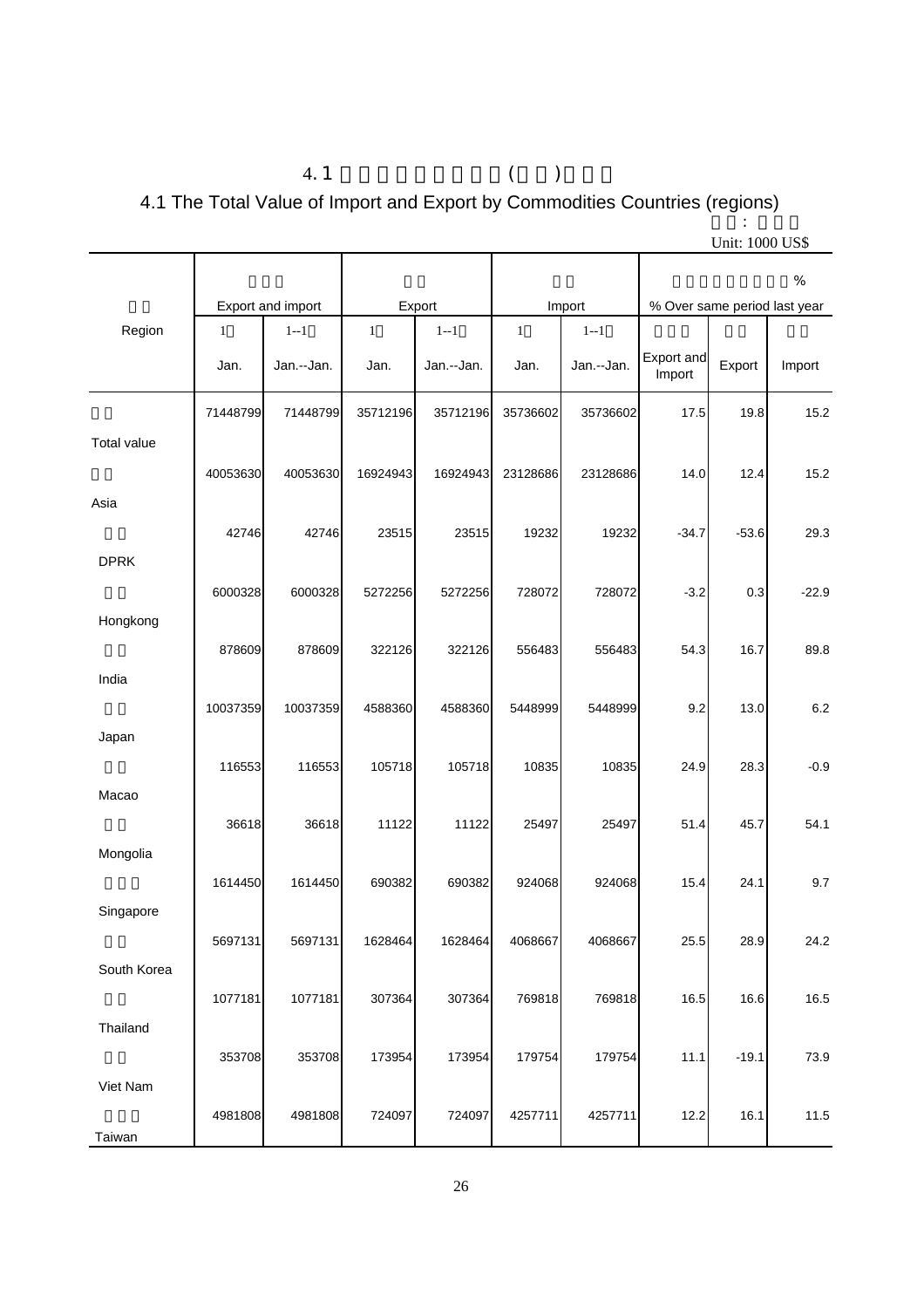### 4.1( ) 4.1 (Cont'd)

|                                |              |                   |              |            |              |            |                       | $\%$                         |                       |  |  |
|--------------------------------|--------------|-------------------|--------------|------------|--------------|------------|-----------------------|------------------------------|-----------------------|--|--|
|                                |              | Export and import |              | Export     |              | Import     |                       | % Over same period last year |                       |  |  |
| Region                         | $\mathbf{1}$ | $1 - 1$           | $\mathbf{1}$ | $1 - 1$    | $\mathbf{1}$ | $1 - 1$    |                       |                              |                       |  |  |
|                                | Jan.         | Jan.--Jan.        | Jan.         | Jan.--Jan. | Jan.         | Jan.--Jan. | Export and<br>Import  | Export                       | Import                |  |  |
|                                | 13810785     | 13810785          | 8030997      | 8030997    | 5779788      | 5779788    | 17.2                  | 30.1                         | 2.9                   |  |  |
| Europe                         | 1232780      | 1232780           | 970891       | 970891     | 261889       | 261889     | 26.4                  | 37.7                         | 3.0<br>$\blacksquare$ |  |  |
| United Kingdom                 | 3558418      | 3558418           | 1492377      | 1492377    | 2066041      | 2066041    | 9.4                   | 16.0                         | 5.1                   |  |  |
| Federal Republic<br>of Germany |              |                   |              |            |              |            |                       |                              |                       |  |  |
| France                         | 1129763      | 1129763           | 778175       | 778175     | 351588       | 351588     | 31.3                  | 81.0                         | $-18.4$               |  |  |
|                                | 1060400      | 1060400           | 634766       | 634766     | 425634       | 425634     | 12.4                  | 23.6                         | 1.0<br>$\blacksquare$ |  |  |
| Italy                          | 1303001      | 1303001           | 1134960      | 1134960    | 168041       | 168041     | 26.2                  | 28.6                         | 11.9                  |  |  |
| Netherlands                    | 294701       | 294701            | 87944        | 87944      | 206757       | 206757     | $-15.1$               | 26.7                         | $-25.5$               |  |  |
| Switherland                    | 1300970      | 1300970           | 499498       | 499498     | 801472       | 801472     | 20.7                  | 38.9                         | 11.5                  |  |  |
| <b>Federal Russian</b>         | 157539       | 157539            | 85095        | 85095      | 72444        | 72444      | 0.3<br>$\blacksquare$ | 34.9                         | $-23.7$               |  |  |
| Ukraine                        | 2253087      | 2253087           | 1055837      | 1055837    | 1197249      | 1197249    | 32.3                  | 28.9                         | 35.4                  |  |  |
| South America                  | 447119       | 447119            | 284020       | 284020     | 163099       | 163099     | 17.5                  | 18.0                         | 16.6                  |  |  |
| Mexico                         | 11980649     | 11980649          | 8221749      | 8221749    | 3758900      | 3758900    | 24.5                  | 25.1                         | 23.3                  |  |  |
| North America                  |              |                   |              |            |              |            |                       |                              |                       |  |  |
| Canada                         | 999664       | 999664            | 513701       | 513701     | 485963       | 485963     | 33.1                  | 27.3                         | 39.8                  |  |  |
| <b>United States</b>           | 10963680     | 10963680          | 7694224      | 7694224    | 3269456      | 3269456    | 23.6                  | 24.7                         | 21.2                  |  |  |
| Oceanian and                   | 1482069      | 1482069           | 609009       | 609009     | 873061       | 873061     | 29.1                  | 20.1                         | 36.1                  |  |  |
| Pacific Islands                | 1292675      | 1292675           | 520172       | 520172     | 772504       | 772504     | 32.8                  | 18.4                         | 44.6                  |  |  |
| Australia<br><b>EUP</b>        | 10894870     | 10894870          | 6563514      | 6563514    | 4331355      | 4331355    | 17.9                  | 30.3                         | 3.1                   |  |  |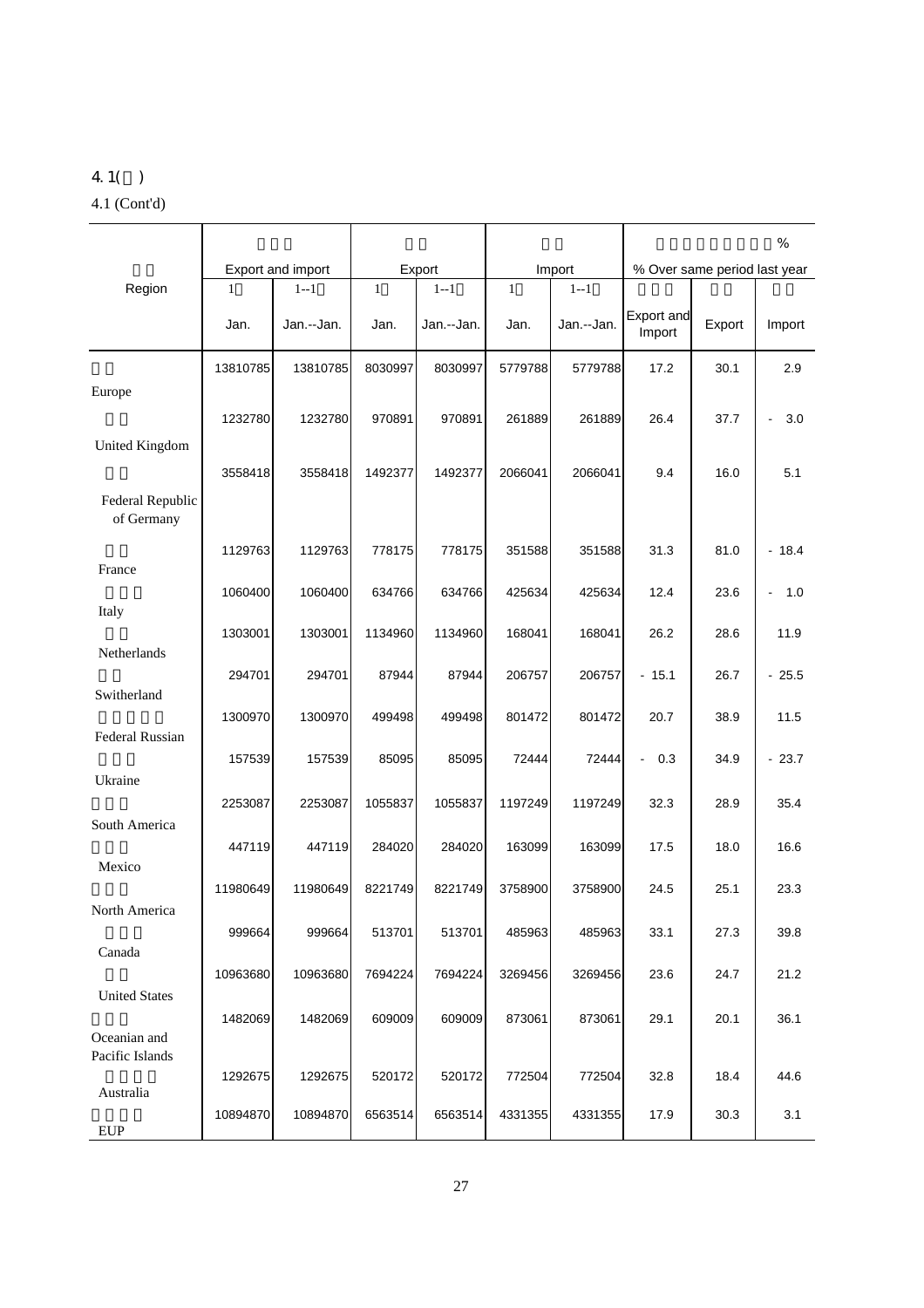## $4.2$ 4.2 Value of Import and Export by Location of Commodity Managemnet Units

|                    |              |                   |              |            |              |            | UNII: 1000 US\$       |                        |                              |  |
|--------------------|--------------|-------------------|--------------|------------|--------------|------------|-----------------------|------------------------|------------------------------|--|
|                    |              |                   |              |            |              |            |                       |                        | %                            |  |
|                    |              | Export and import |              | Export     |              | Import     |                       |                        | % Over same period last year |  |
| Region             | $\mathbf{1}$ | $1 - 1$           | $\mathbf{1}$ | $1 - 1$    | $\mathbf{1}$ | $1 - 1$    |                       |                        |                              |  |
|                    | Jan.         | Jan.--Jan.        | Jan.         | Jan.--Jan. | Jan.         | Jan.--Jan. | Export and<br>Import  | Export                 | Import                       |  |
|                    | 71448799     | 71448799          | 35712196     | 35712196   | 35736602     | 35736602   | 17.5                  | 19.8                   | 15.2                         |  |
| <b>Total value</b> | 5751039      | 5751039           | 1041572      | 1041572    | 4709467      | 4709467    | 5.0                   | $-15.8$                | 11.0                         |  |
| Beijing            | 2397450      | 2397450           | 1163214      | 1163214    | 1234236      | 1234236    | 4.5                   | 3.7                    | 5.3                          |  |
| Tianjin            |              |                   |              |            |              |            |                       |                        |                              |  |
|                    | 765450       | 765450            | 450070       | 450070     | 315380       | 315380     | 27.1                  | 11.6                   | 58.6                         |  |
| Hebei              |              |                   |              |            |              |            |                       |                        |                              |  |
|                    | 235905       | 235905            | 146112       | 146112     | 89793        | 89793      | 1.2<br>$\blacksquare$ | 20.8<br>$\blacksquare$ | 65.5                         |  |
| Shanxi             |              |                   |              |            |              |            |                       |                        |                              |  |
|                    | 283136       | 283136            | 76494        | 76494      | 206642       | 206642     | 39.9                  | 62.1                   | 33.2                         |  |
| Inner Mongolia     |              |                   |              |            |              |            |                       |                        |                              |  |
|                    | 1779478      | 1779478           | 843598       | 843598     | 935880       | 935880     | 21.8                  | 36.0                   | 11.3                         |  |
| Liaoning           |              |                   |              |            |              |            |                       |                        |                              |  |
| #                  | 1121629      | 1121629           | 510398       | 510398     | 611231       | 611231     | 10.0                  | 25.3                   | 0.2<br>$\sim$                |  |
| #Dalian            |              |                   |              |            |              |            |                       |                        |                              |  |
|                    | 530052       | 530052            | 129400       | 129400     | 400652       | 400652     | 26.7                  | 47.5                   | 21.1                         |  |
| Jilin              |              |                   |              |            |              |            |                       |                        |                              |  |
|                    | 411479       | 411479            | 211231       | 211231     | 200247       | 200247     | 17.1                  | 42.0                   | 1.2                          |  |
| Heilongjiang       |              |                   |              |            |              |            |                       |                        |                              |  |
|                    | 12372794     | 12372794          | 6652848      | 6652848    | 5719946      | 5719946    | 65.7                  | 115.3                  | 30.7                         |  |
| Shanhai            |              |                   |              |            |              |            |                       |                        |                              |  |
|                    | 10311463     | 10311463          | 4959359      | 4959359    | 5352104      | 5352104    | 38.8                  | 32.3                   | 45.5                         |  |
| Jiangsu            |              |                   |              |            |              |            |                       |                        |                              |  |
|                    | 5691311      | 5691311           | 3769831      | 3769831    | 1921480      | 1921480    | 18.7                  | 24.2                   | 9.1                          |  |
| Zhejiang           |              |                   |              |            |              |            |                       |                        |                              |  |
| #                  | 1759899      | 1759899           | 1071980      | 1071980    | 687918       | 687918     | 19.5                  | 25.2                   | 11.6                         |  |
| #Ningbo            |              |                   |              |            |              |            |                       |                        |                              |  |
|                    | 468576       | 468576            | 244090       | 244090     | 224486       | 224486     | 1.2<br>$\Box$         | 8.5                    | $-10.0$                      |  |
| Anhui              |              |                   |              |            |              |            |                       |                        |                              |  |
|                    | 2916054      | 2916054           | 1771755      | 1771755    | 1144298      | 1144298    | 17.6                  | 20.6                   | 13.2                         |  |
| Fujian             |              |                   |              |            |              |            |                       |                        |                              |  |
| $\#$               | 1584435      | 1584435           | 909409       | 909409     | 675026       | 675026     | 16.7                  | 20.4                   | 12.0                         |  |
| #Xiamen            |              |                   |              |            |              |            |                       |                        |                              |  |
|                    | 203738       | 203738            | 113152       | 113152     | 90586        | 90586      | $-14.5$               | 21.5                   | $-37.6$                      |  |
| Jiangxi            |              |                   |              |            |              |            |                       |                        |                              |  |
|                    | 3614130      | 3614130           | 1996548      | 1996548    | 1617582      | 1617582    | 20.6                  | 18.6                   | 23.1                         |  |
| Shandong           |              |                   |              |            |              |            |                       |                        |                              |  |

单位: 千美元 Unit: 1000 US\$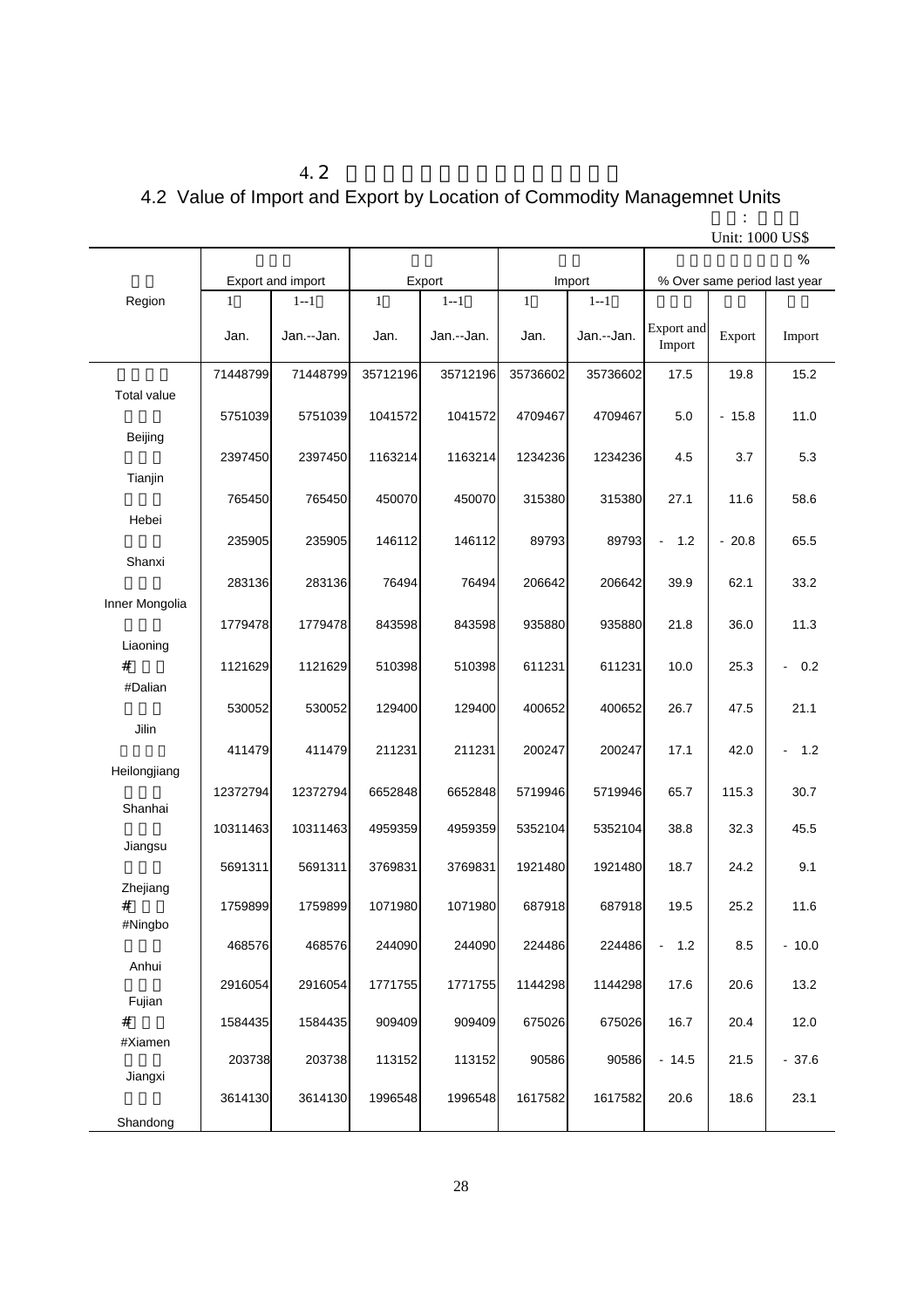## 4.2( )

4.2 (Cont'd)

|              |              |                   |              |            |              |            |                             |                              | $\%$                  |
|--------------|--------------|-------------------|--------------|------------|--------------|------------|-----------------------------|------------------------------|-----------------------|
|              |              | Export and import |              | Export     |              | Import     |                             | % Over same period last year |                       |
| Region       | $\mathbf{1}$ | $1 - 1$           | $\mathbf{1}$ | $1 - 1$    | $\mathbf{1}$ | $1 - 1$    |                             |                              |                       |
|              | Jan.         | Jan.--Jan.        | Jan.         | Jan.--Jan. | Jan.         | Jan.--Jan. | <b>Export</b> and<br>Import | Export                       | Import                |
| #            | 1687700      | 1687700           | 919545       | 919545     | 768155       | 768155     | 18.7                        | 13.1                         | 26.3                  |
| #Qiangdao    |              |                   |              |            |              |            |                             |                              |                       |
|              | 424885       | 424885            | 267794       | 267794     | 157091       | 157091     | 28.0                        | 30.4                         | 24.2                  |
| Henan        |              |                   |              |            |              |            |                             |                              |                       |
|              | 411576       | 411576            | 223516       | 223516     | 188060       | 188060     | 16.3                        | 15.2                         | 17.5                  |
| Hubei        |              |                   |              |            |              |            |                             |                              |                       |
|              | 314331       | 314331            | 164854       | 164854     | 149477       | 149477     | 17.8                        | 5.4                          | 35.2                  |
| Hunan        |              |                   |              |            |              |            |                             |                              |                       |
|              | 20330717     | 20330717          | 10333895     | 10333895   | 9996822      | 9996822    | 3.6<br>$\blacksquare$       | 6.6<br>ä,                    | 0.2<br>$\blacksquare$ |
| Gongdong     |              |                   |              |            |              |            |                             |                              |                       |
| #            | 7893850      | 7893850           | 3752941      | 3752941    | 4140909      | 4140909    | 7.3<br>$\blacksquare$       | $-15.2$                      | 1.2                   |
| #Shenzhen    |              |                   |              |            |              |            |                             |                              |                       |
|              | 287537       | 287537            | 133357       | 133357     | 154180       | 154180     | 5.3                         | $-14.6$                      | 31.9                  |
| Guangxi      |              |                   |              |            |              |            |                             |                              |                       |
|              | 170419       | 170419            | 54066        | 54066      | 116353       | 116353     | 16.6                        | 11.9                         | 19.0                  |
| Hainan       |              |                   |              |            |              |            |                             |                              |                       |
|              | 451976       | 451976            | 236837       | 236837     | 215139       | 215139     | 41.8                        | 33.9                         | 51.5                  |
| Sichuan      |              |                   |              |            |              |            |                             |                              |                       |
|              | 170946       | 170946            | 84350        | 84350      | 86596        | 86596      | 9.2<br>$\blacksquare$       | $-21.3$                      | 6.7                   |
| Chongqing    | 90816        | 90816             | 45003        | 45003      | 45813        |            | 47.4                        |                              | 75.4                  |
| Guizhou      |              |                   |              |            |              | 45813      |                             | 26.8                         |                       |
|              | 200112       | 200112            | 92492        | 92492      | 107620       | 107620     | 4.5                         | $-15.9$                      | 31.9                  |
| Yunnan       |              |                   |              |            |              |            |                             |                              |                       |
|              | 13362        | 13362             | 8005         | 8005       | 5357         | 5357       | 1.7                         | $-15.0$                      | 44.3                  |
| <b>Tibet</b> |              |                   |              |            |              |            |                             |                              |                       |
|              | 225204       | 225204            | 149433       | 149433     | 75771        | 75771      | 3.2<br>$\blacksquare$       | 10.2                         | $-21.9$               |
| Shaanxi      |              |                   |              |            |              |            |                             |                              |                       |
|              | 159599       | 159599            | 80254        | 80254      | 79345        | 79345      | 69.9                        | 40.1                         | 116.7                 |
| Gansu        |              |                   |              |            |              |            |                             |                              |                       |
|              | 44473        | 44473             | 33153        | 33153      | 11321        | 11321      | 165.5                       | 128.2                        | 409.1                 |
| Qinghai      |              |                   |              |            |              |            |                             |                              |                       |
|              | 57284        | 57284             | 50933        | 50933      | 6351         | 6351       | 73.7                        | 68.2                         | 134.8                 |
| Ningxia      |              |                   |              |            |              |            |                             |                              |                       |
|              | 363506       | 363506            | 184982       | 184982     | 178525       | 178525     | 25.3                        | 64.3                         | 0.6                   |
| Xinjiang     |              |                   |              |            |              |            |                             |                              |                       |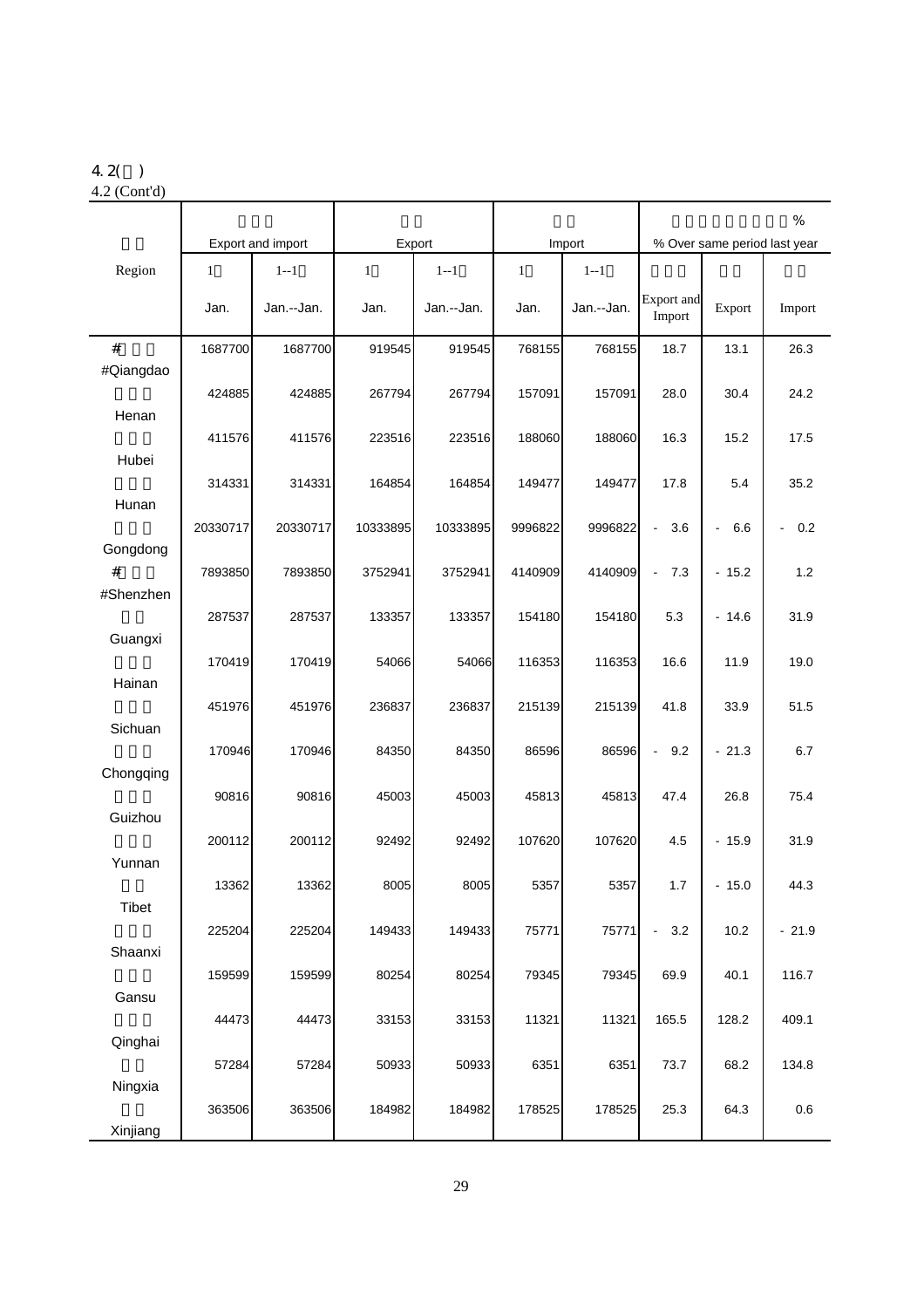## 4.3  $/$ 4.3 Value of Imports and Exports by Commodity Destination/Orgin

|                    |              |                   |              |            |                         |            |                              | Unit: 1000 US\$       |         |
|--------------------|--------------|-------------------|--------------|------------|-------------------------|------------|------------------------------|-----------------------|---------|
|                    |              |                   |              |            |                         |            |                              |                       | $\%$    |
|                    |              | Export and import |              | Export     |                         | Import     | % Over same period last year |                       |         |
| Region             | $\mathbf{1}$ | $1 - 1$           | $\mathbf{1}$ | $1 - 1$    | $\mathbf{1}$<br>$1 - 1$ |            |                              |                       |         |
|                    |              |                   |              |            |                         |            | Export                       |                       |         |
|                    | Jan.         | Jan.--Jan.        | Jan.         | Jan.--Jan. | Jan.                    | Jan.--Jan. | and                          | Export                | Import  |
|                    |              |                   |              |            |                         |            | Import                       |                       |         |
|                    | 71448799     | 71448799          | 35712196     | 35712196   | 35736602                | 35736602   | 17.5                         | 19.8                  | 15.2    |
| <b>Total value</b> |              |                   |              |            |                         |            |                              |                       |         |
|                    | 2628368      | 2628368           | 727211       | 727211     | 1901157                 | 1901157    | 9.2                          | 2.3<br>÷,             | 14.3    |
| Beijing            |              |                   |              |            |                         |            |                              |                       |         |
|                    | 2473675      | 2473675           | 1090068      | 1090068    | 1383607                 | 1383607    | 6.7                          | 3.8                   | 9.0     |
| Tianjin            |              |                   |              |            |                         |            |                              |                       |         |
|                    | 831035       | 831035            | 462334       | 462334     | 368701                  | 368701     | 28.3                         | 18.5                  | 43.2    |
| Hebei              | 355277       | 355277            | 216103       | 216103     | 139174                  | 139174     | 4.8<br>$\blacksquare$        | $-22.4$               | 47.4    |
| Shanxi             |              |                   |              |            |                         |            |                              |                       |         |
|                    | 295162       | 295162            | 103099       | 103099     | 192063                  | 192063     | 12.5                         | 6.0<br>$\blacksquare$ | 25.8    |
| Inner Mongolia     |              |                   |              |            |                         |            |                              |                       |         |
|                    | 2083886      | 2083886           | 837513       | 837513     | 1246373                 | 1246373    | 29.6                         | 32.3                  | 27.8    |
| Liaoning           |              |                   |              |            |                         |            |                              |                       |         |
| #                  | 1225914      | 1225914           | 472410       | 472410     | 753505                  | 753505     | 26.1                         | 30.8                  | 23.4    |
| #Dalian            |              |                   |              |            |                         |            |                              |                       |         |
|                    | 569843       | 569843            | 140559       | 140559     | 429285                  | 429285     | 27.7                         | 43.7                  | 23.2    |
| Jilin              |              |                   |              |            |                         |            |                              |                       |         |
|                    | 453472       | 453472            | 230858       | 230858     | 222614                  | 222614     | 33.4                         | 53.9                  | 17.2    |
| Heilongjiang       |              |                   |              |            |                         |            |                              |                       |         |
|                    | 12390139     | 12390139          | 6454214      | 6454214    | 5935925                 | 5935925    | 64.6                         | 119.9                 | 29.2    |
| Shanhai            |              |                   |              |            |                         |            |                              |                       |         |
|                    | 11065898     | 11065898          | 4972897      | 4972897    | 6093001                 | 6093001    | 36.3                         | 30.3                  | 41.6    |
| Jiangsu            | 6284680      | 6284680           | 3999742      | 3999742    | 2284938                 | 2284938    | 19.4                         | 21.8                  | 15.3    |
| Zhejiang           |              |                   |              |            |                         |            |                              |                       |         |
| #                  | 2110190      | 2110190           | 1055433      | 1055433    | 1054757                 | 1054757    | 22.7                         | 18.5                  | 27.2    |
| #Ningbo            |              |                   |              |            |                         |            |                              |                       |         |
|                    | 416093       | 416093            | 210683       | 210683     | 205410                  | 205410     | $-10.5$                      | 4.6                   | $-22.0$ |
| Anhui              |              |                   |              |            |                         |            |                              |                       |         |
|                    | 3150868      | 3150868           | 1911957      | 1911957    | 1238912                 | 1238912    | 19.3                         | 20.8                  | 17.1    |
| Fujian             |              |                   |              |            |                         |            |                              |                       |         |
| #                  | 1298016      | 1298016           | 672615       | 672615     | 625401                  | 625401     | 11.9                         | 17.8                  | 6.3     |
| #Xiamen            |              |                   |              |            |                         |            |                              |                       |         |
|                    | 269304       | 269304            | 122144       | 122144     | 147160                  | 147160     | 4.6<br>$\blacksquare$        | 47.4                  | $-26.2$ |
| Jiangxi            |              |                   |              |            |                         |            |                              |                       |         |
|                    | 3953855      | 3953855           | 2076324      | 2076324    | 1877531                 | 1877531    | 20.9                         | 19.7                  | 22.3    |
| Shandong           |              |                   |              |            |                         |            |                              |                       |         |

单位: 千美元 Unit: 1000 US\$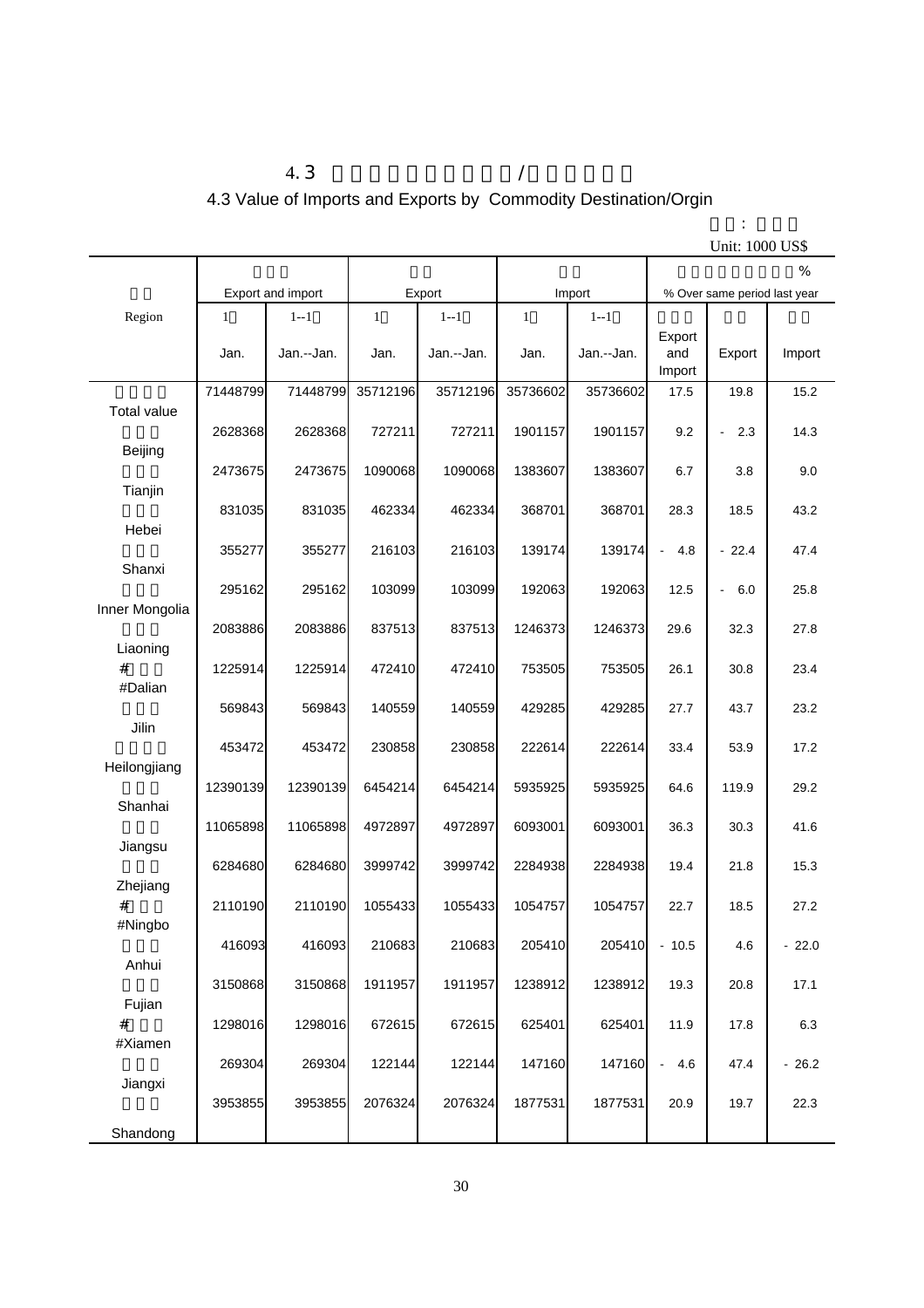#### 4.3( )

4.3 (Cont'd)

|              |                      |                       |                      |                       |                      |                       | $\%$                    |                              |         |  |
|--------------|----------------------|-----------------------|----------------------|-----------------------|----------------------|-----------------------|-------------------------|------------------------------|---------|--|
|              |                      | Export and import     |                      | Export                |                      | Import                |                         | % Over same period last year |         |  |
| Region       | $\mathbf{1}$<br>Jan. | $1 - 1$<br>Jan.--Jan. | $\mathbf{1}$<br>Jan. | $1 - 1$<br>Jan.--Jan. | $\mathbf{1}$<br>Jan. | $1 - 1$<br>Jan.--Jan. | Export<br>and<br>Import | Export                       | Import  |  |
| $\#$         | 1808342              | 1808342               | 936798               | 936798                | 871545               | 871545                | 24.9                    | 19.4                         | 31.3    |  |
| #Qiangdao    | 465881               | 465881                | 274847               | 274847                | 191034               | 191034                | 23.3                    | 22.3                         | 24.7    |  |
| Henan        |                      |                       |                      |                       |                      |                       |                         |                              |         |  |
| Hubei        | 489108               | 489108                | 214446               | 214446                | 274662               | 274662                | .9                      | 1.0                          | 0.8     |  |
|              | 354135               | 354135                | 157621               | 157621                | 196514               | 196514                | $-7.8$                  | 2.2                          | $-14.5$ |  |
| Hunan        | 20541508             | 20541508              | 10404413             | 10404413              | 10137095             | 10137095              | $-4.8$                  | $-6.9$                       | $-2.5$  |  |
| Gongdong     |                      |                       |                      |                       |                      |                       |                         |                              |         |  |
| #            | 7724459              | 7724459               | 3608408              | 3608408               | 4116051              | 4116051               | $-8.0$                  | $-15.4$                      | $-0.3$  |  |
| #Shenzhen    | 347099               | 347099                | 138815               | 138815                | 208283               | 208283                | 28.2                    | $-0.2$                       | 58.3    |  |
| Guangxi      |                      |                       |                      |                       |                      |                       |                         |                              |         |  |
|              | 156985               | 156985                | 39391                | 39391                 | 117594               | 117594                | 5.6                     | 22.5                         | 1.0     |  |
| Hainan       | 426456               | 426456                | 196111               | 196111                | 230344               | 230344                | 32.5                    | 25.5                         | 39.0    |  |
| Sichuan      |                      |                       |                      |                       |                      |                       |                         |                              |         |  |
|              | 168071               | 168071                | 74288                | 74288                 | 93782                | 93782                 | $-12.5$                 | $-27.0$                      | 3.8     |  |
| Chongqing    | 124697               | 124697                | 61227                | 61227                 | 63470                | 63470                 | 33.9                    | 11.7                         | 65.8    |  |
| Guizhou      |                      |                       |                      |                       |                      |                       |                         |                              |         |  |
|              | 212192               | 212192                | 82617                | 82617                 | 129575               | 129575                | $-0.6$                  | $-19.4$                      | 16.8    |  |
| Yunnan       |                      |                       |                      |                       |                      |                       |                         |                              |         |  |
|              | 11445                | 11445                 | 6897                 | 6897                  | 4548                 | 4548                  | 3.5                     | $-5.6$                       | 21.1    |  |
| <b>Tibet</b> |                      |                       |                      |                       |                      |                       |                         |                              |         |  |
|              | 278629               | 278629                | 161814               | 161814                | 116816               | 116816                | 1.3                     | 3.6                          | $-1.8$  |  |
| Shaanxi      |                      |                       |                      |                       |                      |                       |                         |                              |         |  |
|              |                      |                       |                      |                       | 88902                | 88902                 |                         |                              |         |  |
| Gansu        | 167886               | 167886                | 78984                | 78984                 |                      |                       | 64.9                    | 78.1                         | 54.7    |  |
|              |                      |                       |                      |                       |                      |                       |                         |                              |         |  |
|              | 47697                | 47697                 | 34818                | 34818                 | 12879                | 12879                 | 245.2                   | 239.1                        | 262.8   |  |
| Qinghai      |                      |                       |                      |                       |                      |                       |                         |                              |         |  |
|              | 70815                | 70815                 | 55793                | 55793                 | 15023                | 15023                 | 93.4                    | 65.2                         | 430.5   |  |
| Ningxia      | 364637               | 364637                | 174406               | 174406                | 190232               | 190232                | 6.7                     | 68.8                         | $-20.2$ |  |
| Xinjiang     |                      |                       |                      |                       |                      |                       |                         |                              |         |  |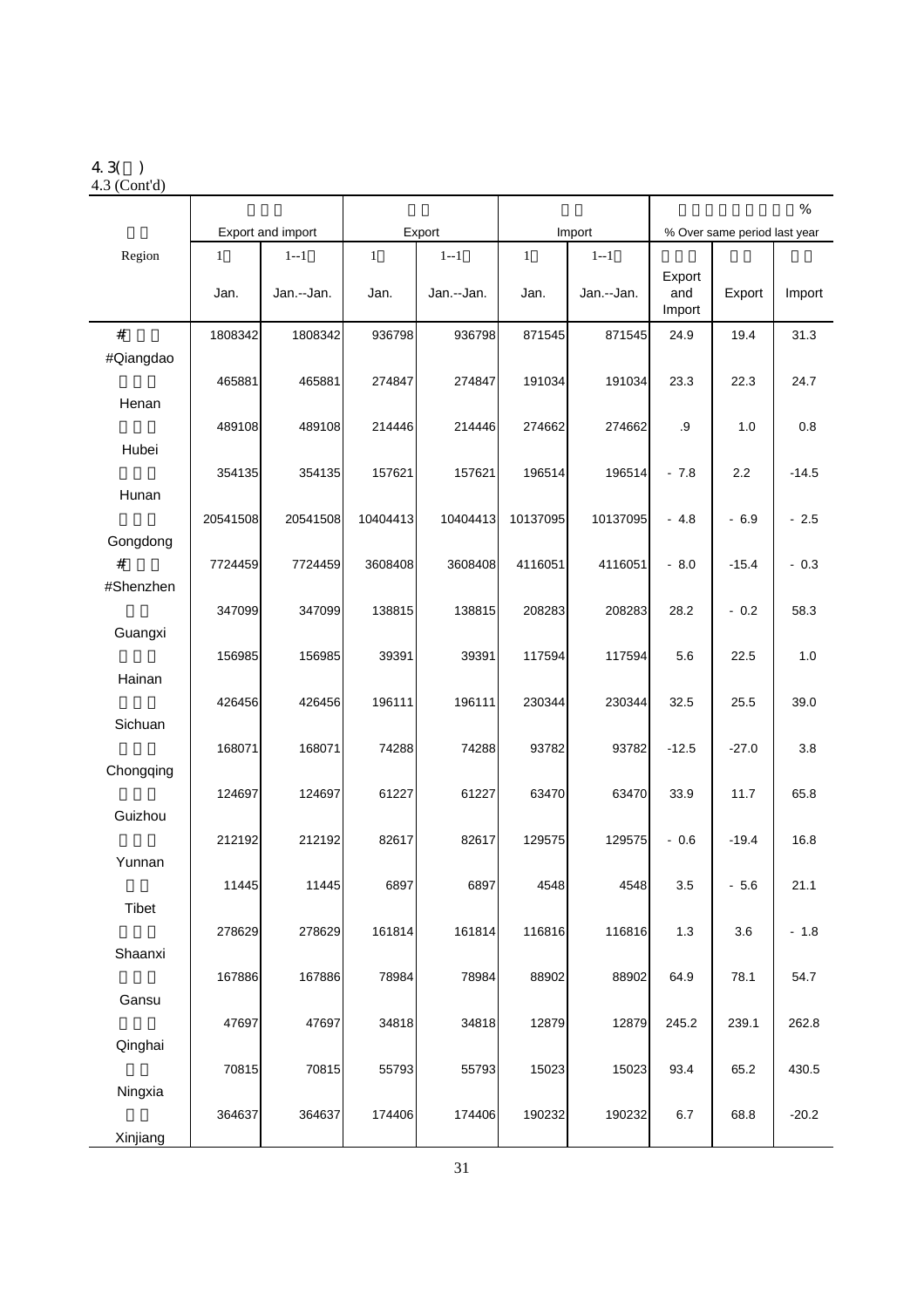#### $4.4$

## 4.4 Value of Major Commodity Export

单位: 千美元

|                                   |            |                |                |              |            |                                     | Unit: 1000 US\$ |
|-----------------------------------|------------|----------------|----------------|--------------|------------|-------------------------------------|-----------------|
|                                   |            |                |                |              |            |                                     | $\%$            |
|                                   | Unit       |                | Quantity       | Value        |            | (%) over same period last year      |                 |
| Commodity                         |            | $\mathbf{1}$   | $1 - 1$        | $\mathbf{1}$ | $1 - 1$    |                                     |                 |
|                                   |            | Jan.           | Jan.--Jan.     | Jan.         | Jan.--Jan. | Quantity                            | Value           |
| excluding boar)<br>Live pig       |            | 12             | 12             | 13418        | 13418      | $-33.2$                             | $-30.5$         |
|                                   | 10000      | 260            | 260            | 4155         | 4155       | $-36.1$                             | $-44.1$         |
| Live poulty                       | 10000      |                |                |              |            |                                     |                 |
| Aquatic product                   | 10000ton   | 13             | 13             | 286975       | 286975     | 11.2                                | 21.7            |
| #                                 |            | 7684           | 7684           | 20328        | 20328      | 9.3                                 | 66.9            |
| Live fish                         | ton        |                |                |              |            | 16.1                                | 20.3            |
| Freezed fish                      | ton        | 76158          | 76158          | 155257       | 155257     |                                     |                 |
|                                   |            | 108            | 108            | 3536         | 3536       | 1.5<br>$\overline{\phantom{0}}$     | 45.3            |
| Eggs                              | million    | 90             | 90             | 129445       | 129445     | 13.0                                | 32.3            |
| Cereal and cereal flour           | 10000ton   |                |                |              |            |                                     |                 |
| Paddy and Rice                    | 10000ton   | 21             | 21             | 47917        | 47917      | 60.7                                | 92.6            |
|                                   |            | 57             | 57             | 64950        | 64950      | 0.8                                 | 10.4            |
| Corn                              | 10000ton   |                |                |              |            |                                     |                 |
| Vegetable                         | 10000ton   | 30             | 30             | 175568       | 175568     | 2.3<br>$\qquad \qquad \blacksquare$ | 16.0            |
|                                   |            | 20             | 20             | 76738        | 76738      | 1.7                                 | 20.2            |
| Fresh, dried fruits and nuts<br># | 10000ton   | 92361          | 92361          | 23937        | 23937      | 16.1                                | 21.6            |
| Mandarin orange                   | ton        |                |                |              |            |                                     |                 |
|                                   |            | 66770          | 66770          | 23188        | 23188      | 20.9                                | 23.1            |
| Apple                             | ton        | 3251           | 3251           | 4346         | 4346       | 19.7                                | 25.4            |
| Chestonut                         | ton        |                |                |              |            |                                     |                 |
| Edible oil seeds                  | 10000ton   | $\overline{7}$ | $\overline{7}$ | 47887        | 47887      | 2.6<br>$\overline{\phantom{a}}$     | 17.8            |
|                                   |            | 3412           | 3412           | 3757         | 3757       | 7.1<br>۰.                           | 9.1             |
| Edible vegetable oil              | ton        |                |                |              |            |                                     |                 |
| Sugar                             | ton        | 6250           | 6250           | 1757         | 1757       | $-58.8$                             | $-56.1$         |
|                                   |            | 16043          | 16043          | 24780        | 24780      | $-16.9$                             | 0.8<br>$\sim$   |
| Tea                               | ton        | 893            | 893            | 4558         | 4558       | $-11.8$                             | 5.5<br>÷.       |
| Beer                              | 10000litre |                |                |              |            |                                     |                 |
|                                   |            | 12859          | 12859          | 18687        | 18687      | $-1.6$                              | $-13.2$         |
| Crude Drugs                       | ton        | 8948           | 8948           | 11796        | 11796      | 31.6                                | 10.8            |
| Tobacco                           | ton        |                |                |              |            |                                     |                 |
| Cigarette                         | 10000cr    | 591            | 591            | 9734         | 9734       | 77.2                                | 45.5            |
|                                   |            | $\pmb{0}$      | $\pmb{0}$      | 276          | 276        | 131.4                               | 171.7           |
| Log                               | 10000cu.m  |                |                |              |            |                                     |                 |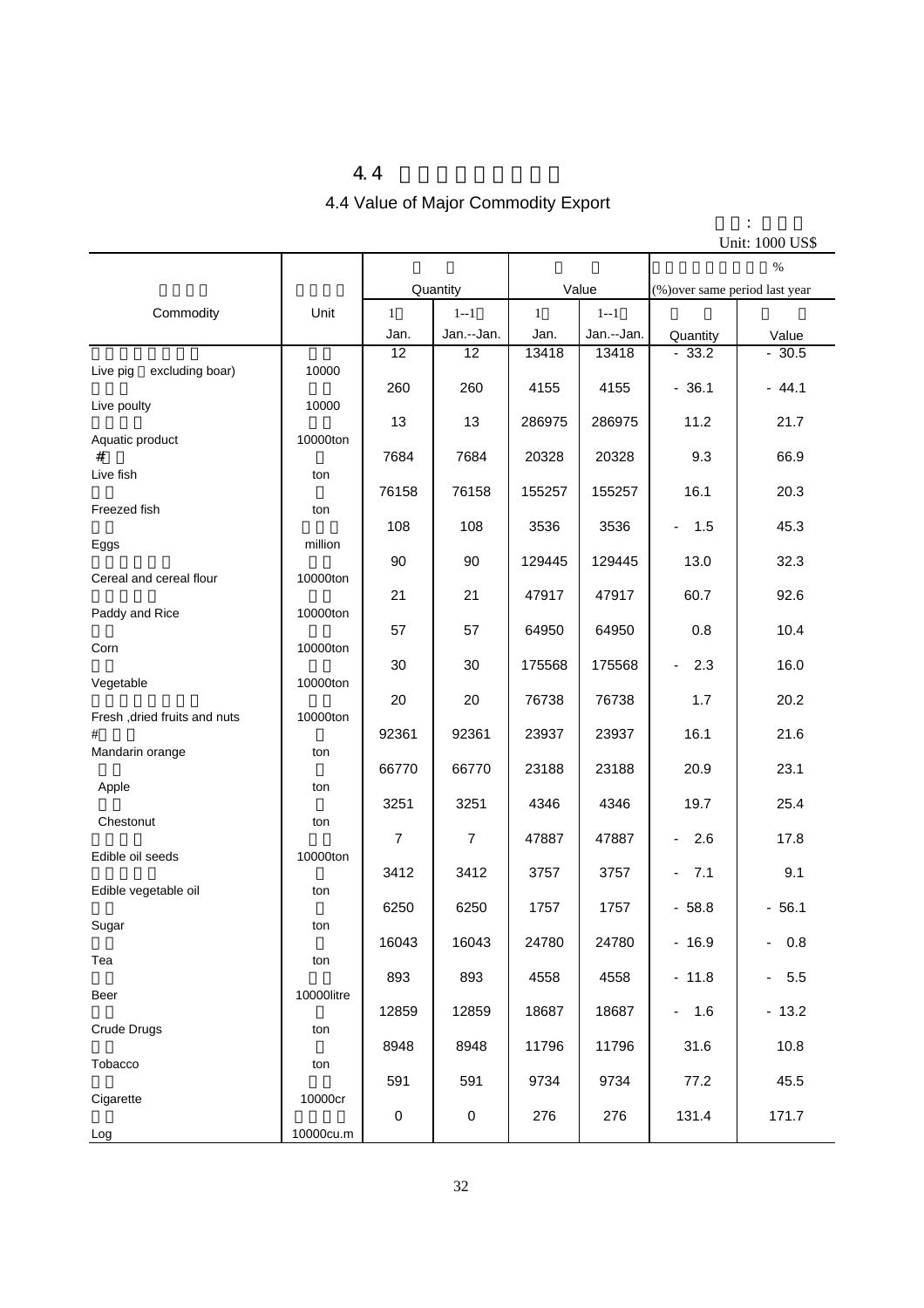#### 4.4( 1) 4.4 (Cont'd 1)

|                                                 |                           |                |             |              |            | %                           |         |  |
|-------------------------------------------------|---------------------------|----------------|-------------|--------------|------------|-----------------------------|---------|--|
|                                                 |                           |                | Quantity    | Value        |            | %over same period last year |         |  |
| Commodity                                       | Unit                      | 1              | $1 - 1$     | $\mathbf{1}$ | $1 - 1$    |                             |         |  |
|                                                 |                           | Jan.           | Jan.--Jan.  | Jan.         | Jan.--Jan. | Quantity                    | Value   |  |
| Wood sawn                                       | 1cu.m                     | 28437          | 28437       | 14208        | 14208      | $-15.4$                     | $-7.4$  |  |
| Raw silk                                        | ton                       | 891            | 891         | 15659        | 15659      | $-26.4$                     | $-14.2$ |  |
|                                                 |                           | 139            | 139         | 1549         | 1549       | $-51.6$                     | $-47.8$ |  |
| Rabbit hair                                     | ton                       | 1106           | 1106        | 1463         | 1463       | $-92.0$                     | $-90.2$ |  |
| Cotton                                          | ton                       | 0              | $\mathbf 0$ | 1220         | 1220       | $-56.5$                     | 1.2     |  |
| Alumina                                         | 10000ton                  | 502            | 502         | 159245       | 159245     | $-33.0$                     | $-28.7$ |  |
| Coal                                            | 10000ton                  | 35             | 35          | 59324        | 59324      | $-76.1$                     | $-52.3$ |  |
| Coke                                            | 10000ton                  | 72             | 72          | 153507       | 153507     | 50.0                        | 64.1    |  |
| Crude oil                                       | 10000ton                  |                |             |              |            |                             |         |  |
| Refined petroleum oil                           | 10000ton                  | 42             | 42          | 124363       | 124363     | $-56.4$                     | $-48.0$ |  |
| Synthetic organic dyestuff                      | ton<br>ton<br>10000pieces | 14639          | 14639       | 41037        | 41037      | 9.3<br>$\blacksquare$       | $-12.9$ |  |
| Medicine                                        |                           | 24573          | 24573       | 226239       | 226239     | 18.7                        | 13.4    |  |
| New Charge Rubber Tyres                         |                           | 1293           | 1293        | 121574       | 121574     | 9.8                         | 17.6    |  |
| Paper and paperboard                            | 10000ton                  | $\sqrt{5}$     | 5           | 44133        | 44133      | $-26.2$                     | $-21.8$ |  |
| Cotton yarn                                     | ton                       | 27911          | 27911       | 84613        | 84613      | 8.0                         | 26.5    |  |
| Silk fabrics                                    | 10000m                    | 1798           | 1798        | 36676        | 36676      | 16.5                        | 11.8    |  |
|                                                 |                           | 34536          | 34536       | 370373       | 370373     | $-16.5$                     | $-5.6$  |  |
| Cotton woven fabrics                            | 10000m                    | 23             | 23          | 8030         | 8030       | $-34.8$                     | $-29.3$ |  |
| Cement                                          | 10000ton                  | 806            | 806         | 18949        | 18949      | $-23.0$                     | $-20.5$ |  |
| Plate glass                                     | 10000sq.m                 | $\blacksquare$ |             | 85808        | 85808      | $\overline{\phantom{a}}$    | 21.8    |  |
| Glass                                           |                           | 122069         | 122069      | 83778        | 83778      | 0.5                         | 4.4     |  |
| Porcelain and pottery ware for<br>household use | ton                       |                |             |              |            |                             |         |  |
|                                                 | 10000ton                  | 2              | 2           | 4570         | 4570       | $-22.2$                     | 32.4    |  |
| Pig iron and spiegeleisen                       |                           | 58             | 58          | 277466       | 277466     | 28.4                        | 41.3    |  |
| Rolled steel                                    | 10000ton                  | 25507          | 25507       | 76875        | 76875      | 4.5                         | 24.5    |  |
| Unwrought copper and its alloys                 | ton                       | 20706          | 20706       | 66502        | 66502      | 28.4                        | 38.0    |  |
| Rolled copper                                   | ton                       | 103927         | 103927      | 155148       | 155148     | 62.0                        | 73.3    |  |
| Unwrought alumiunium and its alloys             | ton                       | 22770          | 22770       | 58735        | 58735      | 14.8                        | 21.4    |  |
| Rolled aluminium                                | ton                       |                |             |              |            |                             |         |  |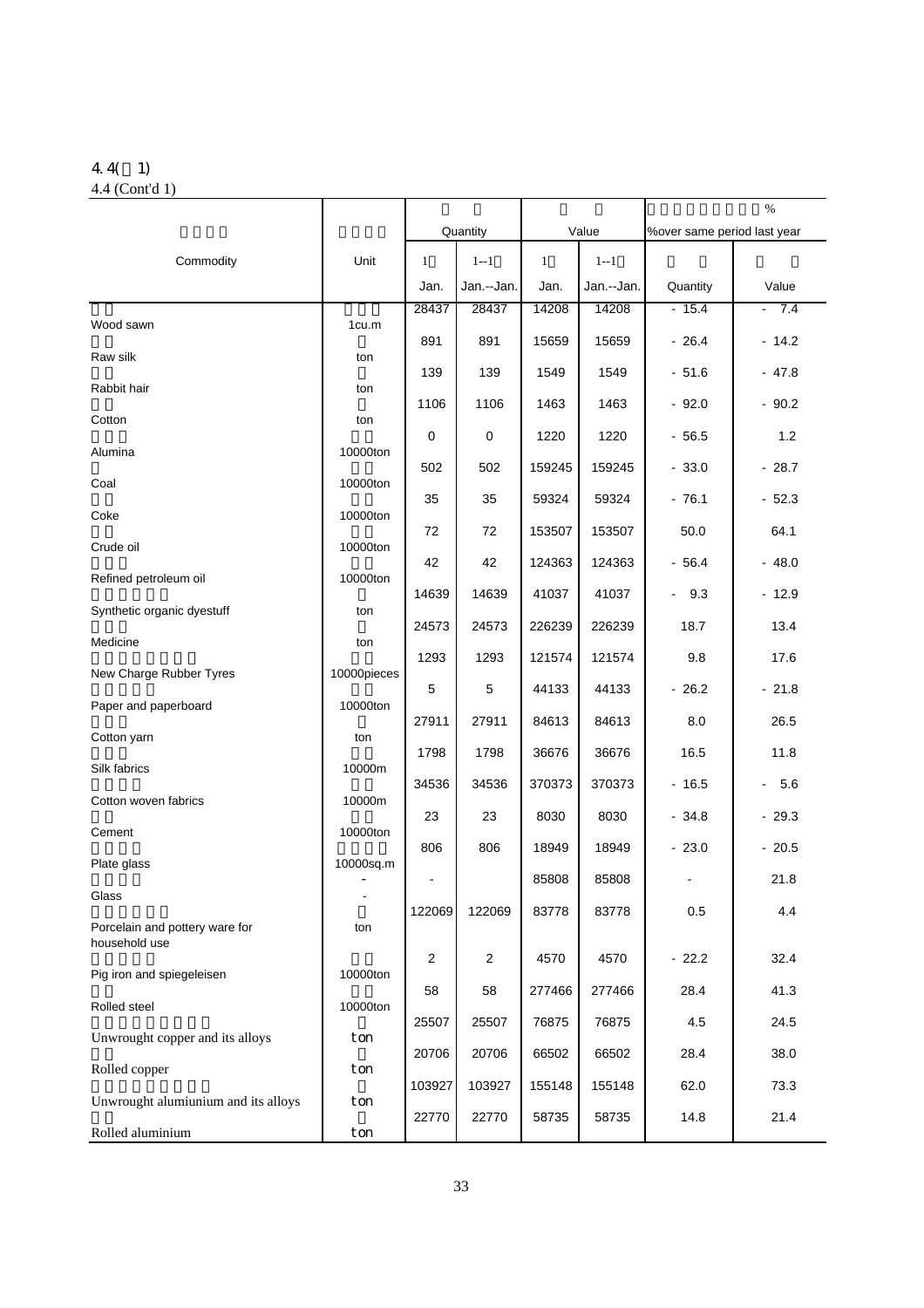## 4.4( 2)

| 4.4 (Cont'd 2) |  |
|----------------|--|
|----------------|--|

|                                 |           |                      |                       |                      |                       | %                              |         |
|---------------------------------|-----------|----------------------|-----------------------|----------------------|-----------------------|--------------------------------|---------|
|                                 |           |                      | Quantity              |                      | Value                 | (%) over same period last year |         |
| Commodity                       | Unit      | $\mathbf{1}$<br>Jan. | $1 - 1$<br>Jan.--Jan. | $\mathbf{1}$<br>Jan. | $1 - 1$<br>Jan.--Jan. | Quantity                       | Value   |
|                                 |           | 3060                 | 3060                  | 117568               | 117568                | 19.9                           | 13.9    |
| Electric fan                    | 10000     |                      |                       |                      |                       |                                |         |
| Textile machinery and accessory |           |                      | $\blacksquare$        | 52170                | 52170                 |                                | 18.2    |
|                                 |           | 62                   | 62                    | 10860                | 10860                 | $-17.6$                        | $-29.5$ |
| Sewing machine                  | 10000     |                      |                       |                      |                       |                                |         |
| Metal -cutting machine          | 10000     | 44                   | 44                    | 32027                | 32027                 | $-3.9$                         | 20.0    |
|                                 |           | 22907                | 22907                 | 182552               | 182552                | $-6.0$                         | $-1.3$  |
| Electromotor and generator      | 10000     | 1236                 | 1236                  | 101807               | 101807                | $-11.2$                        | $-2.5$  |
| Line telephone set              | 10000     |                      |                       |                      |                       |                                |         |
|                                 |           | 10867                | 10867                 | 117995               | 117995                | $-10.2$                        | 15.4    |
| Loudhailer                      | 10000     | 1265                 | 1265                  | 163693               | 163693                | $-17.9$                        | $-26.0$ |
| Sound Recording Apparatus       | 10000     |                      |                       |                      |                       |                                |         |
|                                 |           | 1853                 | 1853                  | 17807                | 17807                 | 16.8                           | $-11.0$ |
| Radio                           | 10000     | 318                  | 318                   | 299816               | 299816                | 48.3                           | 103.1   |
| Television set                  | 10000     |                      |                       |                      |                       |                                |         |
| #                               |           | 248                  | 248                   | 288334               | 288334                | 63.2                           | 111.8   |
| Colour television               | 10000     | 70800                | 70800                 | 221740               | 221740                | 13.1                           | 16.8    |
| Wire and cable                  | ton       |                      |                       |                      |                       |                                |         |
|                                 |           | 106654               | 106654                | 240512               | 240512                | 8.5                            | - 4.4   |
| Container                       | unit      | 16685                | 16685                 | 37775                | 37775                 | 221.3                          | 47.0    |
| Automobile                      | unit      |                      |                       |                      |                       |                                |         |
|                                 |           | 725101               | 725101                | 113342               | 113342                | 137.1                          | 84.4    |
| motorcycle                      | unit      | 338                  | 338                   | 96851                | 96851                 | 14.2                           | 12.2    |
| Bike                            | 10000unit |                      |                       |                      |                       |                                |         |
| Ship                            | unit      | 5672                 | 5672                  | 138841               | 138841                | 8.5                            | $-55.6$ |
|                                 |           | 290                  | 290                   | 23716                | 23716                 | $-40.3$                        | $-58.4$ |
| Camera                          | 10000     |                      |                       |                      |                       |                                |         |
| Duplicating machine             | unit      | 49996                | 49996                 | 28126                | 28126                 | $-59.1$                        | $-64.8$ |
|                                 |           | 6830                 | 6830                  | 63328                | 63328                 | $-8.6$                         | $-23.5$ |
| Watch                           | 10000     |                      |                       |                      |                       |                                |         |
| Furniture and accessory         |           |                      | ۰                     | 747830               | 747830                | $\overline{\phantom{0}}$       | 30.6    |
|                                 |           |                      | $\blacksquare$        | 4212182              | 4212182               | $\qquad \qquad \blacksquare$   | 12.4    |
| Garment                         |           | 47272                | 47272                 | 1128323              | 1128323               | 9.9                            | 8.9     |
| Shoes                           | 10000     |                      |                       |                      |                       |                                |         |
|                                 |           | 456144               | 456144                | 633677               | 633677                | 4.6                            | 10.8    |
| Plastic product                 | ton       | $\blacksquare$       | ۰                     | 412452               | 412452                | $\blacksquare$                 | 1.1     |
| Toy                             |           |                      |                       |                      |                       |                                |         |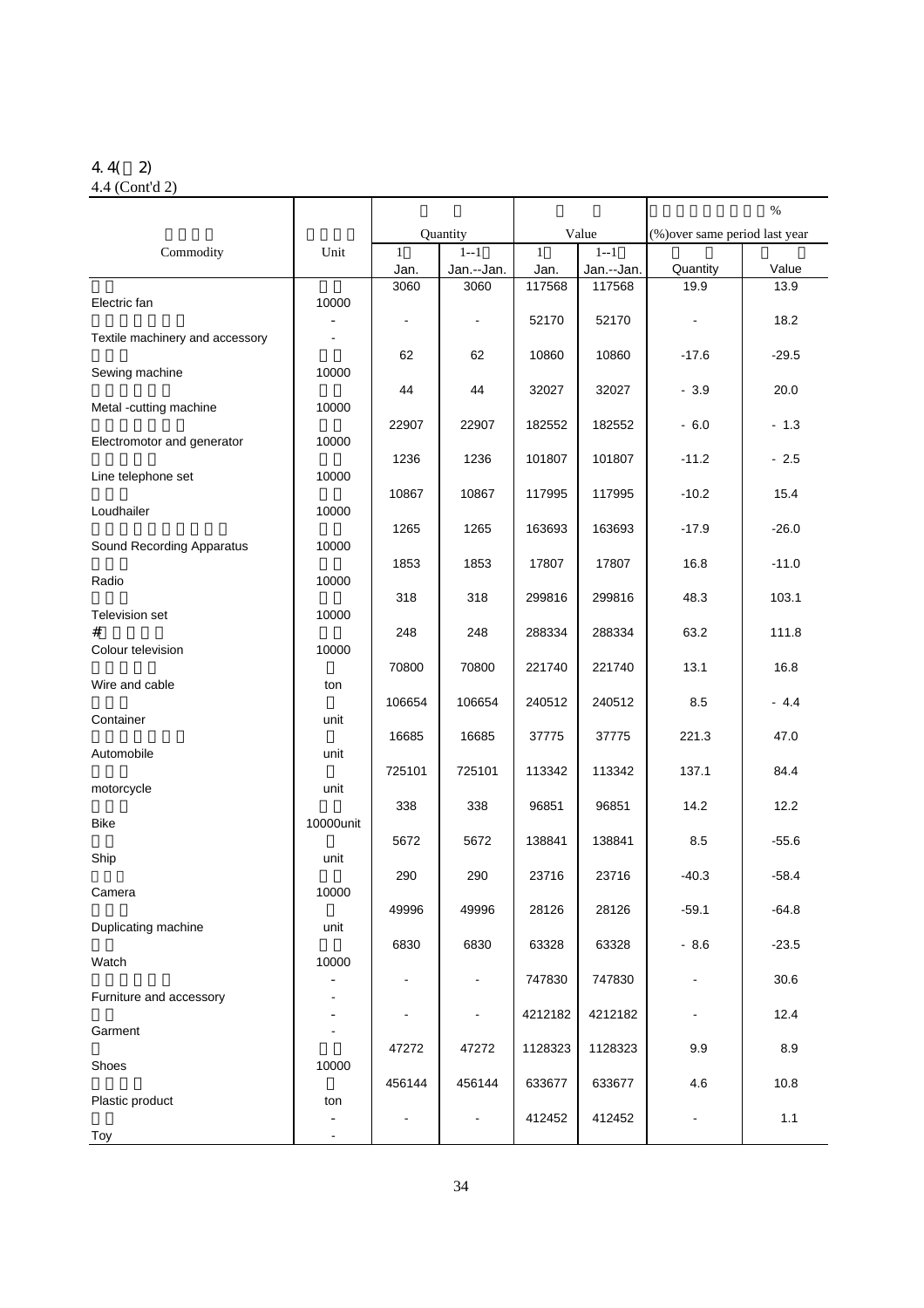$4.5$ 4.5 Value of Major Commodity Import

|                            |            |                |            |              |            |                                | Unit: 1000 US\$ |
|----------------------------|------------|----------------|------------|--------------|------------|--------------------------------|-----------------|
|                            |            |                | Quantity   |              | Value      | (%) over same period last year | $\frac{0}{6}$   |
| Commodity                  | Unit       | $\mathbf{1}$   | $1 - 1$    | $\mathbf{1}$ | $1 - 1$    |                                |                 |
|                            |            | Jan.           | Jan.--Jan. | Jan.         | Jan.--Jan. | Quantity                       | Value           |
|                            |            | 19             | 19         | 55327        | 55327      | $-39.7$                        | $-21.8$         |
| Cereal and cereal flour    | 10000ton   |                |            |              |            |                                |                 |
| Wheat                      | 10000ton   | 4              | 4          | 8100         | 8100       | 15.6                           | 15.4            |
|                            |            | $\overline{7}$ | 7          | 14299        | 14299      | $-59.0$                        | $-50.3$         |
| <b>Barley</b>              | 10000ton   |                |            |              |            |                                |                 |
| Paddy and Rice             | 10000ton   | 7              | 7          | 32586        | 32586      | $-25.5$                        | $-5.3$          |
|                            |            | $\mathbf 0$    | 0          | 513          | 513        | $-7.7$                         | $-16.1$         |
| Wheat powder               | 10000ton   | 57             | 57         | 302061       | 302061     | 81.3                           | 106.1           |
| Edibel vegetable oil       | 10000ton   |                |            |              |            |                                |                 |
|                            |            | $\sqrt{2}$     | 2          | 4958         | 4958       | 158.5                          | 90.2            |
| Sugar                      | 10000ton   | 24             | 24         | 833          | 833        | 365.7                          | 179.4           |
| Cigarette                  | 10000cases |                |            |              |            |                                |                 |
|                            |            | 8              | 8          | 97238        | 97238      | $-19.3$                        | 17.4            |
| Caoutchouc                 | 10000ton   | 84483          | 84483      | 93752        | 93752      | 3.5                            | 7.8             |
| Synthetic rubber           | ton        |                |            |              |            |                                |                 |
|                            |            | 199            | 199        | 194827       | 194827     | $-5.9$                         | $-4.3$          |
| Log                        | 10000cu.m  | 68             | 68         | 317239       | 317239     | 16.2                           | 37.9            |
| Pulp                       | ton        |                |            |              |            |                                |                 |
| Wool                       | ton        | 13249          | 13249      | 63073        | 63073      | $-15.7$                        | $-19.2$         |
|                            |            | 18             | 18         | 288733       | 288733     | 118.2                          | 221.6           |
| Cotton                     | 10000ton   |                |            |              |            |                                |                 |
| Synthetic fiber for woven  | 10000ton   | $\overline{7}$ | 7          | 86464        | 86464      | $-7.7$                         | 3.6             |
|                            |            | 6509           | 6509       | 11729        | 11729      | 102.5                          | 76.1            |
| Rayon for woven            | ton        |                |            |              |            |                                |                 |
| Iron ore and concentrate   | 10000ton   | 1290           | 1290       | 683341       | 683341     | 12.3                           | 130.6           |
|                            |            | 28             | 28         | 159354       | 159354     | 15.7                           | 50.5            |
| Copper ore and concentrate | 10000ton   |                |            |              |            |                                |                 |
| Alumina                    | 10000ton   | 43             | 43         | 154243       | 154243     | 45.7                           | 211.5           |
|                            |            | 110            | 110        | 48618        | 48618      | $-28.2$                        | $-5.7$          |
| Coal                       | 10000ton   |                |            |              |            |                                |                 |
| Crude oil                  | 10000ton   | 1030           | 1030       | 2362981      | 2362981    | 23.1                           | 33.4            |
|                            |            | 245            | 245        | 537645       | 537645     | $1.5$                          | 9.2             |
| Refined oil                | 10000ton   | 2540           | 2540       | 122638       | 122638     | $-36.0$                        | $-27.0$         |
| Medicines                  | ton        |                |            |              |            |                                |                 |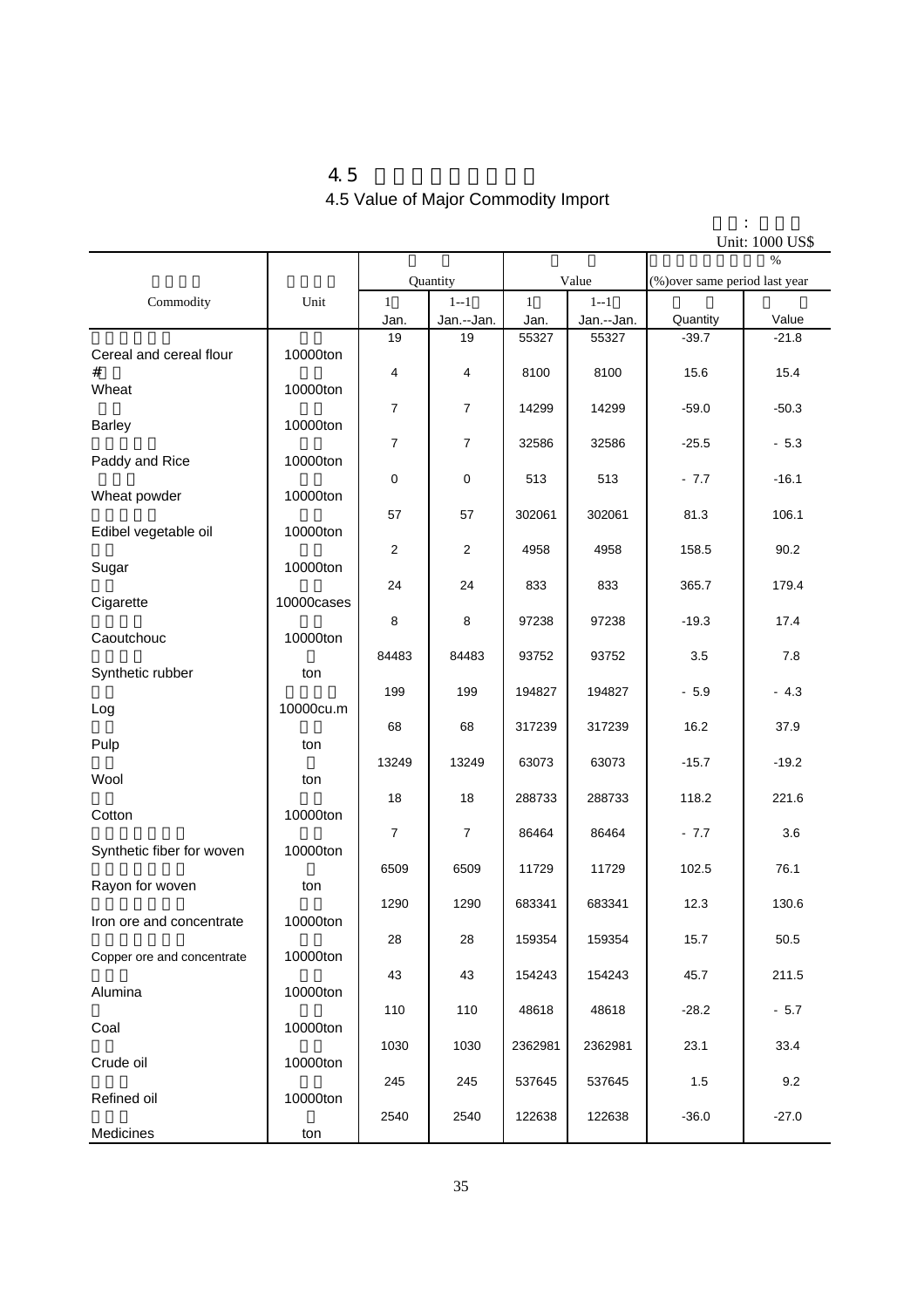## 4.5( 1)

| $4.5$ (Cont'd 1) |  |
|------------------|--|
|                  |  |

|                                     |            |              |            |                |                |                            | $\%$    |
|-------------------------------------|------------|--------------|------------|----------------|----------------|----------------------------|---------|
|                                     |            |              | Quantity   | Value          |                | over same period last year |         |
| Commodity                           | Unit       | $\mathbf{1}$ | $1 - 1$    | $\mathbf{1}$   | $1 - 1$        |                            |         |
|                                     |            | Jan.         | Jan.--Jan. | Jan.           | Jan.--Jan.     | Quantity                   | Value   |
| Fertilizer                          | 10000ton   | 78           | 78         | 130761         | 130761         | $-22.6$                    | $-8.8$  |
| #<br>Urea                           | 10000ton   | $\mathbf 0$  | 0          | $\overline{7}$ | $\overline{7}$ | $-92.4$                    | $-68.6$ |
| Compound fertilizer                 | 10000ton   | 13           | 13         | 23216          | 23216          | $-23.3$                    | $-20.3$ |
| Synthetic organic dyestuff          | ton        | 3977         | 3977       | 19293          | 19293          | $-21.3$                    | $-10.3$ |
| Plastics in primary forms           | 10000ton   | 144          | 144        | 1365128        | 1365128        | $-15.0$                    | $-3.9$  |
| Bovine or equine leather            | ton        | 56289        | 56289      | 145791         | 145791         | $-21.7$                    | $-14.8$ |
|                                     |            | 41           | 41         | 243019         | 243019         | $-18.0$                    | $-12.8$ |
| Paper and paperboard                | 10000ton   | 60035        | 60035      | 133416         | 133416         | 17.4                       | 25.5    |
| Cotton yarn                         | ton        | 61769        | 61769      | 121445         | 121445         | $-14.7$                    | $-16.6$ |
| Yarn of synthetic fibres            | ton        | 271          | 271        | 6834           | 6834           | $-25.0$                    | $-21.2$ |
| Silk fabric                         | 10000meter | 9281         | 9281       | 132915         | 132915         | $-31.3$                    | $-24.5$ |
| Cotton woven fabrics                | 10000meter | 23340        | 23340      | 94361          | 94361          | $-18.8$                    | $-9.9$  |
| Knitted or Crocheted fabrics        | ton        | 575          | 575        | 58138          | 58138          | $-5.0$                     | 0.6     |
| Diamond                             | 1kg        | 2271963      | 2271963    | 5896           | 5896           | $-10.8$                    | 41.9    |
| Precious & Semi-Precious stone      | 1kg        | 45           | 45         | 131220         | 131220         | 143.6                      | 215.7   |
| Semi-finished Steel Products        | 10000ton   | 325          | 325        | 1775671        | 1775671        | 8.9                        | 15.0    |
| Rolled steel                        | 10000ton   | 129743       | 129743     | 287145         | 287145         | 19.1                       | 58.1    |
| Unwrought copper and its alloys     | ton        | 71179        | 71179      | 210210         | 210210         | $-16.8$                    | 0.1     |
| Rolled copper                       | ton        | 75822        | 75822      | 108201         | 108201         | $-6.2$                     | $-3.2$  |
| Unwrought alumiunium and its alloys | ton        | 38700        | 38700      | 113910         | 113910         | 17.0                       | $-8.1$  |
| Rolled copper                       | ton        | 14729        | 14729      | 11363          | 11363          | 2.5                        | $-21.0$ |
| Air conditioners                    | unit       |              |            |                |                |                            |         |
| Elevator                            | unit       | 105          | 105        | 5126           | 5126           | $-32.7$                    | $-62.4$ |
| Telxtile Machinery and accessory    |            |              |            | 312390         | 312390         |                            | $-34.1$ |
| Metal -cutting machine              | unit       | 8859         | 8859       | 363354         | 363354         | $-25.7$                    | 6.9     |
| Electromotor and generator          | 10000unit  | 11208        | 11208      | 127613         | 127613         | $-6.0$                     | 3.3     |
| Sound recording apparatus           | 10000unit  | 9            | 9          | 5832           | 5832           | $-1.7$                     | $-4.9$  |
| Television set                      | 10000unit  | 4            | 4          | 7972           | 7972           | 6.3                        | 101.3   |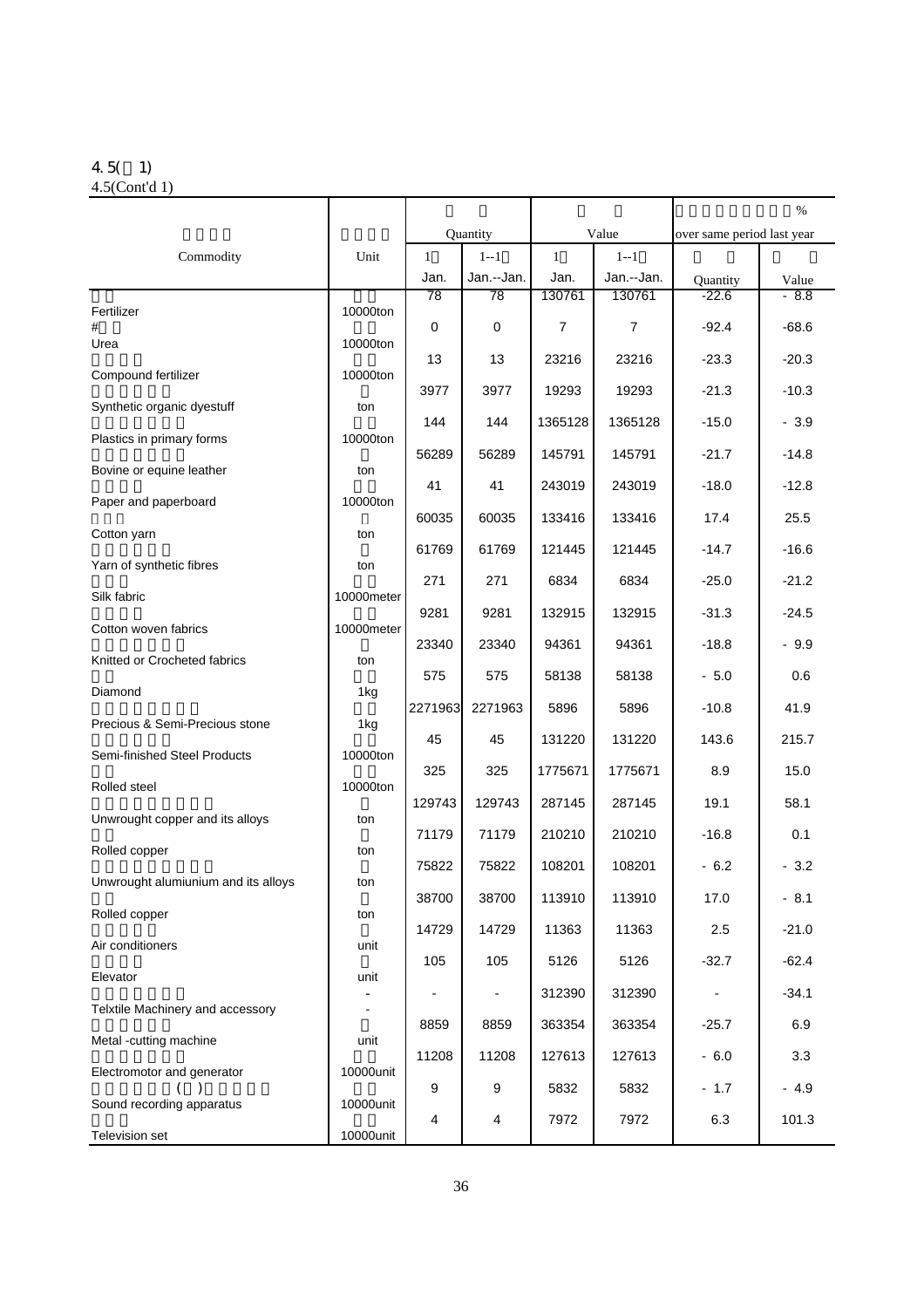#### 4.5( 2)

4.5(Cont'd 2)

|                                                         |           | Quantity             |                     |                      |                       | $\%$<br>(%) over same period last year |         |  |
|---------------------------------------------------------|-----------|----------------------|---------------------|----------------------|-----------------------|----------------------------------------|---------|--|
|                                                         |           |                      |                     |                      | Value                 |                                        |         |  |
| Commodity                                               | Unit      | $\mathbf{1}$<br>Jan. | $1 - 1$             | $\mathbf{1}$<br>Jan. | $1 - 1$<br>Jan.--Jan. | Quantity                               | Value   |  |
| #                                                       |           | 41120                | Jan.--Jan.<br>41120 | 7906                 | 7906                  | 6.4                                    | 105.9   |  |
| Colour television set                                   | Unit      |                      |                     |                      |                       |                                        |         |  |
| Cathode-ray TV kinescope                                | 10000unit | 156                  | 156                 | 62628                | 62628                 | 4.5                                    | $-28.2$ |  |
| Pumps for liquid and liquid<br>elevators                | Unit      | 2322949              | 2322949             | 91652                | 91652                 | 93.1                                   | 38.9    |  |
|                                                         |           | 4246                 | 4246                | 662143               | 662143                | $-2.6$                                 | 26.8    |  |
| Parts of telecommunication<br>equiment                  | ton       |                      |                     |                      |                       |                                        |         |  |
| Insulated wire or cable                                 | ton       | 23019                | 23019               | 142152               | 142152                | $-12.6$                                | $-0.4$  |  |
| Motor vehicle and chassis                               | Unit      | 15775                | 15775               | 495461               | 495461                | 3.1                                    | 17.8    |  |
| #<br>car                                                | Unit      | 10039                | 10039               | 304203               | 304203                | 19.4                                   | 33.2    |  |
|                                                         |           | 1619                 | 1619                | 35032                | 35032                 | 39.7                                   | 58.6    |  |
| Small passenger car                                     | Unit      | 7                    | 7                   | 162205               | 162205                | 16.7                                   | 10.0    |  |
| Airplane                                                | Unit      | 94                   | 94                  | 34442                | 34442                 | 40.3                                   | 61.6    |  |
| Ship                                                    | Unit      | 5132                 | 5132                | 2997                 | 2997                  | $-40.2$                                | $-25.8$ |  |
| Duplicating machine                                     | Unit      |                      | $\blacksquare$      | 130810               | 130810                |                                        | $-1.6$  |  |
| Medical instrument                                      |           | 4854                 | 4854                | 17558                | 17558                 | $-30.6$                                | $-31.8$ |  |
| Presswork                                               | ton       | 23974                | 23974               | 119974               | 119974                | $-13.8$                                | 1.2     |  |
| Plastic products                                        | ton       |                      |                     |                      |                       |                                        |         |  |
| Toy                                                     |           |                      | $\blacksquare$      | 5906                 | 5906                  |                                        | 15.5    |  |
| Refigerating or freezing                                |           |                      |                     | 77005                | 77005                 |                                        | 16.2    |  |
| equiment                                                |           |                      |                     | 243703               |                       |                                        | 10.4    |  |
| Rubber or plastic processing<br>machinery and accessory |           |                      |                     |                      | 243703                |                                        |         |  |
| Line telephonic or tele-                                | Unit      | 1864                 | 1864                | 5865                 | 5865.0                | $-67.5$                                | 162.2   |  |
| graphic switching apparatus                             |           |                      |                     |                      |                       |                                        |         |  |
|                                                         |           |                      |                     | 448782               | 448782                |                                        | 3.2     |  |
| Auto parts and accessories                              |           |                      |                     | 499901               | 499901                |                                        | 10.6    |  |
| Measuring or checking<br>instuments and apparatus       |           |                      |                     |                      |                       |                                        |         |  |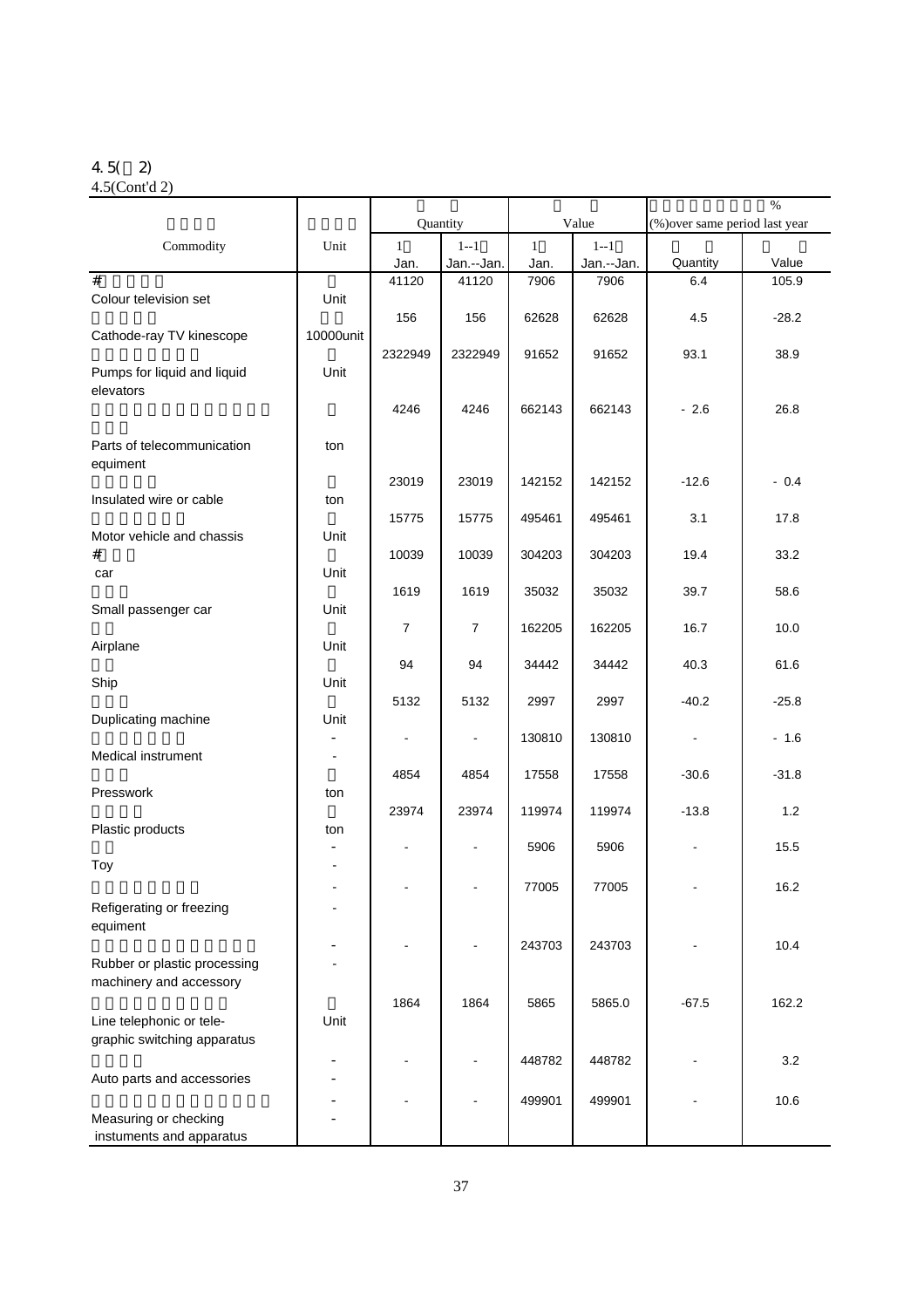| 5.1                          |
|------------------------------|
| 5.1 Government Budget Income |

|                                                                       | Unit: RMB 100 million            |              |                                |              |  |  |  |  |
|-----------------------------------------------------------------------|----------------------------------|--------------|--------------------------------|--------------|--|--|--|--|
|                                                                       | $1 - 1$                          |              |                                | $\%$         |  |  |  |  |
| Item                                                                  | Jan.--Jan.                       | $\mathbf{1}$ | (%) over same period last year |              |  |  |  |  |
|                                                                       |                                  | Jan.         | $1 - 1$                        | $\mathbf{1}$ |  |  |  |  |
|                                                                       |                                  |              | Jan.--Jan.                     | Jan.         |  |  |  |  |
| Total revenue(excluding debts)                                        | 2534.56                          | 2534.56      | 27.1                           | 27.1         |  |  |  |  |
| The total taxes                                                       | 2429.18                          | 2429.18      | 27.6                           | 27.6         |  |  |  |  |
|                                                                       | 114.23                           | 114.23       | 22.9                           | 22.9         |  |  |  |  |
| Consumption tax                                                       | 733.97                           | 733.97       | 19.5                           | 19.5         |  |  |  |  |
| Value-added tax                                                       | 265.65                           | 265.65       | 26.0                           | 26.0         |  |  |  |  |
| Value-added taxes and consumption taxes<br>that levyed upon by costom |                                  |              |                                |              |  |  |  |  |
|                                                                       | 410.79                           | 410.79       | 12.0                           | 12.0         |  |  |  |  |
| <b>Business tax</b>                                                   | 63.65                            | 63.65        | 22.1                           | 22.1         |  |  |  |  |
| Tax on city maintenance and construction                              | $-12.84$                         | $-12.84$     | $-89.7$                        | $-89.7$      |  |  |  |  |
| Drawback of foreign trade enterprises                                 | 451.11                           | 451.11       | 57.3                           | 57.3         |  |  |  |  |
| Enterprise income tax                                                 |                                  |              |                                |              |  |  |  |  |
| Individual income tax                                                 |                                  |              |                                |              |  |  |  |  |
| Tariff                                                                | 83.56                            | 83.56        | 15.1                           | 15.1         |  |  |  |  |
| Tax on agrucultrue                                                    | 6.75                             | 6.75         | $-25.0$                        | $-25.0$      |  |  |  |  |
| Tax on occupancy cultivated land                                      | 7.50                             | 7.50         | 39.9                           | 39.9         |  |  |  |  |
| Subsidies to loss-making enterprises                                  | $-12.49$                         | $-12.49$     | $-46.2$                        | $-46.2$      |  |  |  |  |
|                                                                       | 5.25<br>$\overline{\phantom{a}}$ | $-5.25$      | $-16.5$                        | $-16.5$      |  |  |  |  |
| Industrial enterprise                                                 | $-0.26$                          | $-0.26$      | $-97.5$                        | $-97.5$      |  |  |  |  |
| Commissariat enterprise                                               | $-0.02$                          | $-0.02$      | $-98.9$                        | $-98.9$      |  |  |  |  |
| Commercial enterprise                                                 |                                  |              |                                |              |  |  |  |  |
| Other revenue                                                         | 117.87                           | 117.87       | 3.5                            | 3.5          |  |  |  |  |
| Revenue debt                                                          |                                  |              |                                |              |  |  |  |  |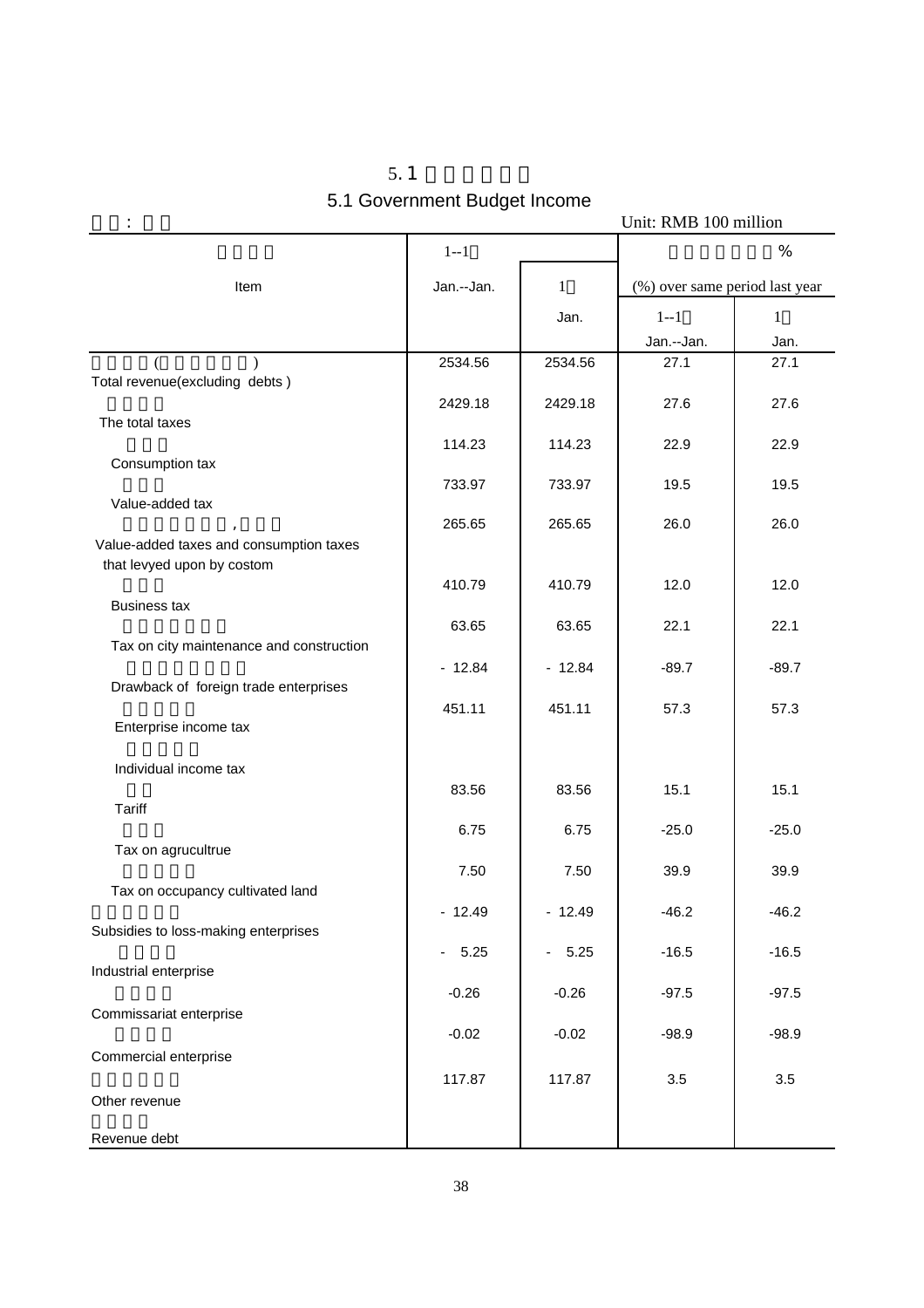| 5.2 |                                   |
|-----|-----------------------------------|
|     | 5.2 Government Budget Expenditure |

|                                                                                        |            |              | Unit: RMB 100 million |                                |
|----------------------------------------------------------------------------------------|------------|--------------|-----------------------|--------------------------------|
|                                                                                        | $1 - 1$    |              |                       | %                              |
|                                                                                        | Jan.--Jan. | $\mathbf{1}$ |                       | (%) over same period last year |
| Item                                                                                   |            | Jan.         | $1 - 1$<br>Jan.--Jan. | Jan.                           |
|                                                                                        | 1368.55    | 1368.55      | 5.7                   | 5.7                            |
| Total expenditure(excluding debts)                                                     |            |              |                       |                                |
| expenditure for capital construciton                                                   | 69.40      | 69.40        | 24.6                  | 24.6                           |
|                                                                                        | 21.70      | 21.70        | $-11.0$               | $-11.0$                        |
| Enterprise inJanation funds                                                            |            |              |                       |                                |
| Technology promotion funds                                                             | 5.05       | 5.05         | $-19.5$               | $-19.5$                        |
|                                                                                        | 8.26       | 8.26         | $-28.8$               | $-28.8$                        |
| Geological prospecting expenses                                                        |            |              |                       |                                |
|                                                                                        | 17.59      | 17.59        | $-0.7$                | $-0.7$                         |
| Operating expenses of deparment of industry<br>transportation and commerce             |            |              |                       |                                |
|                                                                                        | 44.12      | 44.12        | 6.1                   | 6.1                            |
| Expenditure for suporting agriculture                                                  |            |              |                       |                                |
| Expenditure for city maintenance                                                       | 50.78      | 50.78        | 23.1                  | 23.1                           |
|                                                                                        | 341.66     | 341.66       | 0.9                   | 0.9                            |
| Operrating expenses for culture, education<br>science & health care                    |            |              |                       |                                |
| #                                                                                      | 259.21     | 259.21       | 2.5                   | 2.5                            |
| Educational operating expenses                                                         |            |              |                       |                                |
| Pensions and relief funds for social welfare                                           | 29.60      | 29.60        | $-15.4$               | $-15.4$                        |
|                                                                                        | 39.33      | 39.33        | $-11.3$               | $-11.3$                        |
| Social security expenditure                                                            |            |              |                       |                                |
|                                                                                        | 170.77     | 170.77       | 10.1                  | 10.1                           |
| Expenditure for national defense                                                       | 195.43     | 195.43       | 15.5                  | 15.5                           |
| Expenditure for government administration                                              |            |              |                       |                                |
|                                                                                        | 100.72     | 100.72       | 3.4                   | 3.4                            |
| Expenditure for public secrrity agency, Procu-<br>ratorial agency and court of justice |            |              |                       |                                |
|                                                                                        | 11.71      | 11.71        | 252.0                 | 252.0                          |
| Expenditure for supporting underdeveloped areas                                        | 232.8      | 232.8        | 2.9                   | 2.9                            |
| Other expenditures                                                                     |            |              |                       |                                |
| Expenditure on debt                                                                    |            |              |                       |                                |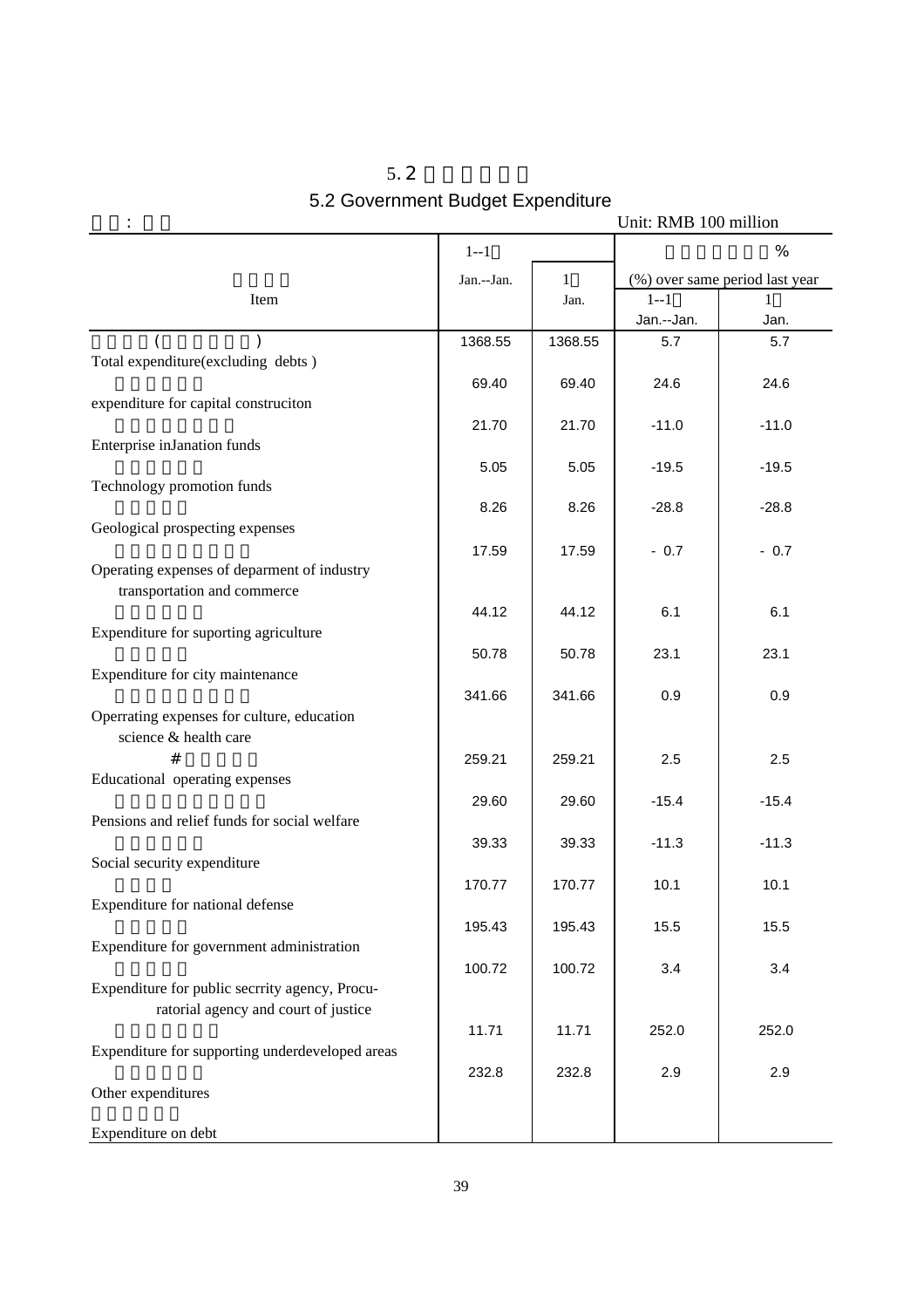| 5.3                                          |  |  |
|----------------------------------------------|--|--|
| 5.3 Local governments revenue by all regions |  |  |

单位: 亿元

|      |                |              |            | Unit: RMB 100 million          |
|------|----------------|--------------|------------|--------------------------------|
|      |                | $\mathbf{1}$ | $1 - 1$    | %                              |
|      | Region         |              |            | (%) over same period last year |
|      |                | Jan.         | Jan.--Jan. | $1 - -1$                       |
|      |                |              |            | Jan.--Jan.                     |
|      | Total          | 1098.20      | 1098.20    | 19.8                           |
|      | Beijing        | 95.83        | 95.83      | 20.7                           |
|      | Tianjin        | 27.90        | 27.90      | 31.5                           |
|      | Hebei          | 35.44        | 35.44      | 33.5                           |
|      | Shanxi         | 21.99        | 21.99      | 42.1                           |
|      | Inner Mongolia | 13.57        | 13.57      | 11.7                           |
|      | Liaoning       | 47.40        | 47.40      | 12.3                           |
| $\#$ | Dalian         | 11.65        | 11.65      | $-7.5$                         |
|      | Jilin          | 15.97        | 15.97      | 13.8                           |
|      | Heilongjiang   | 23.54        | 23.54      | 11.0                           |
|      | Shanghai       | 127.04       | 127.04     | 37.7                           |
|      | Jiangsu        | 104.77       | 104.77     | 34.9                           |
|      | Zhejiang       | 109.63       | 109.63     | 22.9                           |
| $\#$ | Ningbo         | 23.28        | 23.28      | 17.9                           |
|      | Anhui          | 22.95        | 22.95      | 37.0                           |
|      | Fujian         | 34.80        | 34.80      | 11.5                           |
| $\#$ | Xiamen         | 8.82         | 8.82       | 6.6                            |
|      | Jiangxi        | 16.19        | 16.19      | 34.1                           |
|      | Shandong       | 61.98        | 61.98      | 20.2                           |
| $\#$ | Qingdao        | 12.66        | 12.66      | 15.8                           |
|      | Henan          | 28.21        | 28.21      | 10.3                           |
|      | Hubei          | 21.99        | 21.99      | 18.9                           |
|      | Hunan          | 20.51        | 20.51      | 21.6                           |
|      | Guangdong      | 122.84       | 122.84     | 5.7                            |
| $\#$ | Shenzhen       | 24.18        | 24.18      | 18.2                           |
|      | Guangxi        | 19.06        | 19.06      | $-20.4$                        |
|      | Hainan         | 4.64         | 4.64       | 12.9                           |
|      | Chongqing      | 15.39        | 15.39      | 18.0                           |
|      | Sichuan        | 30.31        | 30.31      | 9.6                            |
|      | Guizhou        | 13.80        | 13.80      | 13.3                           |
|      | Yunnan         | 20.14        | 20.14      | $-1.9$                         |
|      | Tibet          | 0.65         | 0.65       | 30.8                           |
|      | Shaanxi        | 15.19        | 15.19      | 35.5                           |
|      | Gansu          | 7.24         | 7.24       | 22.4                           |
|      | Qinghai        | 1.89         | 1.89       | 2.3                            |
|      | Ningxia        | 3.33         | 3.33       | 25.5                           |
|      | Xinjiang       | 13.99        | 13.99      | 9.2                            |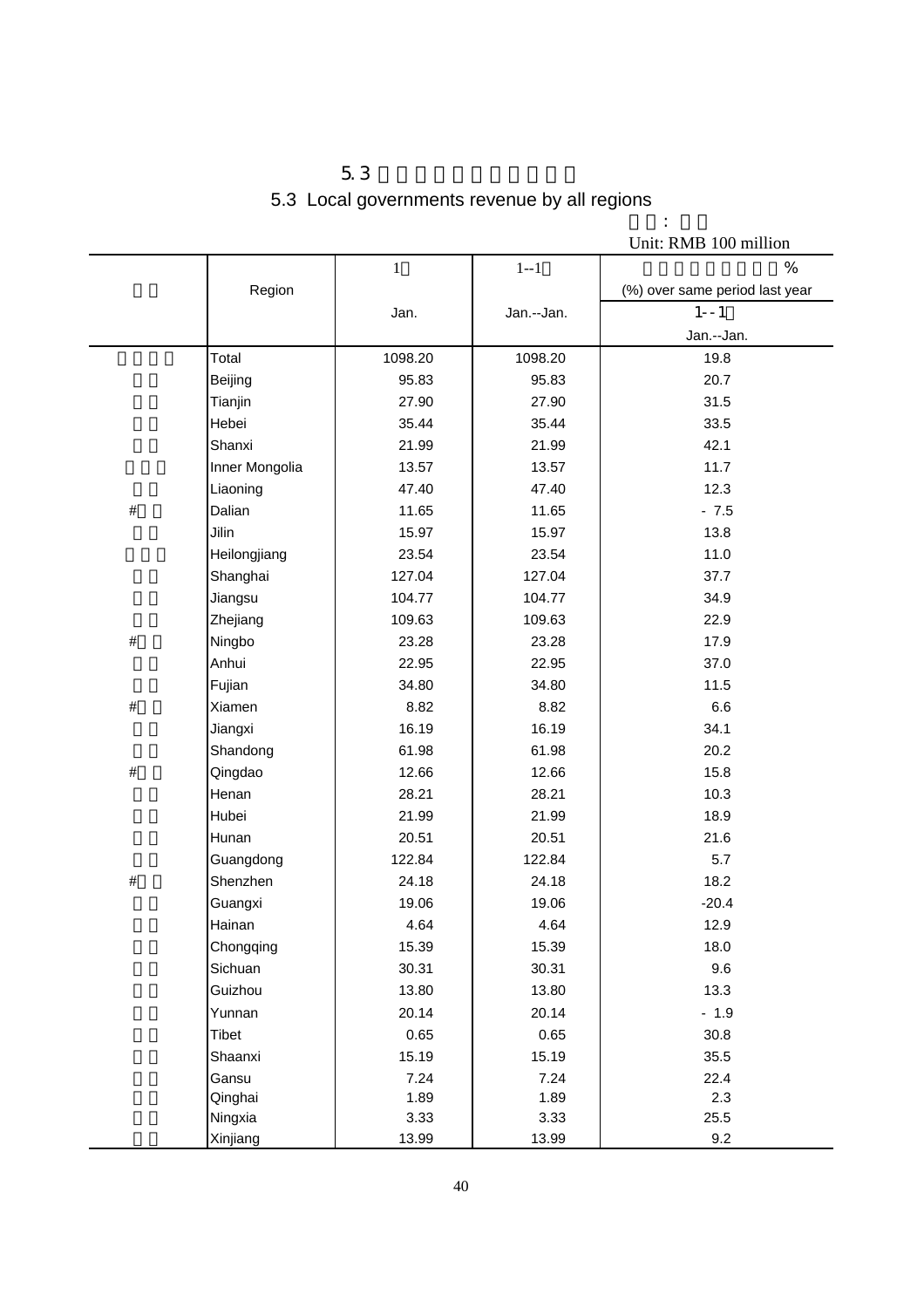## 6.1 Financial Revenue and Expenditure by Financial Institutions

 $6.1$ 

 $2004$  01  $\cdot$ By the end of Jan., 2004 Unit: RMB 100 million

|                                     | Balance by the<br>end of this | Increase ove the end of<br>previous month |            | Increase over the end of<br>previous year |            |
|-------------------------------------|-------------------------------|-------------------------------------------|------------|-------------------------------------------|------------|
| Item                                | month                         |                                           |            |                                           |            |
|                                     |                               | This year                                 | Last year  | This year                                 | Last year  |
| All sources                         | 245790.42                     | 4747.68                                   | 5049.38    | 4747.68                                   | 5049.38    |
|                                     | 210261.64                     | 2312.78                                   | 2583.03    | 2312.78                                   | 2583.03    |
| The total deposits                  |                               |                                           |            |                                           |            |
|                                     | 70128.99                      | $-2877.31$                                | $-1310.84$ | $-2877.31$                                | $-1310.84$ |
| Deposites of enterprises            | 5988.98                       | 304.98                                    | 591.85     | 304.98                                    | 591.85     |
| Treasury deposits                   |                               |                                           |            |                                           |            |
|                                     | 6497.46                       | $-288.95$                                 | $-331.32$  | $-288.95$                                 | $-331.32$  |
| Deposits of government agencies     |                               |                                           |            |                                           |            |
| and organizations                   | 109250.08                     | 5661.79                                   | 3691.88    | 5661.79                                   | 3691.88    |
| Urban and rural savings deposits    |                               |                                           |            |                                           |            |
|                                     | 4564.95                       | $-322.65$                                 | $-170.49$  | $-322.65$                                 | $-170.49$  |
| Agricultural deposits               | 233                           | $-7.46$                                   | 5.36       | $-7.46$                                   | 5.36       |
| <b>Trusted deposits</b>             |                               |                                           |            |                                           |            |
|                                     | 2203.40                       | 0.42                                      | 18.61      | 0.42                                      | 18.61      |
| <b>Entrusted deposits</b>           | 11394.78                      | $-158.04$                                 | 87.98      | $-158.04$                                 | 87.98      |
| Other deposits                      |                               |                                           |            |                                           |            |
|                                     | 2023.82                       | 166.31                                    | $-601.45$  | 166.31                                    | $-601.45$  |
| <b>Bonds</b>                        | 3570.15                       | $-237.26$                                 | $-345.08$  | $-237.26$                                 | $-345.08$  |
| Payable and conditional receibvales |                               |                                           |            |                                           |            |
|                                     | 22287.42                      | 2541.43                                   | 3966.70    | 2541.43                                   | 3966.70    |
| Currency money in circulation       |                               |                                           |            |                                           |            |
| Reserves                            | 3137.13                       | $-237.20$                                 | $-79.67$   | $-237.20$                                 | $-79.67$   |
|                                     | 7861.06                       | 221.79                                    | 97.02      | 221.79                                    | 97.02      |
| Owner rights and interests          |                               |                                           |            |                                           |            |
| Others                              | -7703.24                      | $-7.89$                                   | $-211.83$  | $-7.89$                                   | $-211.83$  |
|                                     |                               |                                           |            |                                           |            |
|                                     | 245790.42                     | 4747.68                                   | 5049.38    | 4747.68                                   | 5049.38    |
| All sources                         |                               |                                           |            |                                           |            |
|                                     | 161698.08                     | 2629.48                                   | 3285.39    | 2629.48                                   | 3285.39    |
| <b>Total loans</b>                  |                               |                                           |            |                                           |            |
| Short-term loans                    | 84580.83                      | 1222.63                                   | 1425.64    | 1222.63                                   | 1425.64    |
|                                     |                               |                                           |            |                                           |            |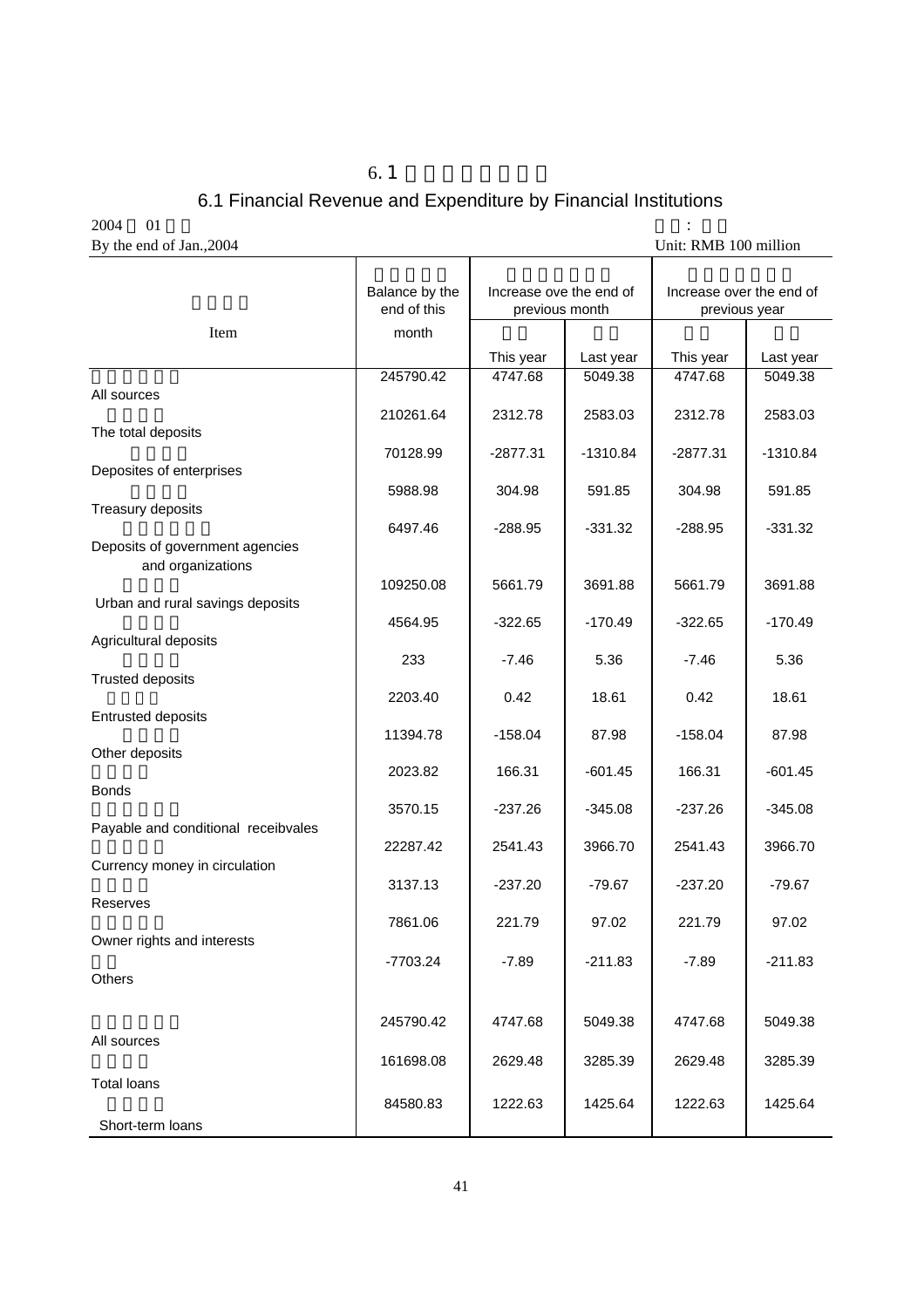#### 6.1( ) 6.1(Cont'd )

本月末余额 比上月末增减额 比上年末增减额 Balance by the end of this Increase ove the end of Increase over the end of previous month previous year Item | month | | | | This year  $\vert$  Last year  $\vert$  This year  $\vert$  Last year  $\begin{array}{|c|c|c|c|c|c|c|c|}\n\hline\n23119.62 & 215.08 & 353.00 & 215.08 & 353.00 \\
\hline\n\end{array}$  Loans to industrial enterprises  $\begin{array}{|c|c|c|c|c|c|c|c|}\n\hline\n\text{18033.76} & -\text{17.91} & 92.28 & -\text{17.91} & 92.28 \\
\hline\n\end{array}$  Loans to commercial enterprises  $\begin{array}{|c|c|c|c|c|c|c|c|c|} \hline \text{2934.09} & \text{0.66} & \text{152.11} & \text{0.66} & \text{152.11} \ \hline \end{array}$  Loans to construction enterrises  $\begin{array}{|c|c|c|c|c|c|c|c|c|} \hline \text{8775.20} & \text{364.77} & \text{348.64} & \text{364.77} & \text{348.64} \hline \end{array}$  Agricultural loans  $\begin{array}{|c|c|c|c|c|c|c|c|}\n \hline\n & 7874.19 & 238.21 & 144.21 & 238.21 & 144.21 \\
\hline\n\end{array}$  Loans ot urban enterprises  $2644.84$   $33.89$   $2.72$   $33.89$   $2.72$  Loans to enterprises in the three forms  $1892.28$  62.75 48.45 62.75 48.45 Loans to Private & individual enterprises  $\begin{array}{|c|c|c|c|c|c|c|c|}\n\hline\n\text{19306.85} & \text{325.18} & \text{284.23} & \text{325.18} & \text{284.23}\n\hline\n\end{array}$  Other short-term loans  $\begin{array}{|c|c|c|c|c|c|c|c|c|} \hline \multicolumn{1}{c|}{\textbf{6725.62}} & \multicolumn{1}{c|}{\textbf{74.35}} & \multicolumn{1}{c|}{\textbf{150.41}} & \multicolumn{1}{c|}{\textbf{74.35}} & \multicolumn{1}{c|}{\textbf{150.41}} \hline \end{array}$  Medium float loans  $\begin{array}{|c|c|c|c|c|c|}\n\hline\n& 58219.50 & 1209.96 & 1044.23 & 1209.96 & 1044.23 \\
\hline\n\end{array}$  Medium-term & long -term loans  $196.37$   $-2.04$   $-6.36$   $-2.04$   $-6.36$  Credut loans  $131.33$   $-0.48$   $8.78$   $-0.48$  8.78 Fiancing & tenancy loans  $2046.59$   $43.77$   $7.56$   $43.77$   $7.56$  Entrust loans  $\begin{array}{|c|c|c|c|c|c|c|c|c|} \hline \text{9447.51} & \text{72.16} & \text{653.16} & \text{72.16} & \text{653.16} \hline \end{array}$  Fiancing bills  $\begin{array}{|c|c|c|c|c|c|c|c|}\n\hline\n\text{350.33} & \text{350.33} & \text{40.13} & \text{50.13} \\
\hline\n\end{array}$  Money advanced  $\begin{array}{|c|c|c|c|c|c|c|c|}\n\hline\n29799.22 & -128.51 & -45.69 & -128.51 & -45.69 \\
\hline\n\end{array}$  Securities & investment  $3027.67$  141.61 17.69 141.61 17.69 Receivale and prepaytable  $863.56$   $4.21$   $0.89$   $4.21$  0.89 Entrust investment  $\begin{array}{|c|c|c|c|c|c|c|c|c|} \hline \end{array}$  454.29  $\begin{array}{|c|c|c|c|c|c|c|c|} \hline \end{array}$  - 3.63  $\begin{array}{|c|c|c|c|c|c|c|} \hline \end{array}$  - 3.63  $\begin{array}{|c|c|c|c|c|c|c|} \hline \end{array}$  - 3.63 Purchase of gold & silver  $\begin{array}{|c|c|c|c|c|c|c|c|}\n\hline\n\text{35791.08} & \text{1062.75} & \text{1126.74} & \text{1062.75} & \text{-10.43}\n\hline\n\end{array}$  Purchase of foreign & exchange  $2624.08$  1115.01 723.65 1115.01 723.65 Vault cash  $\begin{array}{|c|c|c|c|c|c|}\n\hline\n2624.08 & 1115.01 & 723.65 & 1115.01 & 723.65\n\end{array}$ Government debt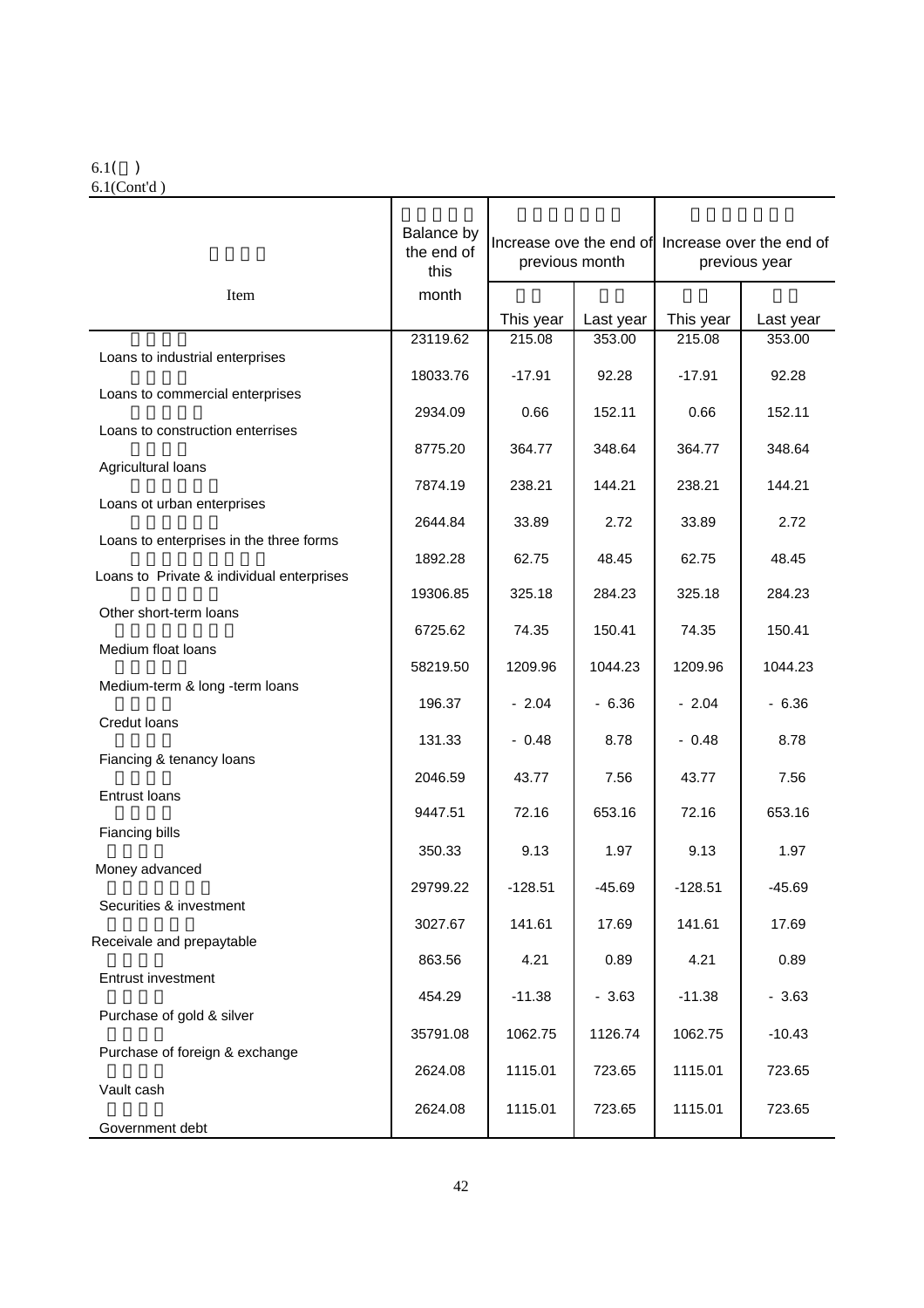| 1.1              |  |
|------------------|--|
| 7.1 Money Supply |  |

|      |                |                                 |           |                             |                                    |               | Unit: RMB 100 million                           |
|------|----------------|---------------------------------|-----------|-----------------------------|------------------------------------|---------------|-------------------------------------------------|
|      |                |                                 | Value     |                             |                                    |               | $(\%)$<br>% Increase over same period last year |
| Year | Month          | Currency in<br>Circulation (M0) | Money(M1) | Money & Quasi-<br>Money(M2) | Currency in<br>Circulation<br>(M0) | Money<br>(M1) | Money &<br>Quasi-Money<br>(M2)                  |
| 2003 | $\overline{2}$ | 17937.2                         | 69756.6   | 190108.4                    | 7.8                                | 18.8          | 18.1                                            |
|      | 3              | 17106.5                         | 71438.8   | 194487.3                    | 10.1                               | 20.1          | 18.5                                            |
|      | 4              | 17441.0                         | 71321.0   | 196130.0                    | 9.9                                | 18.0          | 19.2                                            |
|      | 5              | 17115.0                         | 72778.0   | 199505.0                    | 12.3                               | 18.8          | 20.2                                            |
|      | 6              | 16956.9                         | 75923.2   | 204907.4                    | 12.3                               | 20.2          | 20.8                                            |
|      | 7              | 17362.0                         | 76153.0   | 206193.0                    | 13.7                               | 20.0          | 20.7                                            |
|      | 8              | 17607.0                         | 77033.0   | 210592.0                    | 12.1                               | 18.8          | 21.6                                            |
|      | 9              | 18306.4                         | 79163.9   | 213567.1                    | 12.8                               | 15.5          | 20.7                                            |
|      | 10             | 18251.0                         | 80267.0   | 214469.0                    | 14.0                               | 19.6          | 21.0                                            |
|      | 11             | 18440.0                         | 80815.0   | 216352.0                    | 12.8                               | 18.9          | 20.4                                            |
|      | 12             | 19746.0                         | 84118.6   | 221222.8                    | 14.3                               | 18.7          | 19.6                                            |
| 2004 | 1              | 22287.0                         | 83790.0   | 225076.0                    | 4.9                                | 15.7          | 8.1                                             |
|      | $\overline{2}$ | 19893.4                         | 83556.4   | 227050.7                    | 10.9                               | 19.8          | 19.4                                            |

| 8.1 |
|-----|
|-----|

#### 8.1 Exchange Rate and Foreign Exchange Reserve

|      |       |            |            |            | /100    |                  |
|------|-------|------------|------------|------------|---------|------------------|
|      |       | /100       | /100       | /100       |         |                  |
| Year | Month | RMB/100USD | RMB/100JPY | RMB/100HKD | RMB/    | Foreign exchange |
|      |       |            |            |            | 100EURO | reserves         |
| 2003 | 2     | 827.73     | 6.9293     | 106.10     | 891.88  | 3082.52          |
|      | 3     | 827.72     | 6.9837     | 106.10     | 893.88  | 3160.09          |
|      | 4     | 827.71     | 6.9053     | 106.09     | 897.66  | 3262.91          |
|      | 5     | 827.69     | 7.0611     | 106.10     | 956.91  | 3400.61          |
|      | 6     | 827.70     | 6.9986     | 106.11     | 968.00  | 3464.76          |
|      | 7     | 827.73     | 6.9766     | 106.10     | 941.24  | 3564.86          |
|      | 8     | 827.70     | 6.9560     | 106.10     | 924.72  | 3647.34          |
|      | 9     | 827.71     | 7.1898     | 106.26     | 928.04  | 3839.00          |
|      | 10    | 827.67     | 7.5719     | 106.80     | 968.80  | 4009.92          |
|      | 11    | 827.69     | 7.5777     | 106.57     | 967.14  | 4203.61          |
|      | 12    | 827.70     | 7.6683     | 106.56     | 1014.28 | 4032.50          |
| 2004 |       |            |            |            |         |                  |
|      | 1     | 827.69     | 7.7598     | 106.53     | 1042.46 | 4032.50          |
|      | 2     | 827.71     | 7.7821     | 106.44     | 1045.78 |                  |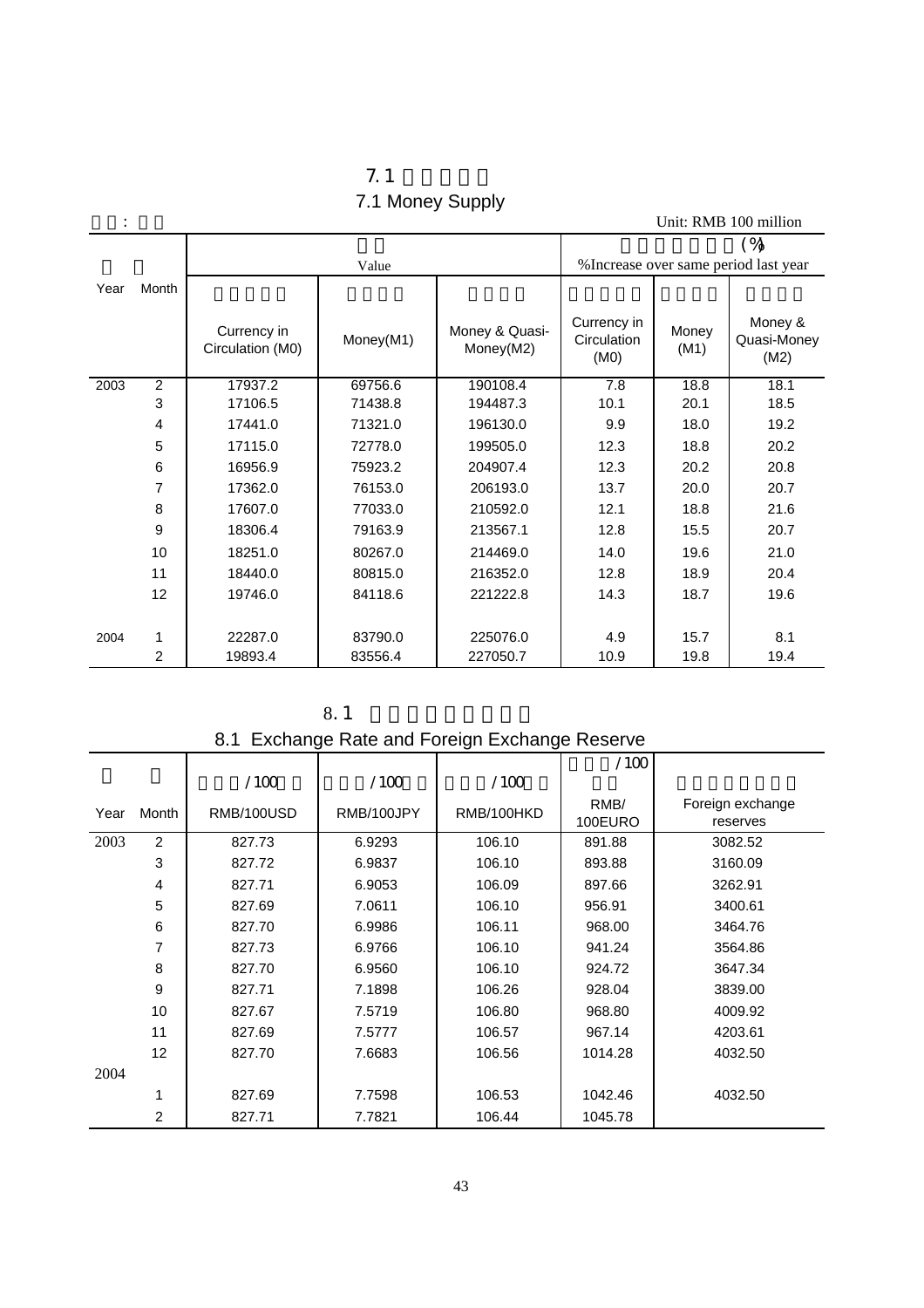## $9.1$ 9.1 Utilization of Foreign Capital

| Unit:100 million USD                 |                            |          |                                                             |           |          |                                      |               |  |
|--------------------------------------|----------------------------|----------|-------------------------------------------------------------|-----------|----------|--------------------------------------|---------------|--|
|                                      | €<br>Number<br>of projects |          | Utilization of foreign capital<br>through signed agreements |           |          | Foreign capital actually<br>utilized |               |  |
| Item                                 | 2004                       | 2004     | 2003                                                        |           | 2004     | 2003                                 |               |  |
|                                      | $1 - -2$                   | $1 - -2$ | $1 - -2$                                                    | $\%$      | $1 - -2$ | $1 - -2$                             | $\%$          |  |
| Total                                | 6025                       | 194.89   | 144.24                                                      | 35.12     | 87.17    | 77.73                                | 12.14         |  |
|                                      | 6025                       | 191.36   | 142.23                                                      | 34.54     | 83.19    | 75.43                                | 10.29         |  |
| Foreign direct investments           | 1675                       | 40.65    | 33.94                                                       | 19.77     | 23.37    | 20.33                                | 14.95         |  |
| Joint ventures enterprises           |                            |          |                                                             |           |          |                                      |               |  |
|                                      | 222                        | 12.95    | 9.54                                                        | 35.74     | 3.58     |                                      | $4.61$ -22.34 |  |
| Cooperative operation enterprises    | 4123                       | 138.63   | 97.46                                                       | 42.24     | 55.44    | 50.3                                 | 10.22         |  |
| Foreign investment enterprises       |                            |          |                                                             |           |          |                                      |               |  |
|                                      | 5                          | $-0.87$  | 1.29                                                        | $-167.44$ | 0.79     | 0.19                                 | 315.8         |  |
| Foreign investment share enterprises |                            |          |                                                             |           |          |                                      |               |  |
| Cooperative development              |                            |          |                                                             |           |          |                                      |               |  |
| Others                               |                            |          |                                                             |           |          |                                      |               |  |
|                                      |                            | 3.53     | 2.01                                                        | 75.62     | 3.98     | 2.3                                  | 73.04         |  |
| Other foreign investment             |                            |          |                                                             |           |          |                                      |               |  |
|                                      |                            | 0.84     |                                                             |           | 1.04     |                                      |               |  |
| Issue stock to abroad                |                            |          |                                                             |           |          |                                      |               |  |
| International leasing                |                            | 0.36     | 0.36                                                        | $-100.00$ | 0.37     | 0.36                                 | 2.78          |  |
|                                      |                            |          |                                                             |           |          |                                      |               |  |
| Compensation trade                   |                            | 2.33     | 1.65                                                        | 41.21     | 2.58     | 1.94                                 | 32.99         |  |
| Processing and assembling            |                            |          |                                                             |           |          |                                      |               |  |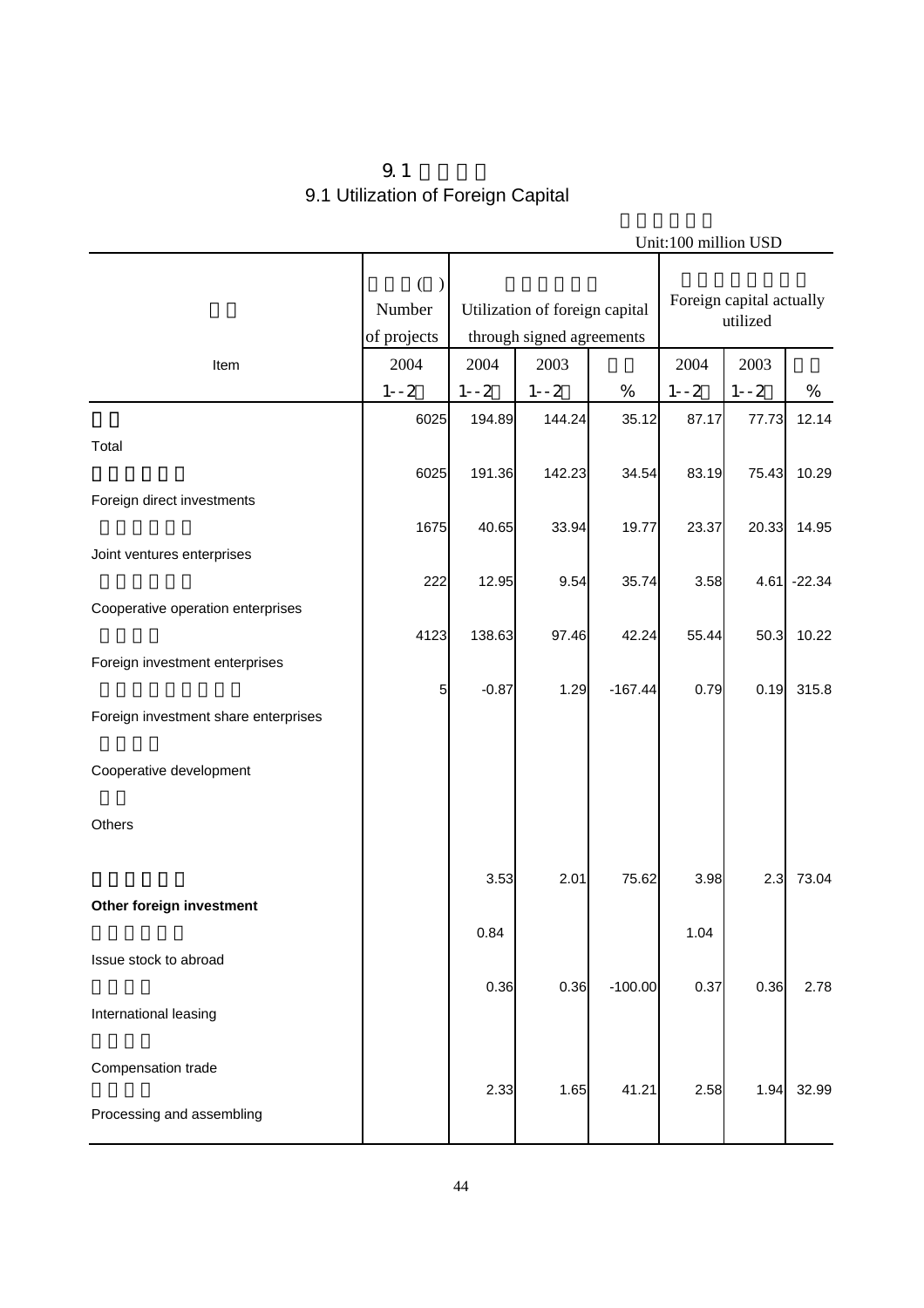$9.2$ 9.2 Foreign Direct Investment by Country or territory

2003 1-12 Jan.-Dec.,2003 Unit:USD 10 000

| Country /Territory    | $\overline{\phantom{a}}$ |                       |                   |
|-----------------------|--------------------------|-----------------------|-------------------|
|                       | Number of Projects       | <b>Contract Value</b> | <b>Used Value</b> |
| Total                 | 41081                    | 11506969              | 5350467           |
| Hong Kong             | 13633                    | 4070803               | 1770010           |
| Macao                 | 580                      | 129517                | 41660             |
| Taiwan                | 4495                     | 855787                | 337724            |
| Thailand              | 194                      | 61245                 | 17352             |
| Singapore             | 1144                     | 341873                | 205840            |
| Japan                 | 3254                     | 795535                | 505419            |
| Republic of Korea     | 4920                     | 917716                | 448854            |
| Germany               | 451                      | 139092                | 85697             |
| France                | 269                      | 72268                 | 60431             |
| Italy                 | 297                      | 62090                 | 31670             |
| Netherlands           | 189                      | 95142                 | 72549             |
| Belgium               | 67                       | 16809                 | 11059             |
| <b>United Kingdom</b> | 438                      | 120949                | 74247             |
| Sweden                | 58                       | 11128                 | 12030             |
| Russia                | 129                      | 16456                 | 5430              |
| Canada                | 901                      | 160972                | 56351             |
| <b>USA</b>            | 4060                     | 1016147               | 419851            |
| New Zealand           | 144                      | 23659                 | 6577              |